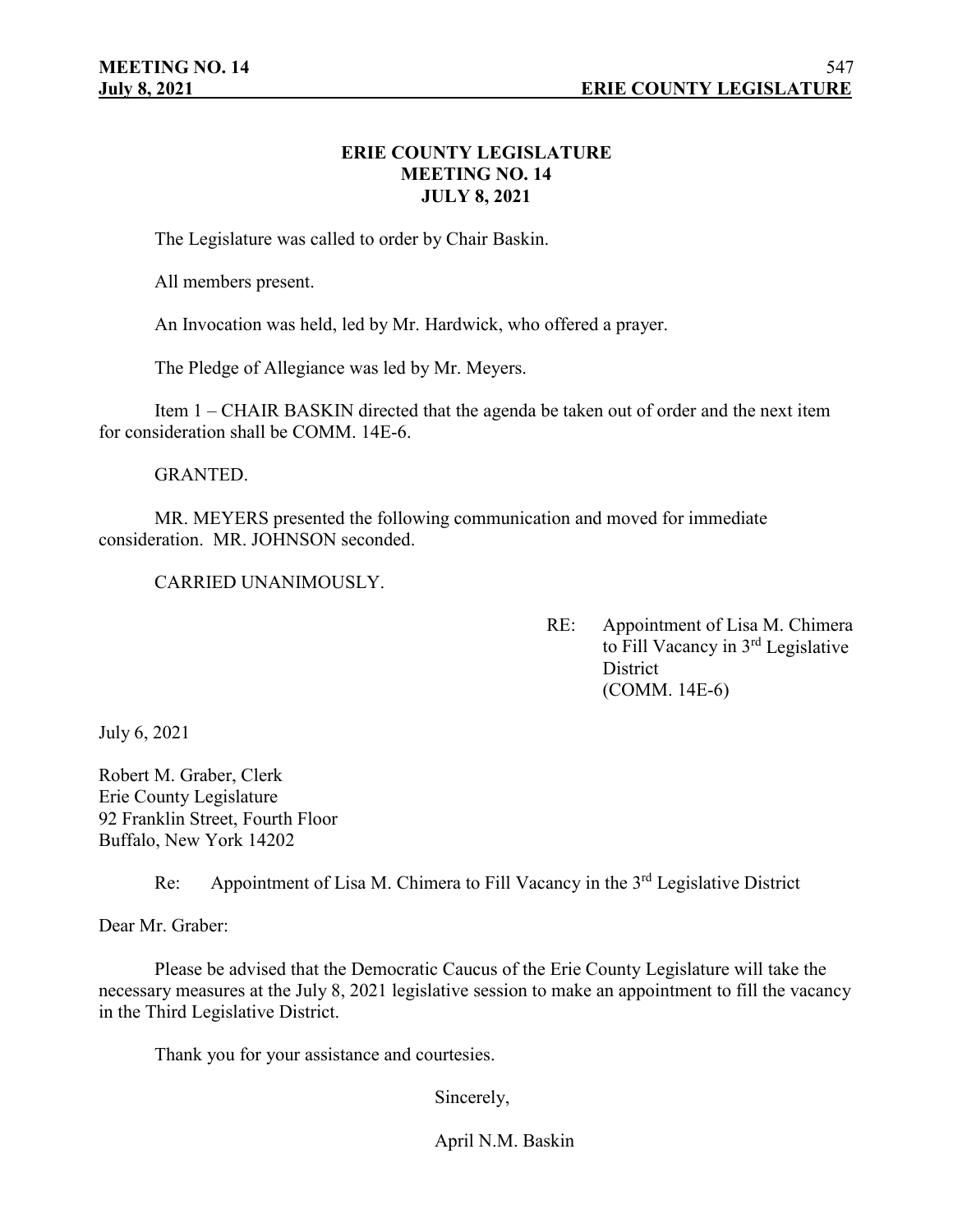Chair, Erie County Legislature

July 6, 2021

Robert M. Graber, Clerk Erie County Legislature 92 Franklin Street, Fourth Floor Buffalo, New York 14202

Re: Appointment of Lisa M. Chimera to Fill Vacancy in the 3<sup>rd</sup> Legislative District

Dear Mr. Graber:

Pursuant to Section 2605 of the Erie County Charter, we the undersigned, representing a majority of the members of the Erie County Legislature representing the Democratic Party, do hereby appoint Lisa M. Chimera of 12 Deerhurst Park Boulevard, Tonawanda, New York 14217, a duly-qualified elector of the Third Legislative District having the same political affiliation as the person last elected to such office, to fill the vacancy in the office of the Third Legislative District County Legislator. Said appointment shall take effect on July 8, 2021.

Sincerely,

| Howard J. Johnson, Jr. | April N.M. Baskin      |
|------------------------|------------------------|
| Legislator, District 1 | Legislator, District 2 |
| Kevin R. Hardwick      | Jeanne M. Vinal        |
| Legislator, District 4 | Legislator, District 5 |
| Timothy J. Meyers      | John J. Gilmour        |
| Legislator, District 7 | Legislator, District 9 |

MR. MEYERS moved to receive, file and print the communication. MR. JOHNSON seconded.

CARRIED UNANIMOUSLY.

CHAIR BASKIN directed that a roll-call vote be taken, among members of the Erie County Legislature of the Democratic Caucus, on the appointment.

AYES: CHAIR BASKIN, MR. GILMOUR, MR. HARDWICK, MR. JOHNSON, MR. MEYERS and MS. VINAL. NOES: None. (AYES: 6; NOES: 0)

CARRIED UNANIMOUSLY.

Item 2 – No tabled items.

Item 3 – No items for reconsideration from previous meeting.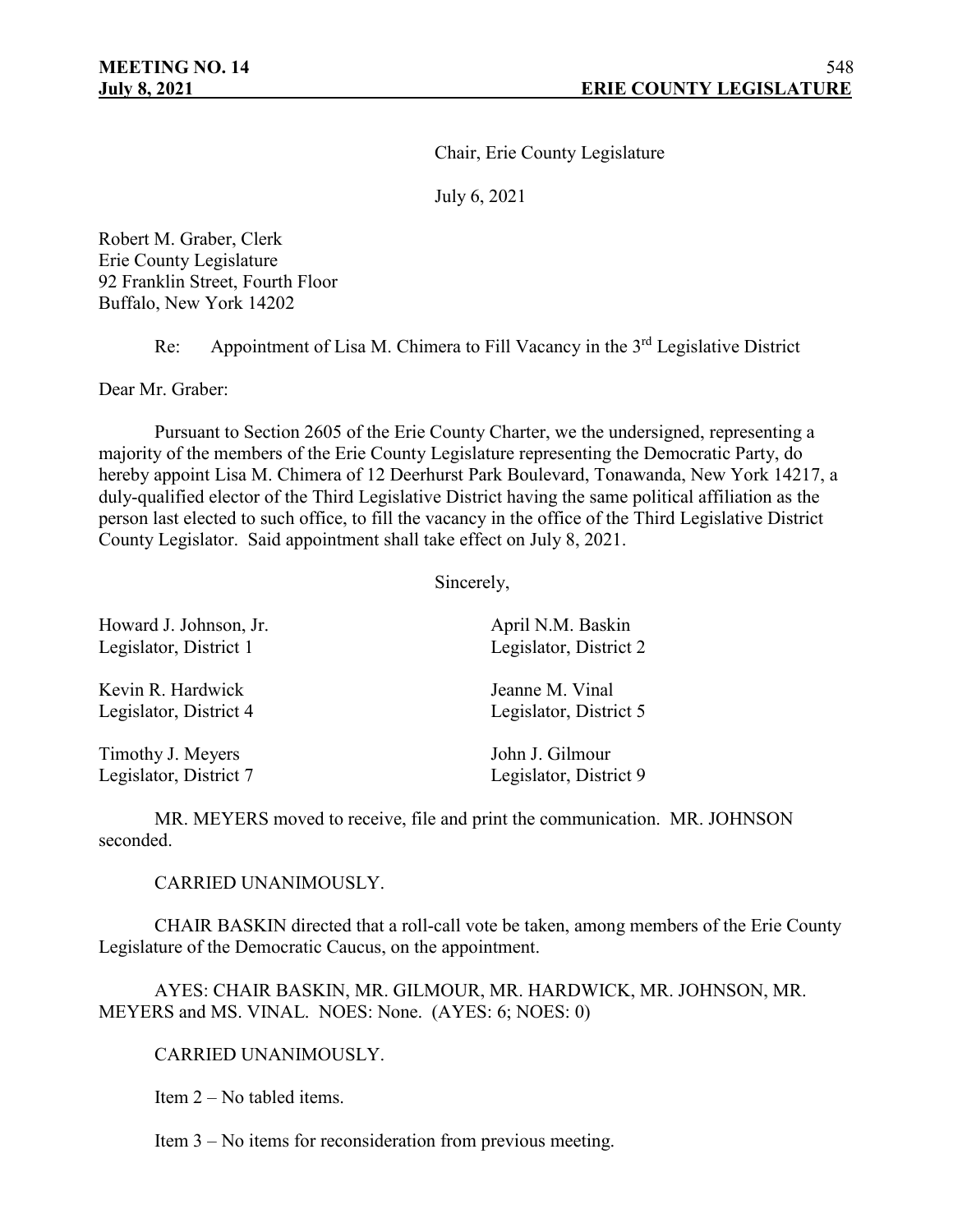Item 4 – MR. MEYERS moved for the approval of the minutes for Meeting Number 13 from 2021. MR. JOHNSON seconded.

CARRIED UNANIMOUSLY.

Item 5 – No Public Hearings.

## **MISCELLANEOUS RESOLUTIONS**

Item 6 – MR. HARDWICK presented a Memorial Resolution Remembering Sam Scinta, City of Tonawanda Civic Leader.

Item 7 – MR. LORIGO presented a proclamation Honoring East Aurora High School's Valedictorian and Salutatorian.

Item 8 – MR. LORIGO presented a proclamation Celebrating Rosie's Handcrafted Ice Cream on National Ice Cream Day.

Item 9 – MR. LORIGO presented a proclamation Celebrating The Caboose Ice Cream Station on National Ice Cream Day.

Item 10 – MR. LORIGO presented a proclamation Celebrating West Seneca's Kone King on National Ice Cream Day.

Item 11 – MR. LORIGO presented a proclamation Celebrating Kone King East on National Ice Cream Day.

Item 12 – MR. LORIGO presented a proclamation Celebrating Route 16 on National Ice Cream Day.

Item 13 – MR. LORIGO presented a proclamation Celebrating Nick Charlap's on National Ice Cream Day.

Item 14 – MR. MILLS presented a proclamation Honoring the Town of Orchard Park Upon the Historic Occasion of Its Centennial.

Item 15 – MR. MILLS presented a proclamation Honoring the Town of Evans Upon the Historic Occasion of Its Bicentennial.

Item 16 – MR. MILLS presented a proclamation Honoring Town of Evans Police Chief Douglas Czora Upon the Occasion of His Retirement.

Item 17 – MR. MILLS presented a proclamation Honoring Town of Evans Lieutenant Michael Masullo Upon the Occasion of His Retirement.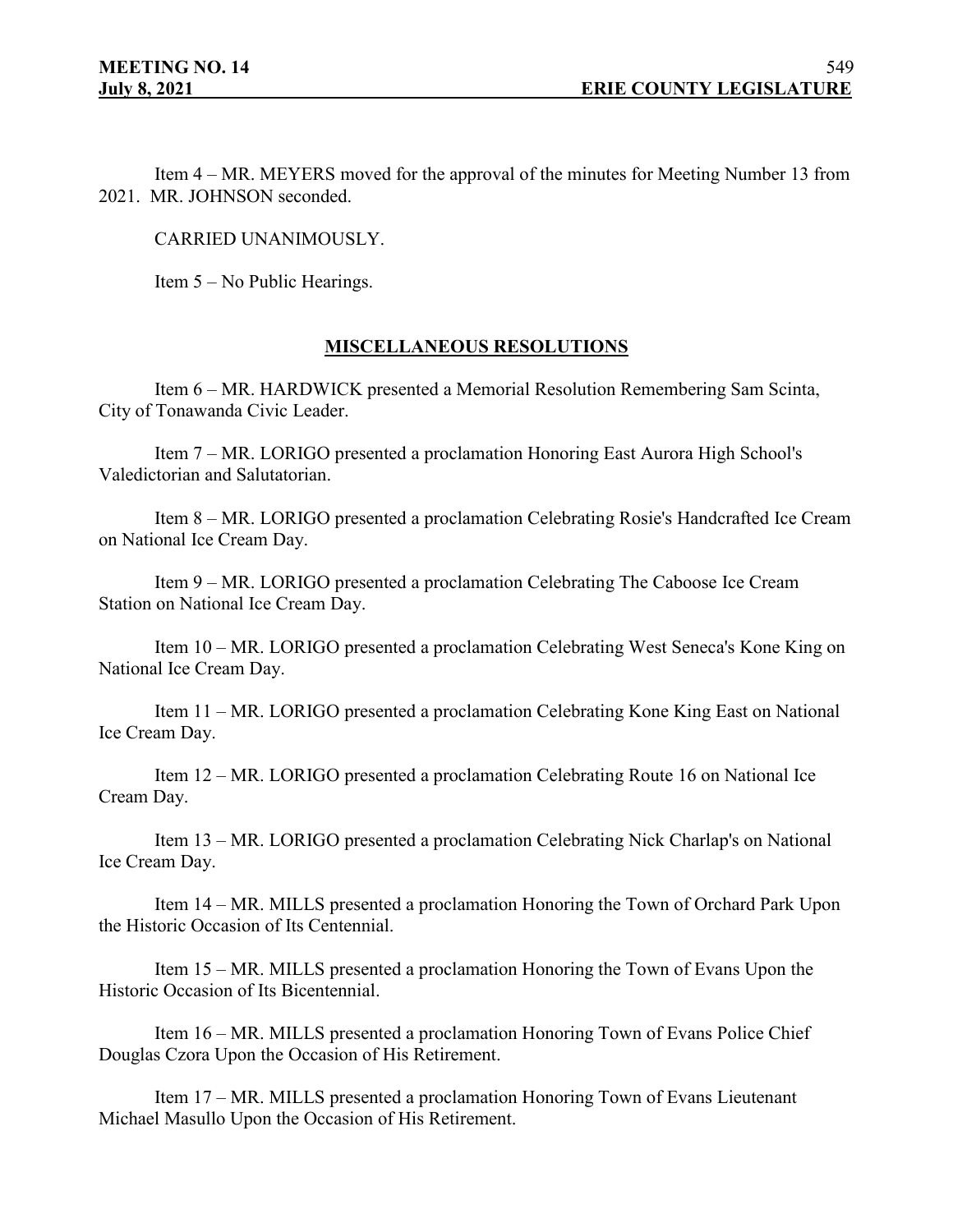Item 18 – MR. MILLS presented a proclamation Honoring Spectrum Health and Human Services for Its Ribbon Cutting of Its Newly Renovated Springville Counseling Center.

Item 19 – MR. TODARO presented a proclamation Honoring Broadway Driving Range and Miniature Golf.

Item 20 – MR. TODARO presented a Memorial Resolution Honoring the Life of Michael Altenburg.

Item 21 – MR. TODARO presented a proclamation Honoring the Lancaster Town Band Upon the Occasion of Its 75th Anniversary.

Item 22 – MR. TODARO presented a proclamation Recognizing Dairy Queen in Cheektowaga on National Ice Cream Day.

Item 23 – MR. GREENE presented a proclamation Celebrating Paulter's Drive-In on National Ice Cream Day.

Item 24 – MR. GREENE presented a proclamation Celebrating Bubbaloos on National Ice Cream Day.

Item 25 – MR. GREENE presented a proclamation Celebrating Big Sings Ice Cream on National Ice Cream Day.

Item 26 – MR. GREENE presented a proclamation Recognizing July 28, 2021 as Watson's Milk Chocolate Day in Erie County.

Item 27 – MR. MEYERS presented a Memorial Resolution Remembering the Life of Michael "AB" Altenburg.

Item 28 – MS. VINAL presented a Memorial Resolution Remembering the Life of Jane Weber.

Item 29 – MR. MEYERS presented a Memorial Resolution Remembering the Life of Scott D. Hanel.

Item 30 – MS. VINAL presented a proclamation Congratulating and Recognizing Michael V. Ginestre as the New Superintendent of the Sweet Home Central School District.

Item 31 – MS. CHIMERA presented a proclamation Celebrating and Honoring Community Health Improvement Week 2021.

Item 32 – MR. JOHNSON presented a proclamation Celebrating African-American Music Appreciation Month, June 2021.

Item 33 – MR. MEYERS presented a proclamation Congratulating and Recognizing Scott Zipp as New Assistant Superintendent of the Cheektowaga Central School District.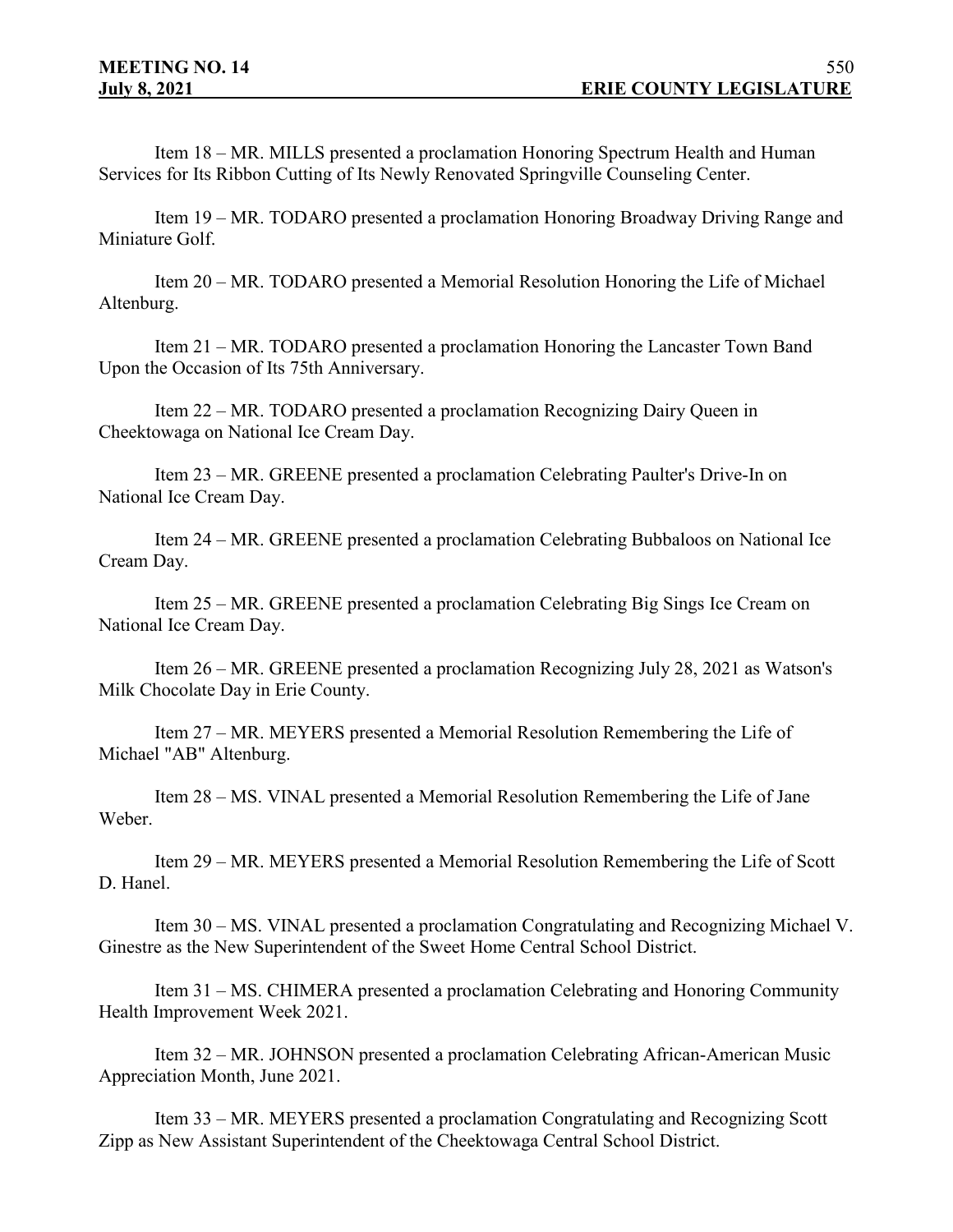Item 34 – MS. CHIMERA presented a Memorial Resolution Remembering the Life of Anthony N. Diina.

Item 35 – MR. JOHNSON presented a proclamation Honoring the City Honors Girls' Volleyball on Winning the 2021 Section VI Class B-1 Final.

Item 36 – MS. VINAL presented a Memorial Resolution Remembering the Life of Dr. Robert A. Milch.

Item 37 – MS. VINAL presented a proclamation Recognizing the Official Kickoff of the 2021 Williamsville Farmers Market.

MR. MEYERS moved for consideration of the above thirty-two items. MR. LORIGO seconded.

CARRIED UNANIMOUSLY.

MR. MEYERS moved to amend the above thirty-two items by adding one for Mr. Meyers, one for Ms. Vinal, and by including Et Al Sponsorship. MR. JOHNSON seconded.

CARRIED UNANIMOUSLY.

MR. MEYERS moved for approval of the above thirty-four items as amended. MR. LORIGO seconded.

CARRIED UNANIMOUSLY.

## **LOCAL LAWS**

Item 38 – CHAIR BASKIN directed that Local Law No. 1 (Print #1) 2020 remain on the table and in the PUBLIC SAFETY COMMITTEE.

GRANTED.

Item 39 – CHAIR BASKIN directed that Local Law No. 3 (Print #1) 2020 remain on the table and in the SMALL BUSINESS COMMITTEE.

GRANTED.

Item 40 – CHAIR BASKIN directed that Local Law No. 5 (Print #1) 2020 remain on the table and in the GOVERNMENT AFFAIRS COMMITTEE.

GRANTED.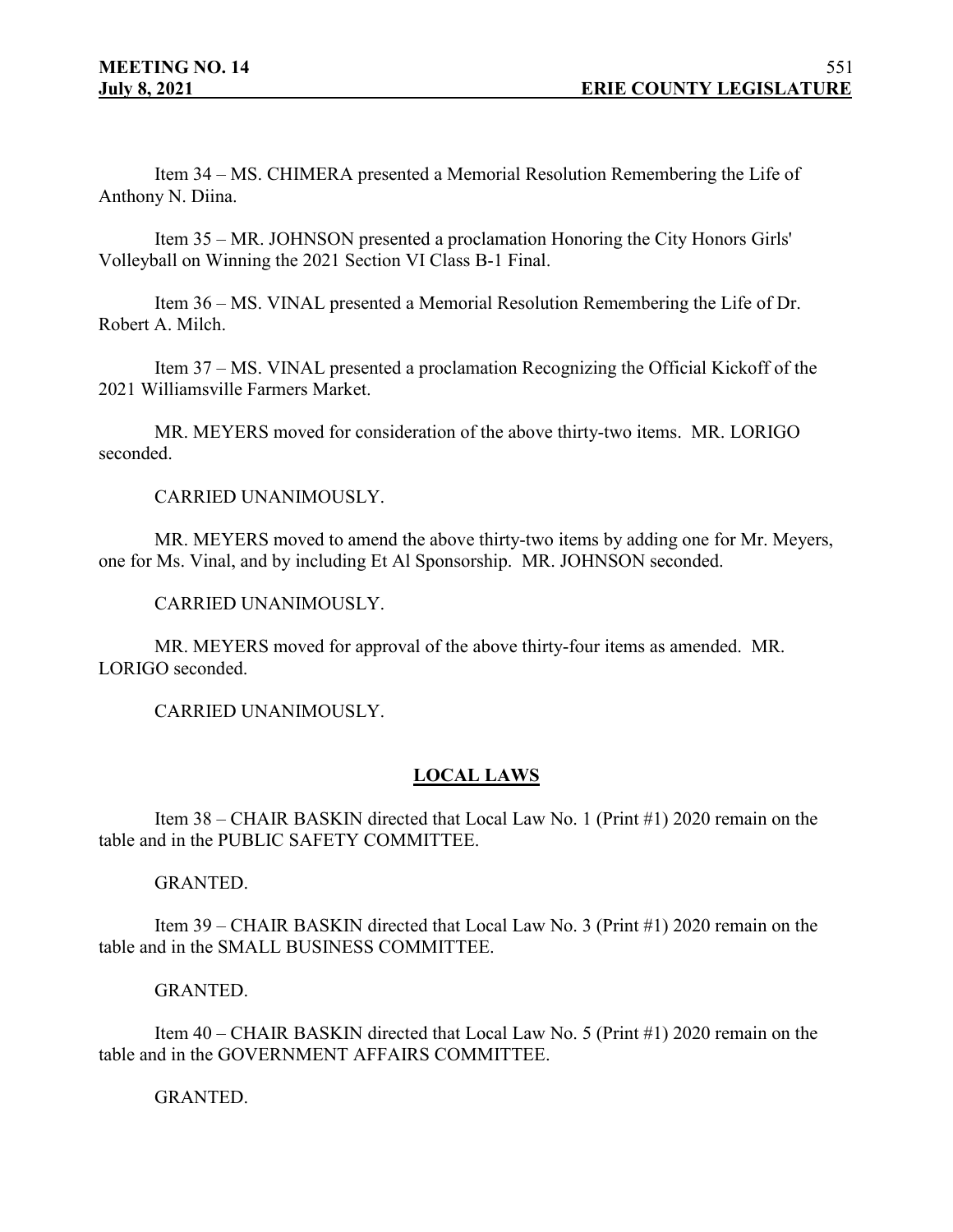Item 41 – CHAIR BASKIN directed that Local Law No. 8 (Print #1) 2020 remain on the table and in the GOVERNMENT AFFAIRS COMMITTEE.

#### GRANTED.

Item 42 – CHAIR BASKIN directed that Local Law No. 1 (Print #1) 2021 remain on the table and in the ENERGY & ENVIRONMENT COMMITTEE.

GRANTED.

#### **COMMITTEE REPORTS**

Item 43 – MR. JOHNSON presented the following report and moved for immediate consideration and approval. MR. GILMOUR seconded.

CARRIED UNANIMOUSLY.

RESOLUTION NO. 124

| July 1, 2021 | ECONOMIC DEVELOPMENT |
|--------------|----------------------|
|              | <b>COMMITTEE</b>     |
|              | REPORT NO. 12        |

ALL MEMBERS PRESENT. CHAIR BASKIN PRESENT AS EX-OFFICIO MEMBER.

- 1. COMM. 13E-5 (2021)
	- COUNTY EXECUTIVE

WHEREAS, the Erie County Parks system contains nearly 10,000 acres of land on 38 sites throughout Erie County; and

WHEREAS, the Erie County Parks system includes a variety of types of parks including heritage parks, beaches, recreational trails, urban, and forestry sites; and

WHEREAS, within the Parks system there are numerous different signs which lack a cohesive Erie County Park identity, are difficult to re-create, not context sensitive and outdated; and

WHEREAS, the 2019 Erie County Parks Master Plan recommended the County develop a signage and wayfinding manual to guide the future development of signage in a consistent and comprehensive manner; and

WHEREAS, in the approved 2019 Erie County Capital Budget funding for the development of Exterior Park Signage was allocated for this purpose; and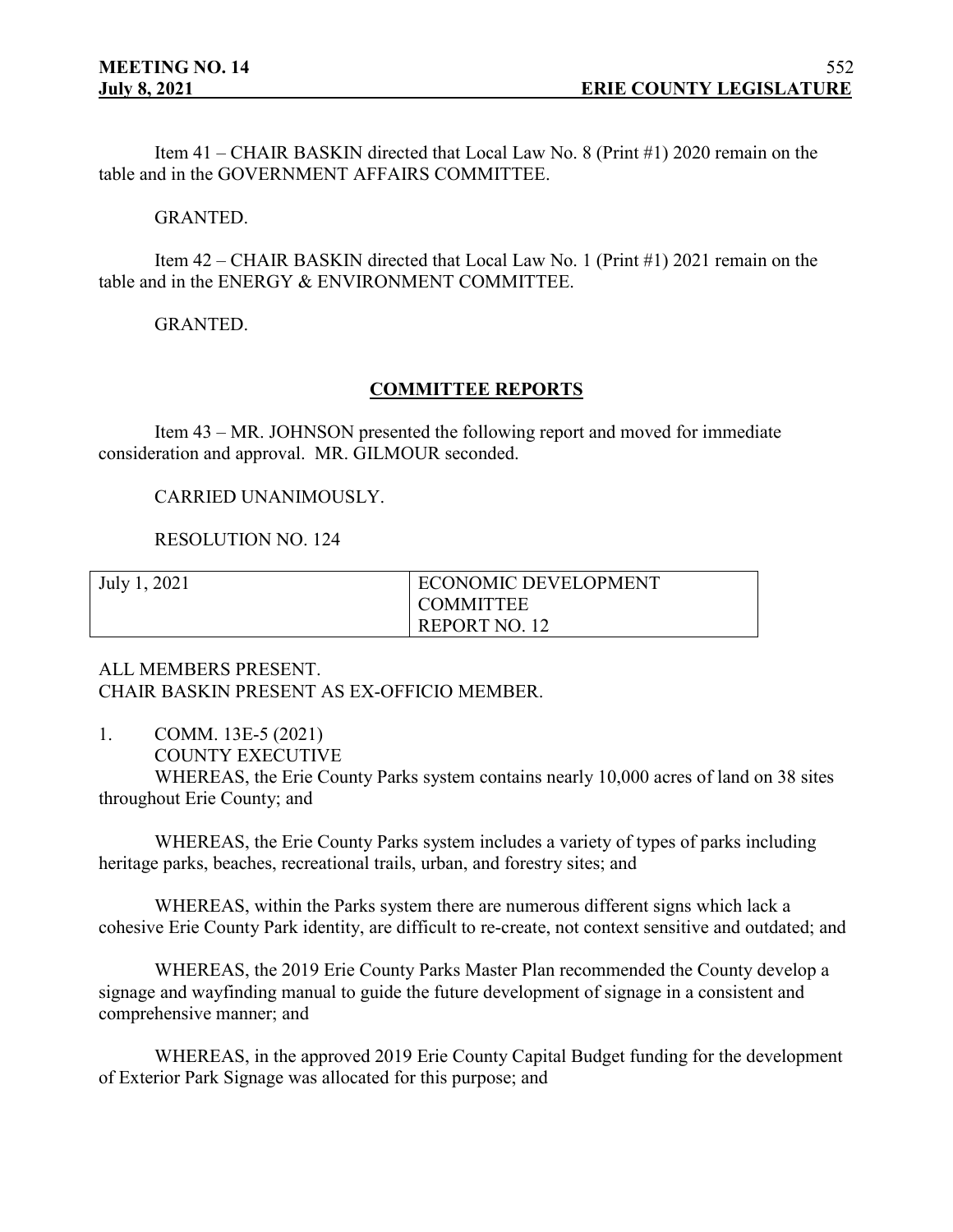WHEREAS, Erie County is desirous of engaging planning, design, and construction management services for the signage and wayfinding manual, implementation plan and fabrication of phase 1 of the County Parks Exterior Signage Capital Project; and

WHEREAS, in compliance with Section 26.08 of the Erie County Administrative Code a consultant selection process was undertaken to evaluate responses to Request for Proposal #2021- 026VF; and

WHEREAS, Erie County desires to work with Wendel WD Architecture, Engineering, Surveying and Landscape Architecture, PC to complete the signage and wayfinding standards manual, implementation plan, and initial phase implementation administration.

## NOW, THEREFORE, BE IT

RESOLVED, that authorization is hereby provided for the County Executive to execute all agreements necessary to implement this project related to the installation of signs in public right of ways owned or operated by Federal, State, or municipal governments and utilities; and be it further

RESOLVED, that sufficient funding is available for this purpose in the previously approved capital project A.19023 – 2019 Exterior Park Signage for this project; and be it further

RESOLVED, that the County Executive be authorized to execute Contracts for Consultant services in an amount not to exceed \$80,421 with Wendel WD Architecture, Engineering, Surveying and Landscape Architecture, PC.; and be it further

RESOLVED, that an amount of \$80,421 be allocated from Capital Project Account A.19023 for Planning, Design and Construction Administration and Management Services and an additional amount of \$8,042 be allocated from Capital Project Account A.19023 for a design contingency fund with authorization from the County Executive to approve contract amendments with Wendel WD Architecture, Engineering, Surveying and Landscape Architecture, PC; and be it further

RESOLVED, that the Director of the Division of Budget and Management is hereby authorized to implement any budget adjustments as required to comply with State and local funding requirements; and be it further

RESOLVED, that certified copies of this resolution be sent to the County Executive's Office; the Comptroller's Office; the Director of the Division of Budget and Management; the County Attorney; the Commissioner of the Department of Environment and Planning, the Commissioner of the Department of Public Works and the Commissioner of Department of Parks, Recreation and Forestry.

(5-0) Chair Baskin not present for vote.

2. COMM. 13E-6 (2021) COUNTY EXECUTIVE

WHEREAS, ongoing issues with the hot water tanks and their associated equipment at the Erie County Holding Center has caused complications and reoccurring problems for the maintenance as well as operating staff; and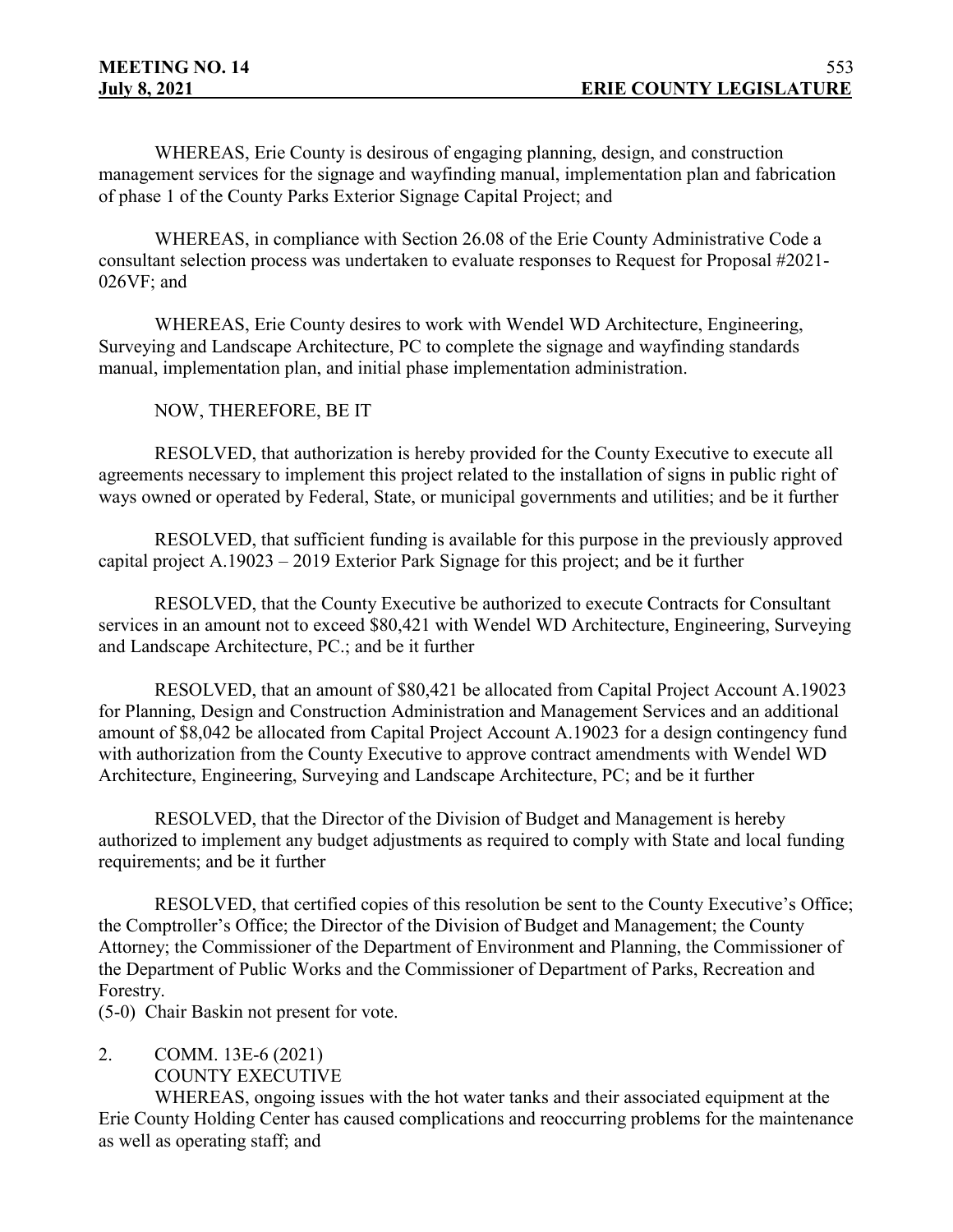WHEREAS, this has generated many reoccurring expenses and creates potential safety concerns to the inmates and staff within the building; and

WHEREAS, the equipment has exceeded it expected useful life with replacement parts of the old equipment becoming more obsolete as the existing tanks are original to the 1985 addition to the building; and

WHEREAS, the equipment in its current condition doesn't allow the hot water system to operate efficiently or effectively; and

WHEREAS, the County Executive is requesting authorization to enter into an Agreement with Clark Patterson Lee to provide professional A/E Design services for the Erie County Holding Center 2021 Hot Water Tank Replacement project in an amount not to exceed \$80,000.

NOW, THEREFORE, BE IT

RESOLVED, that the County Executive is authorized to enter into an Agreement with Clark Patterson Lee to provide professional Design services for the Erie County Holding Center 2021 Hot Water Tank Replacement project; and be it further

RESOLVED, that the Comptroller's Office be authorized to make payment for all the above from the approved capital budget, Fund 410, Funds Center 122, Project A.18026, 2018 EC Sheriff's Dept - Miscellaneous Renovations, in an amount not to exceed \$80,000; and be it further

RESOLVED, that two certified copies of the resolution be sent to the Department of Public Works, Commissioner's Office, and one copy each to the Office of the County Executive, the Division of Budget and Management, and the Office of the Comptroller. (4-1) Legislator Lorigo voted in the negative. Chair Baskin not present for vote.

- 3. COMM. 13E-8 (2021)
	- COUNTY EXECUTIVE

WHEREAS, a large portion of design has been completed by Trautman Associates for the Rath Building – Parking Level Sprinkler System Replacement project (herein called the "Project"); and

WHEREAS, due to inadequate funding for construction as well as other projects that needed to be complete before commencing the sprinkler replacement work, the Project was put on hold; and

WHEREAS, the portion of abatement work that would allow the sprinkler system to be replaced has previously been completed as part of a separate project; and

WHEREAS, the 09-296-PW contract must be amended to complete the design as Trautman Associates is the Engineer of Record and related construction phases of the Project; and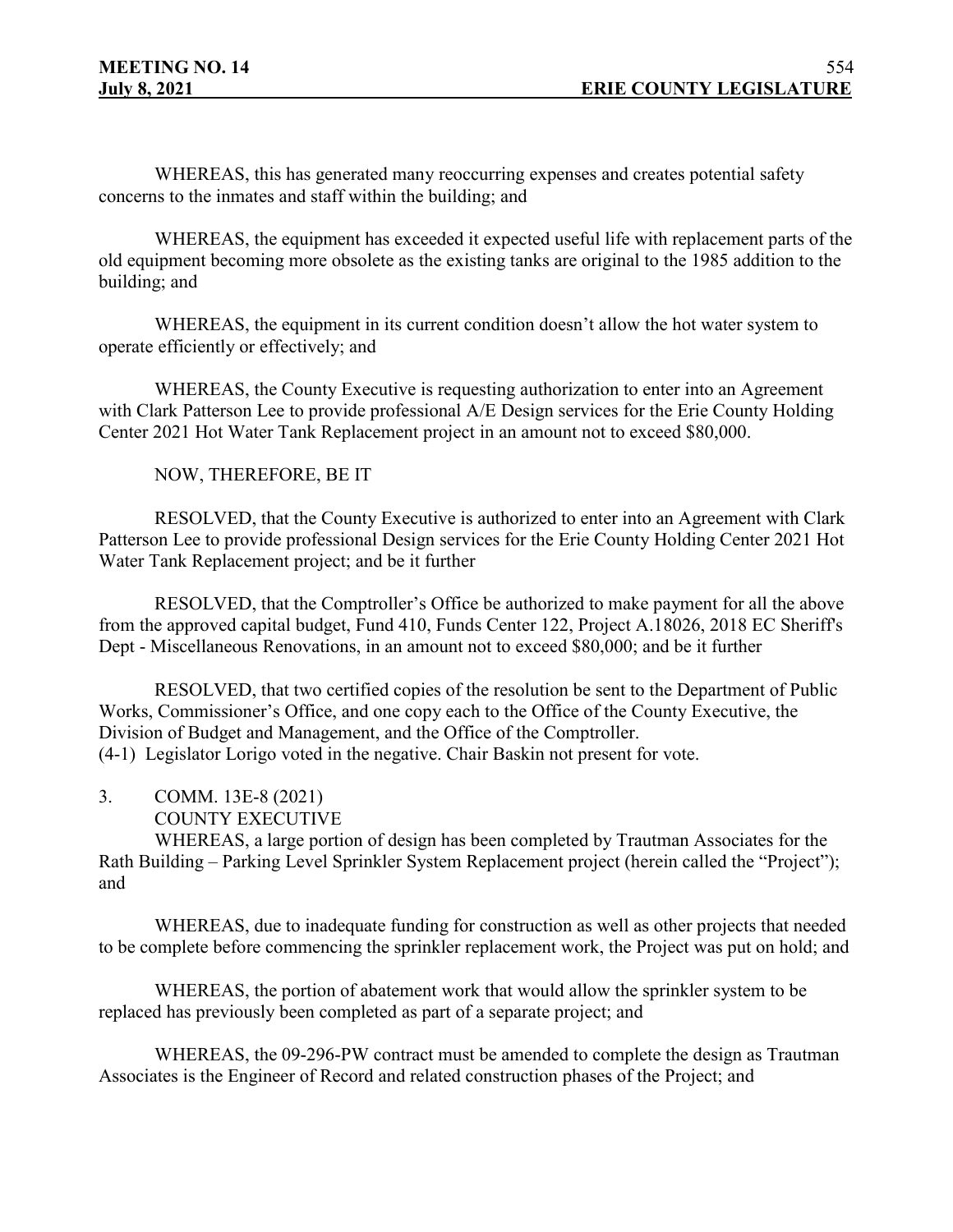WHEREAS, Trautman Associates has the necessary expertise and manpower to provide professional design and construction services for the Project and has been previously authorized to perform professional services for the Project; and

WHEREAS, the County Executive requests authorization to enter into an Amendment Agreement with the firm of Trautman Associates for providing additional Professional Architectural/Engineering Services for the Project.

NOW, THEREFORE, BE IT

RESOLVED, that the County Executive is authorized to execute an Amendment Agreement with the firm of Trautman Associates for providing the above Professional Architectural/Engineering Services for the Project for a total amount not to exceed \$20,500, including reimbursables and a design contingency; and be it further

RESOLVED, that the Comptroller's Office be authorized to make payment for all the above from the following Capital Project in Fund 410, Funds Center 122 as follows:

| A.19006 | 2019 Preservation of County Buildings & Facilities | \$20,500 |
|---------|----------------------------------------------------|----------|
|         | Total Payments not to exceed:                      | \$20,500 |

and be it further

RESOLVED, that two certified copies of this resolution be sent to the Department of Public Works, Commissioner's Office, and one copy each to the Office of the County Executive, the Division of Budget and Management, and the Office of the Comptroller.  $(6-0)$ 

4. COMM. 13E-9 (2021) COUNTY EXECUTIVE

WHEREAS, the Erie County Department of Public Works, in collaboration with the Buffalo & Erie County Public Library, have various capital improvement projects at the Central Library requiring continued professional design services; and

WHEREAS, under COMM. 15E-34 (2019), your Honorable Body previously authorized for the County Executive to enter into a two (2) year Term Agreement with the firm of Trautman Associates on both a lump sum and on-call basis as well as Lothrop Associates LLP on an on-call only basis for the Buffalo & Erie County Public Library – Various Capital Projects (herein called the "Project"; and

WHEREAS, both Agreements are set to expire July 25, 2021; and

WHEREAS, each Term Agreement has the possibility of three (3), one (1) year extensions, such extensions being subject to Legislative approval; and

WHEREAS, to continue design services and in anticipation of future design services needed, the County Executive is requesting authorization to extend the Term Agreement with Trautman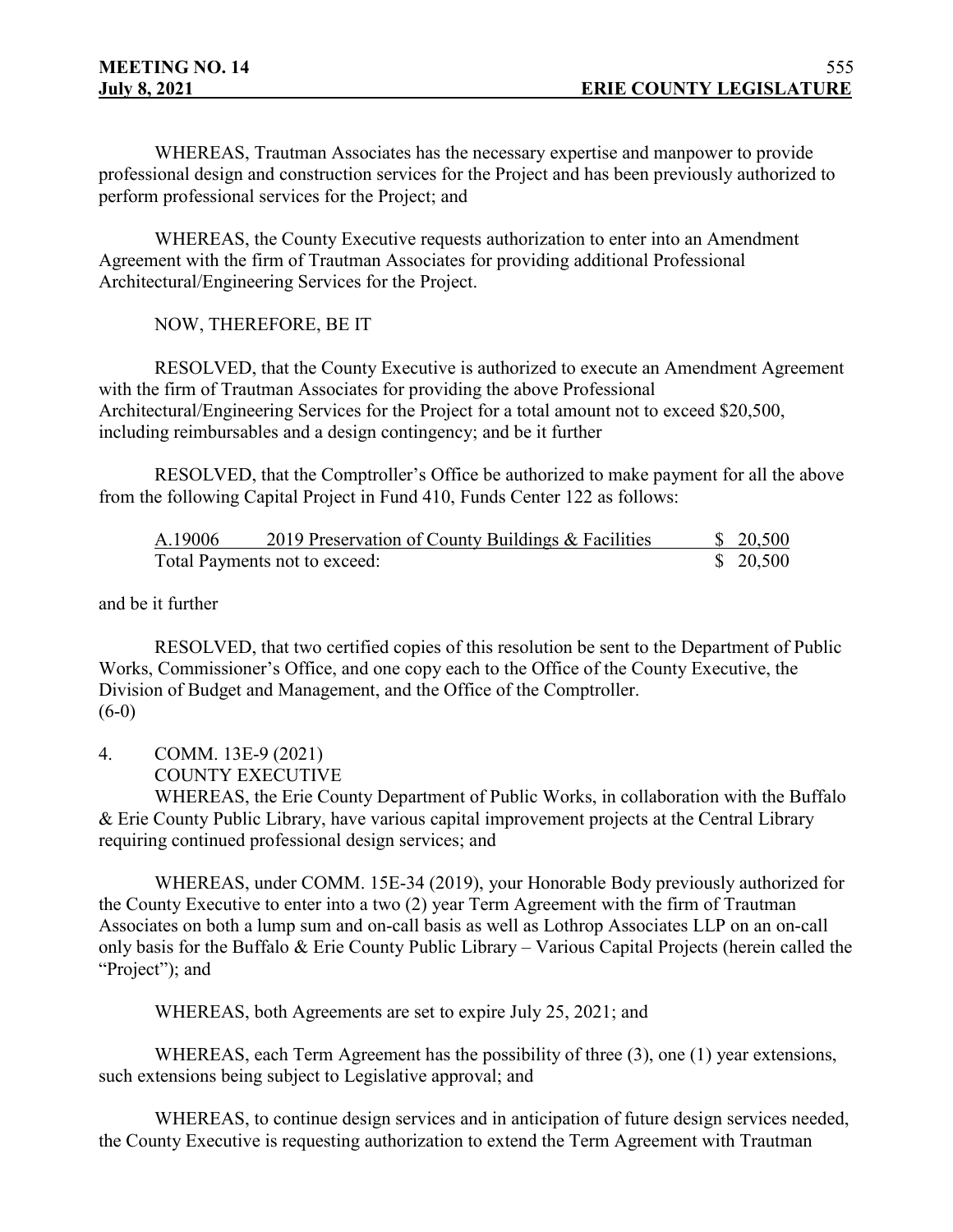Associates for both a lump sum and on-call basis for providing continued professional engineering services for the Project; and

WHEREAS, the Agreement with Lothrop Associates LLP on an on-call only basis for the Project will not be renewed.

NOW, THEREFORE, BE IT

RESOLVED, that the County Executive is authorized to enter into an Agreement Amendment with the firm of Trautman Associates for providing continued professional engineering services on both a lump sum and on-call basis for the Project, in which to extend the Term Agreement an additional one (1) year; and be it further

RESOLVED, that the Term Agreement Amendment with the firm of Trautman Associates for providing continued professional engineering services on a lump sum basis for the Project will remain as described in COMM. 15E-34 (2019), for an amount not to exceed \$250,000; and be it further

RESOLVED, that the Term Agreement Amendment with the firm of Trautman Associates for providing continued professional engineering services on an on-call basis for the Project will be increased by \$120,000, from \$100,000, to a new total amount not to exceed \$220,000; and be it further

RESOLVED, that the above Term Agreements will expire on July 25, 2022; and be it further

RESOLVED, that there is the possibility of two (2) remaining, one (1) year extensions, such extensions being subject to Legislative approval; and be it further

RESOLVED, that the Comptroller's Office be authorized to make payment for the increase to the on-call Agreement Amendment from the following Capital Projects in the approved and adopted 2019 and 2021 Capital Budgets, Fund 490, Funds Center 122:

|         | <b>Escalator Demolition Space Renovations and Asbestos</b> |           |
|---------|------------------------------------------------------------|-----------|
| F.21102 | Abatement                                                  | \$100,000 |
|         | 2019 Buffalo and Erie County Main Library MEP              |           |
| F.19002 | Improvements                                               | \$20,000  |
|         | Total Payment not to Exceed:                               | \$120,000 |

and be it further

RESOLVED, that two certified copies each of this resolution be sent to the Department of Public Works and one copy each to the Office of the County Executive, the Division of Budget and Management, the Buffalo & Erie County Central Library, Kenneth Stone and the Office of the Comptroller.

 $(6-0)$ 

5. COMM. 13E-11 (2021)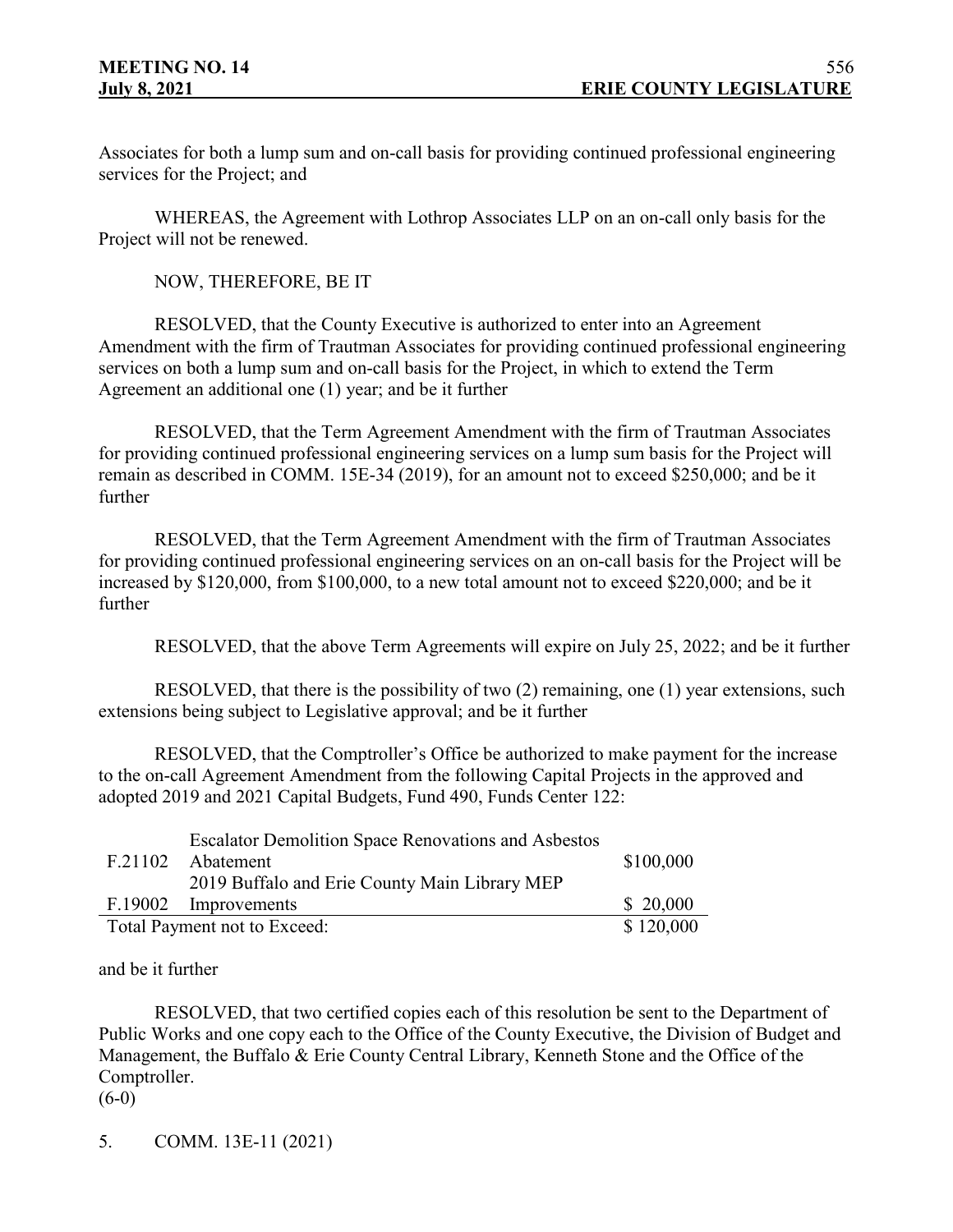## COUNTY EXECUTIVE

WHEREAS, the Parker Boulevard Complete Streets Initiative Project in the Town of Tonawanda (PIN 5763.47) (the "Project") is eligible for Congestion Mitigation and Air Quality Improvement Program (CMAQ) funding; and

WHEREAS, such funding is allocated for traffic congestion reduction and air quality improvement projects, including complete streets projects that utilize roundabouts and sidewalks; and

WHEREAS, such treatments will occur within both Town and Erie County Rights-of-Way, permission from Erie County is required to allow the Town to access Erie County roads for such construction; and

WHEREAS, the County of Erie is not responsible for any of the costs for design or construction of the project; and

WHEREAS, the Town of Tonawanda will be the sole owner of the Project improvements outside of the County Right of Way, and responsible for any and all future maintenance costs and responsibilities of those items; and

WHEREAS, the Town of Tonawanda will be the owner of the sidewalk, curb ramp improvements, and pedestrian crossing pavement markings within the County Right of Way, and responsible for any and all future maintenance costs and responsibilities of said items; and

WHEREAS, the County of Erie will be the owner of the roundabout, splitter islands, pavement markings, and signage within the County Right of Way, and responsible for any and all future maintenance costs and responsibilities; and

WHEREAS, it is necessary to enter into an Inter-Municipal Agreement with the Town of Tonawanda for the Project improvements.

NOW, THEREFORE, BE IT

RESOLVED, that the Erie County Legislature hereby approves the implementation of the Parker Boulevard Complete Streets Initiative Project in the Town of Tonawanda (PIN 5763.47) (the "Project") within the County's right-of way; and be it further

RESOLVED that the County Executive be authorized to enter into the necessary Inter-Municipal Agreement with the Town of Tonawanda; and be it further

RESOLVED, that the Clerk of the Legislature forward three (3) certified copies of this Resolution to the Department of Public Works, Division of Highways, and also one copy each to the Office of the County Executive, the Division of Budget and Management, and the Office of the Comptroller.

 $(6-0)$ 

## **HOWARD J. JOHNSON, JR.**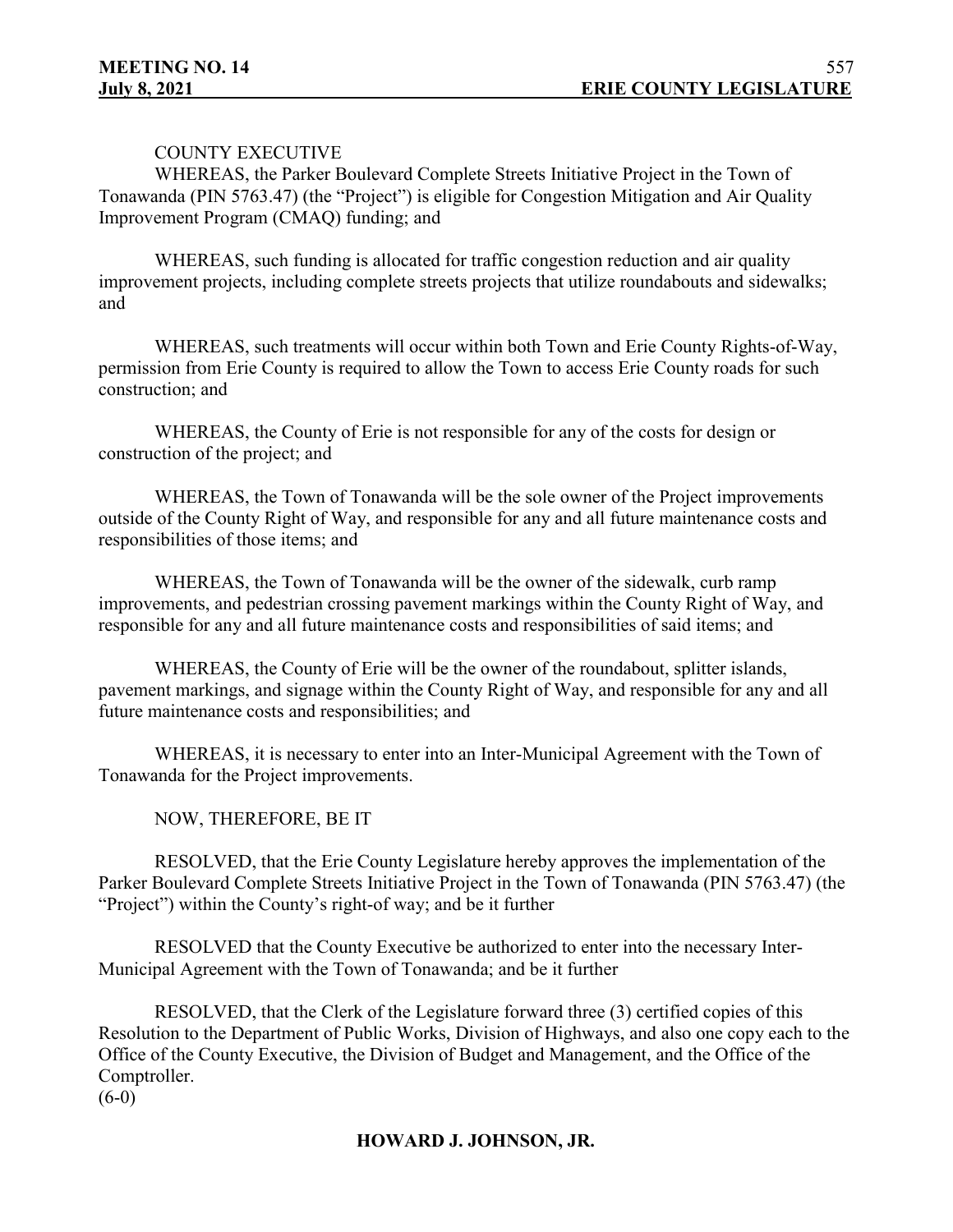## **CHAIR**

Item 44 – MR. MEYERS presented the following report and moved for immediate consideration and approval. MR. JOHNSON seconded.

CARRIED UNANIMOUSLY.

RESOLUTION NO. 125

| July 1, 2021 | <b>FINANCE &amp; MANAGEMENT</b> |
|--------------|---------------------------------|
|              | <b>COMMITTEE</b>                |
|              | REPORT NO. 8                    |

ALL MEMBERS PRESENT. CHAIR BASKIN PRESENT AS EX-OFFICIO MEMBER.

- 1. RESOLVED, the following items are hereby received and filed:
- a. INTRO. 6-2 (2021) LORIGO, GREENE, TODARO & MILLS: "Revocation of Emergency Powers & Executive Orders Related to COVID-19 Response" (Chair's Ruling)
- b. COMM. 12D-1 (2021) DIRECTOR OF BUDGET & MANAGEMENT: "Notification of New COVID-19 Federal Aid" (Chair's Ruling)
- c. COMM. 12D-3 (2021) DIRECTOR OF BUDGET & MANAGEMENT: "Budget Monitoring Report for Period Ending April 2021" (Chair's Ruling)
- d. COMM. 12M-2 (2021) NYS DEPT. OF TAXATION & FINANCE: "Additional Information Regarding State Equalization Rates for the 2021 Assessment Rolls" (Chair's Ruling)
- e. COMM. 13E-1 (2021) COUNTY CLERK: "Mortgage Tax Semi-Annual Report of Receipts & Disbursements" (Chair's Ruling)
- f. COMM. 13E-2 (2021) COMPTROLLER: "Letter to Chair of Legislature Concerning Warrant for Payment of Additional Mortgage Recording Tax" (Chair's Ruling)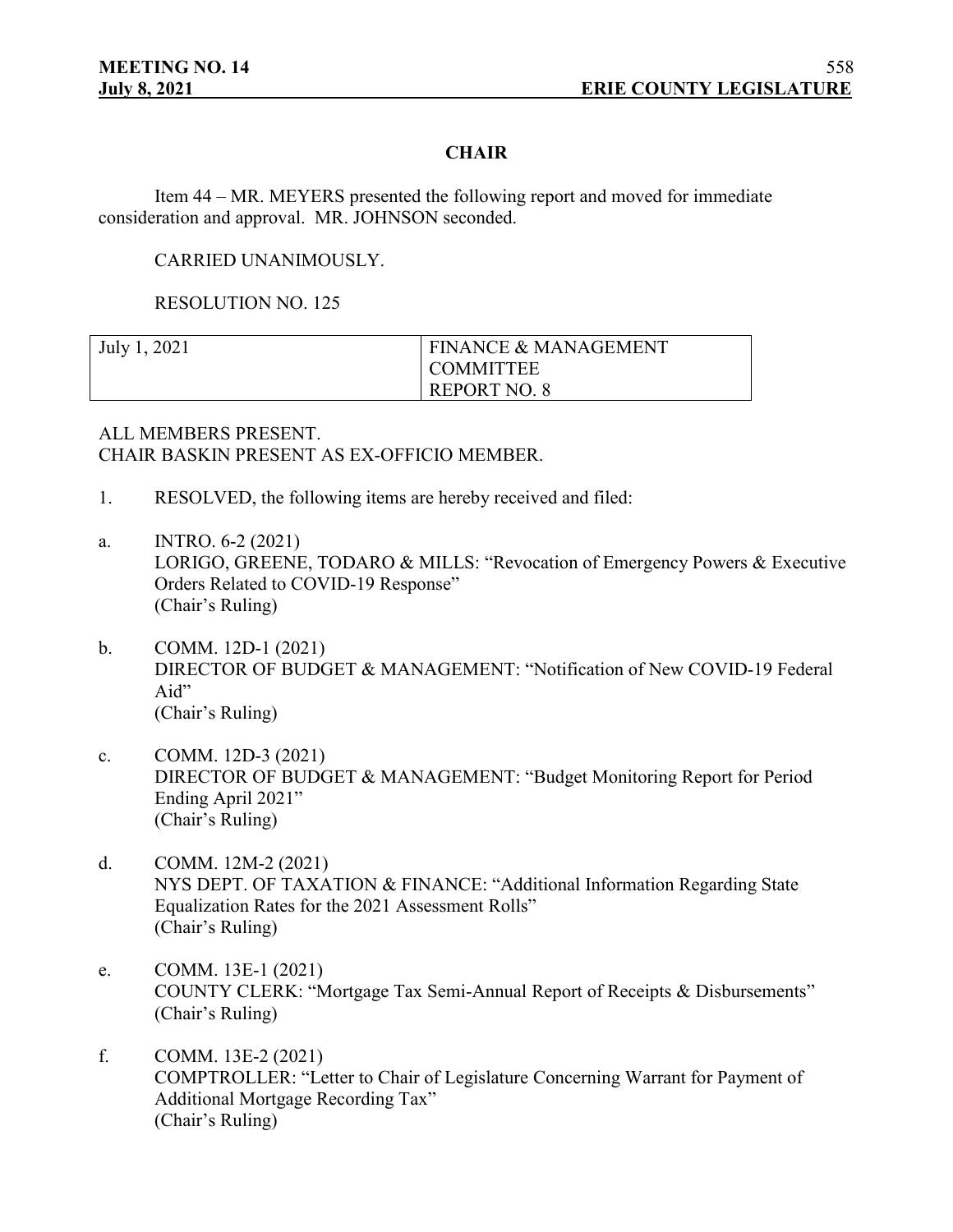- g. COMM. 13D-2 (2021) DEPUTY COMPTROLLER: "Letter to Legislature Regarding April Sales Tax Receipts" (Chair's Ruling)
- h. COMM. 13M-3 (2021) NYS DEPT. OF TAXATION & FINANCE: "Additional Information Regarding State Equalization Rates for the 2021 Assessment Rolls" (Chair's Ruling)
- 2. COMM. 13E-10 (2021) COUNTY EXECUTIVE WHEREAS, the Erie County Home (EC Home) closed in 2005 and has sat vacant since that time; and

WHEREAS, in February of 2016, ownership of the EC Home reverted back to Erie County from the Erie County Medical Center Corporation; and

WHEREAS, there is a desire to sell the 650,000 square foot building, as well as the surrounding buildings and underlying property; and

WHEREAS, the Department of Public Works has taken steps over the last several years to remove all connections to the property so that a sale would be possible; and

WHEREAS, Erie County Sewerage Management District No. 4 has a pumping station located on the EC Home site that will need to be retained in the event of a sale; and

WHEREAS, the County is desirous of retaining ownership of the portion of the parcel wherein the pumping station is located before the property is marketed, as well as an easement for sewer purposes; and

WHEREAS, on October 30, 2019, the Department or Public Works issued a request for proposal to provide commercial real estate brokerage services; and

WHEREAS, the County has negotiated a fee with CBRE-Buffalo based on 6% of the total sale price, but in no event less than \$65,000 when the property is sold; and

WHEREAS, CBRE-Buffalo was the sole respondent to the RFP and is one of the only brokerage companies in Erie County that has experience selling a property with as many complexities as the EC Home; and

WHEREAS, CBRE-Buffalo, an affiliate office of CBRE, Inc. offers a full range of commercial real estate services.

NOW, THEREFORE, BE IT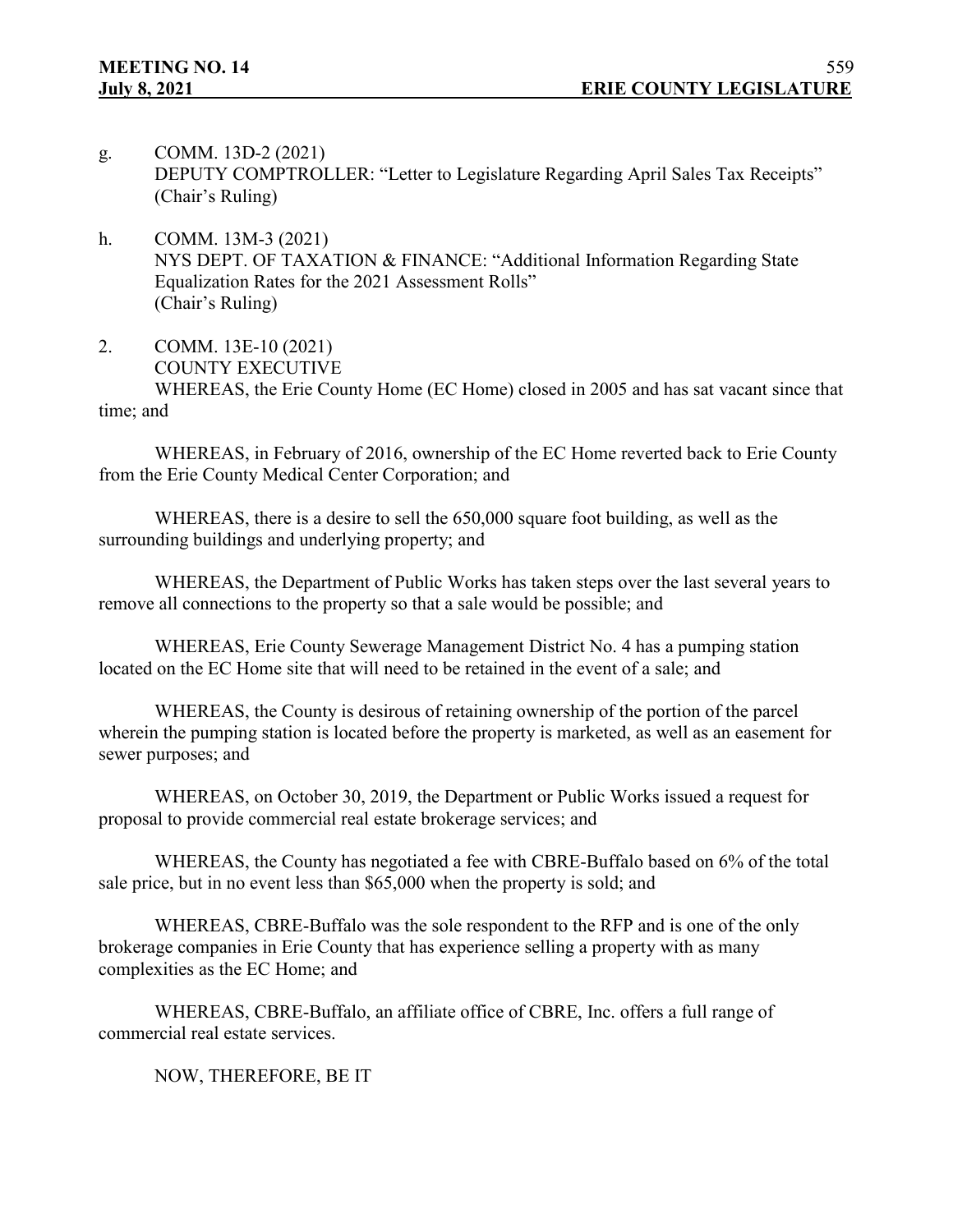RESOLVED, that the Erie County Executive is hereby authorized to enter into a contract with CBRE-Buffalo for commercial real estate brokerage services based on 6% of the total sale price, but not less than \$65,000 in the event the property is sold; and be it further

RESOLVED, that the fee will be funded by the proceeds of the sale; and be it further

RESOLVED, that the Division of Budget and Management is hereby authorized to create a revenue budget and GL Account 516020 – Professional Services budget within the Department of Public Works, Funds Center 12220, Fund 110 and to make all necessary adjustments once the sale occurs and payment is due; and be it further

RESOLVED, that the Erie County Executive is authorized and directed to execute a deed whereby the Erie County Sewerage Management District No. 4 pumping station located on the EC Home site be separated from the EC Home property as described herein and on the survey attached hereto as Schedule A:

All that tract or parcel of land, situate in the Town of Alden, County of Erie, and State of New York, being part of Lot 45, Township 11, Range 5 of the Holland Land Company's Survey more particularly described as follows: Beginning at a Point on the northerly Right of Way (ROW) of Walden Ave (99' Wide) where it intersects the east ROW of Zoeller Road (49.5' Wide); Thence N 0<sup>o</sup> -50' -35" E along said east ROW of said Zoeller Road a distance of 100 feet to a point; Thence S 89º -09' -25" E a distance of 78.83 feet to a point; Thence S 12º -39' -41" E a distance of 78.83 to the northerly ROW of said Walden Ave; Thence S 77º -20' -19" W along said north ROW of Walden Ave a distance of 100 feet to the point of beginning and as shown on a map attached hereto labeled "Schedule A" containing an area of 0.18=/- acres more or less.

#### and be it further

Grantor, also grants to Grantee a 30 foot to 50 foot wide Permanent Easement for the operation and maintenance of an existing sanitary sewer along the north side of Walden Ave as shown on attached "Schedule B"; and be it further

RESOLVED, that certified copies of this resolution shall be forwarded to the Erie County Executive, the Commissioner of Public Works, the County Attorney, and the Director of the Division of Budget and Management.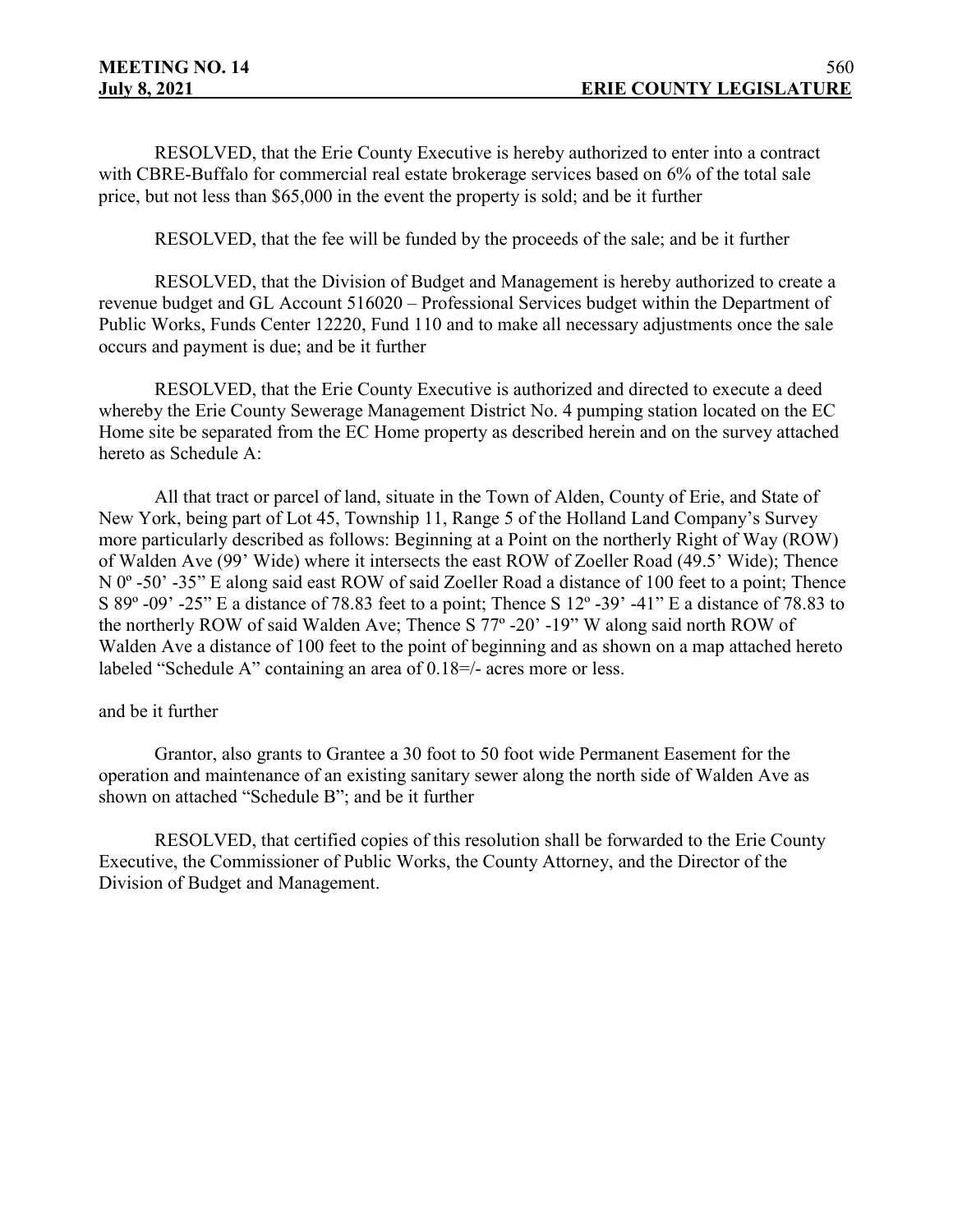

(6-0)

# **TIMOTHY J. MEYERS CHAIR**

# **LEGISLATOR RESOLUTIONS**

Item 45 – MR. MEYERS presented the following resolution and moved for immediate consideration and approval. MR. JOHNSON seconded.

CARRIED UNANIMOUSLY.

RESOLUTION NO. 126 RE: Appropriation of 2021 Public Benefit Funding for FOCUS (INTRO. 14-1)

# **A RESOLUTION TO BE SUBMITTED BY CHAIR BASKIN**

WHEREAS, in the adopted 2021 Erie County Budget, the Legislature established an account called the Community Organization Relief Fund in the Community/Neighborhood Development Fund Center and appropriated \$300,000 into that account for the benefit of community organizations; and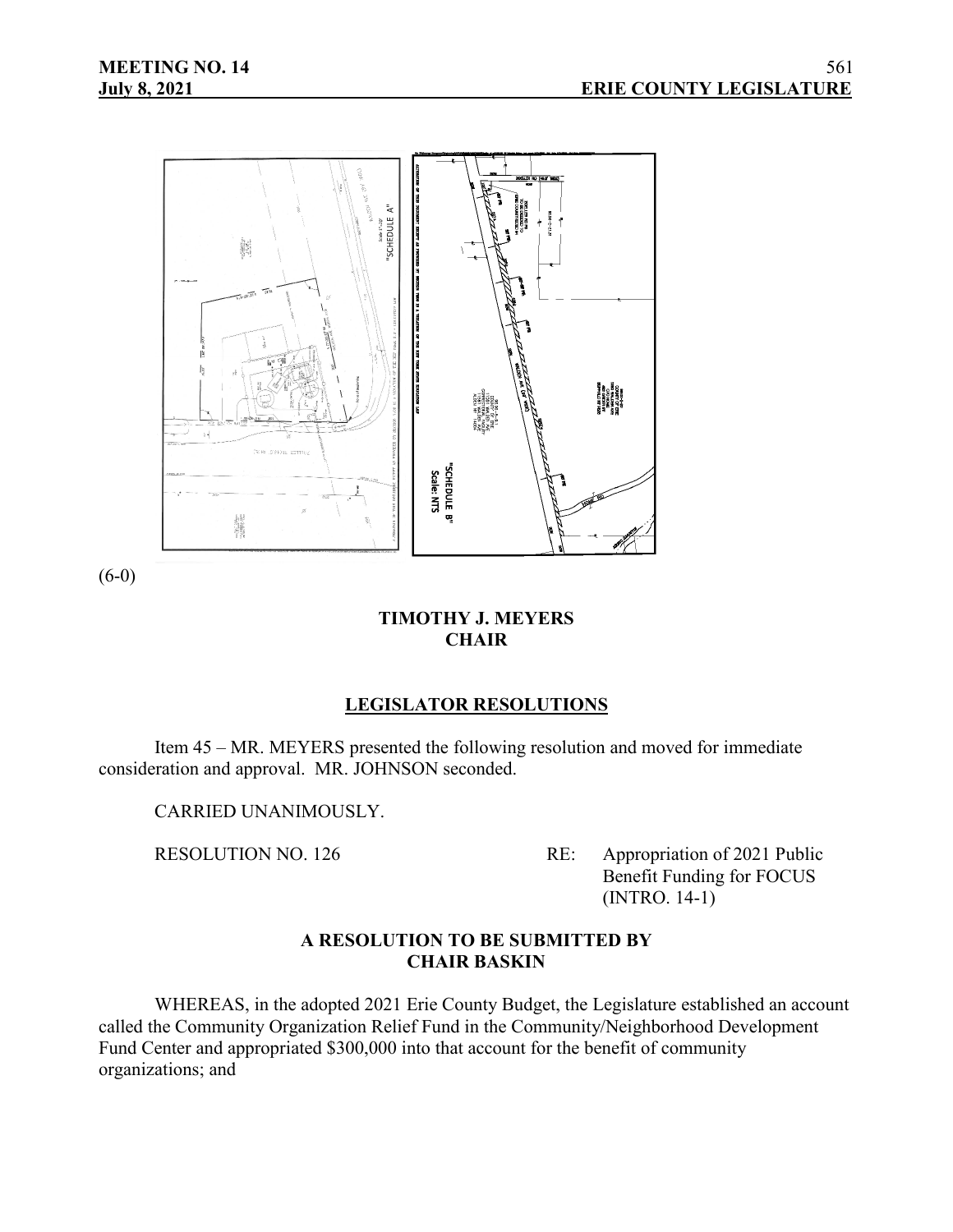WHEREAS, FOCUS: For Our Community Unity & Support, Inc. is a worthwhile community non-profit organization whose purpose is to prevent and reduce substance use among youth in the Lancaster and Depew communities; and

WHEREAS, this Honorable Body desires to allocate funding from the Community Organization Relief Fund for FOCUS to assist them in carrying out their community endeavors.

NOW, THEREFORE, BE IT

RESOLVED, that the Erie County Legislature appropriates \$20,000 from the Community Organization Relief Fund in the Community/Neighborhood Development Fund Center (Fund Center 1332010, Account 516320) to the community organization FOCUS: For Our Community Unity & Support, Inc.; and be it further

RESOLVED, that certified copies of this resolution be transmitted to the Director of Budget and Management, the Commissioner of Environment and Planning, the Comptroller and to Gwendolyn Bork, President of FOCUS.

# **COMMUNICATIONS DISCHARGED FROM COMMITTEE**

Item 46 – MR. MEYERS moved to discharge the COMMUNITY ENRICHMENT COMMITTEE of further consideration of COMM. 12E-6 (2021). MR. JOHNSON seconded.

CARRIED UNANIMOUSLY.

| RESOLUTION NO. 127 | RE: SUNY Erie 2021-2022 Budget |
|--------------------|--------------------------------|
|                    | $(COMM. 12E-6, 2021)$          |

RESOLVED, that the Erie County Legislature does hereby approve the 2020-2021 Budget of SUNY Erie Community College as adopted by the ECC Board of Trustees, and submitted to this Honorable Body by the County Executive on June 1, 2021, with no changes.

MR. MEYERS moved to approve the item. MR. HARDWICK seconded.

CARRIED UNANIMOUSLY.

Item 47 – MR. MEYERS moved to discharge the ECONOMIC DEVELOPMENT COMMITTEE of further consideration of COMM. 13E-7 (2021). MR. GILMOUR seconded.

CARRIED UNANIMOUSLY.

RESOLUTION NO. 128 RE: Buffalo & EC Botanical Gardens 2020 Replacement of Vents & Vent Control **Systems** (COMM. 13E-7, 2021)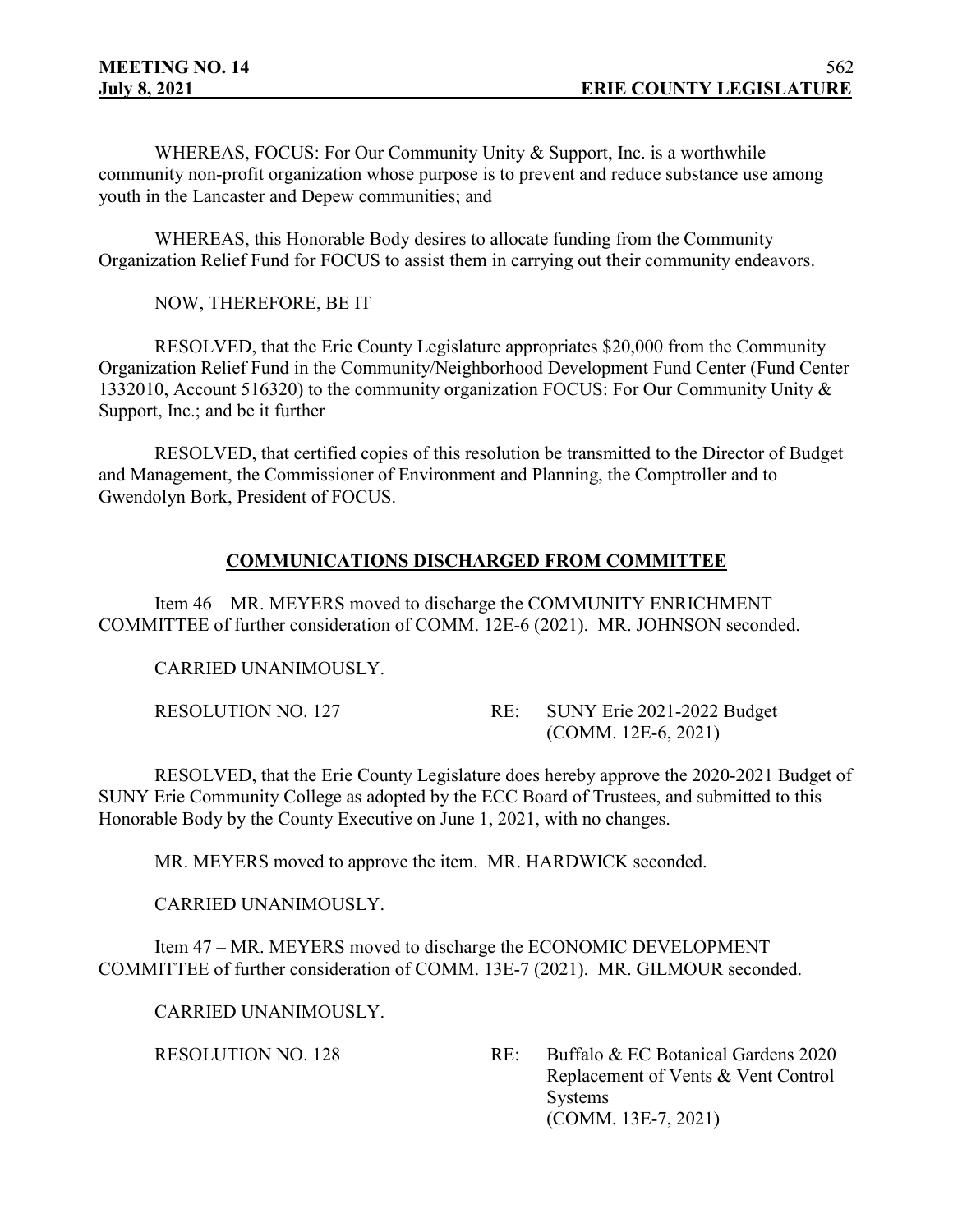WHEREAS, the County of Erie previously entered into an Agreement with Foit-Albert Associates to provide professional Phase 1 Pre-Design services for the Buffalo & Erie County Botanical Gardens 2020 Replacement of Vents and Vent Control Systems at Various Houses project (COMM. 19E-20 on November 5, 2020) and this Phase is now completed; and

WHEREAS, per the terms of the original RFP that Foit-Albert Associates was selected and previously approved per COMM. 19E-20 on November 5, 2020, the County reserved the right within the advertised RFP to negotiate a fee with the selected consultant to perform design services related to Phases II through IV after the completion and based on the findings of Phase 1; and

WHEREAS, the existing vents and vent control system are only partially operational, and adequate climate control in the various Houses cannot be achieved for plant life making the replacement with new environmental greenhouse controls similar to the recently completed Grow Houses warranted; and

WHEREAS, upon design fee negotiation with the consultant, the County Executive is requesting authorization to enter into an Agreement Amendment with Foit Albert Associates for an additional A/E base fee of \$88,082 and A/E design contingency of \$11,918 to provide the remaining Phase II to IV design and construction administration services and Phase V commissioning services for the Buffalo & Erie County Botanical Gardens 2020 Replacement of Vents and Vent Control Systems at Various Houses project.

NOW, THEREFORE, BE IT

RESOLVED, that the County Executive is authorized to enter into an Agreement Amendment with Foit Albert Associates for an additional A/E base fee of \$88,082 and A/E design contingency of \$11,918 to provide the remaining Phase II to IV design and construction administration services and Phase V commissioning services for the Buffalo & Erie County Botanical Gardens 2020 Replacement of Vents and Vent Control Systems at Various Houses project; and be it further

RESOLVED, that the Comptroller's Office be authorized to make payment for all the above from the approved capital budget, Fund 410, Funds Center 122, follows:

A.18002 – 2018 Rehabilitation of Buffalo & Erie County Botanical Gardens \$100,000

## and be it further

RESOLVED, that two certified copies of this resolution be sent to the Department of Public Works, Commissioner's Office, and one copy each to the Office of the County Executive, the Division of Budget and Management, and the Office of the Comptroller, and one copy to Buffalo and Erie County Botanical Gardens c/o Dave Swarts.

MR. MEYERS moved to approve the item. MR. GILMOUR seconded.

CARRIED UNANIMOUSLY.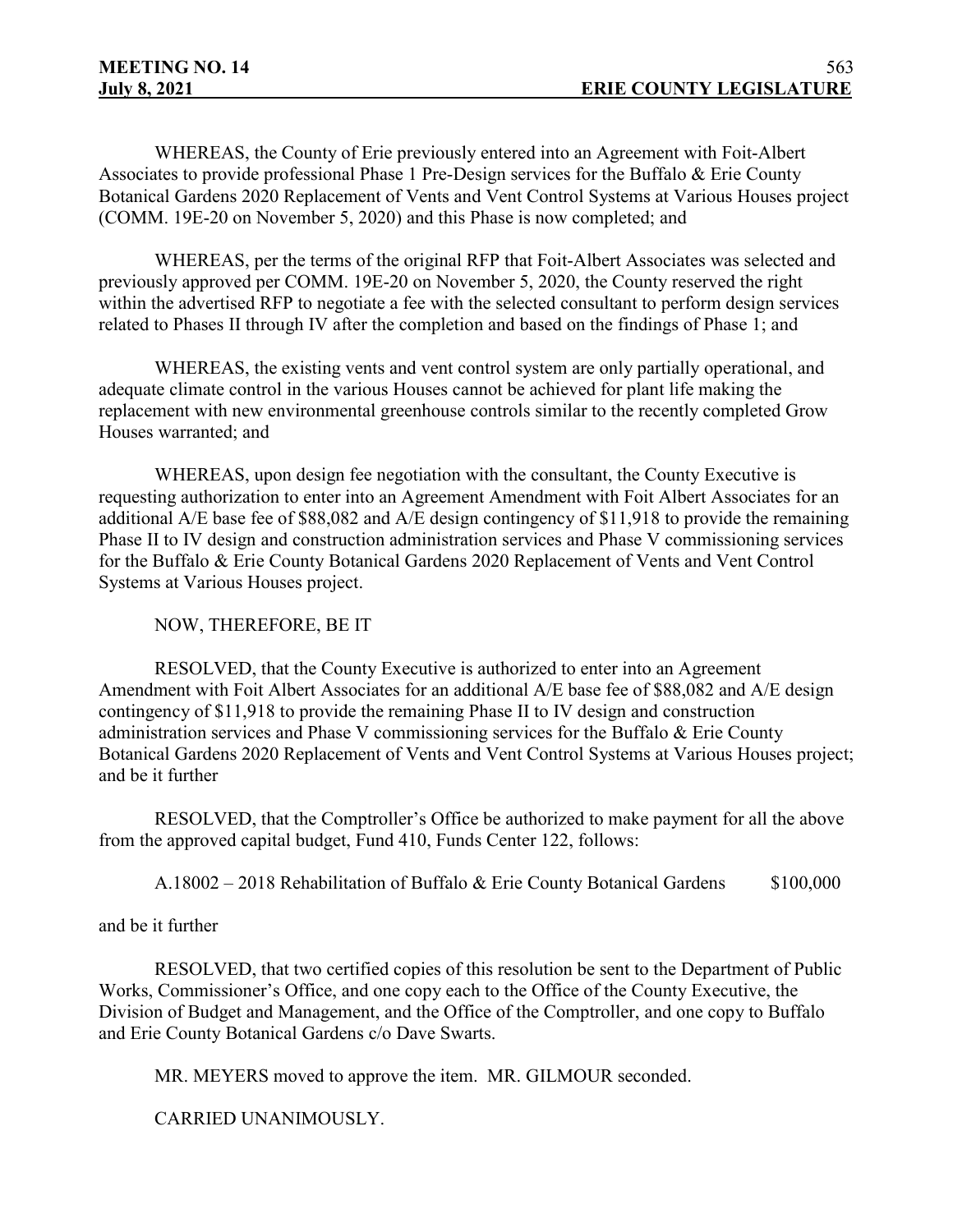Item 48 – MR. MEYERS moved to discharge the FINANCE & MANAGEMENT COMMITTEE of further consideration of COMM. 13E-5 (2021). MR. JOHNSON seconded.

CHAIR BASKIN directed that a roll-call vote be taken.

AYES: CHAIR BASKIN, MS. CHIMERA, MR. GILMOUR, MR. HARDWICK, MR. JOHNSON, MR. MEYERS and MS. VINAL. NOES: MR. GREENE, MR. LORIGO, MR. MILLS and MR. TODARO. (AYES: 7; NOES: 4)

CARRIED.

RESOLUTION NO. 129 RE: American Rescue Plan Omnibus Spending Package – "RENEW Plan" (COMM. 13E-15, 2021)

WHEREAS, the American Rescue Plan was signed into law on March 11<sup>th</sup> 2021; and

WHEREAS, the American Rescue plan included State and Local Relief funding to be used to offset lost revenue, provide premium pay to essential workers, respond to COVID-19 and its economic effects, and invest in sewer, water and broadband infrastructure; and

WHEREAS, Erie County has received \$89,213,547 in State and Local Relief funding and will receive a second tranche of State and Local Relief Funding in May of 2022; and

WHEREAS, by receiving State and Local Relief Funding the State of New York has eliminated local aid withholding, benefiting Erie County and creating a significant positive budget variance; and

WHEREAS, facing a major possible deficit in 2020, Erie County took significant action through a deficit remediation plan which eliminated positions, cut other costs, and appropriated fund balance and Fiscal Year 2019 surplus funding; and

WHEREAS, Erie County made additional budget cuts in the Adopted 2021 Budget in face of uncertainty regarding Federal assistance and the future of the coronavirus pandemic and its associated economic impacts; and

WHEREAS, American Rescue Plan Funding is eligible to be encumbered through December  $31<sup>st</sup>$  2024 and spent through December  $31<sup>st</sup>$  2026 allowing for long-term infrastructure projects to be designed and built; and

WHEREAS, Erie County has also prepared numerous "shovel-ready" projects to begin stimulating the economy quickly; and

WHEREAS, this spending plan was drafted with direct input from Department Heads, external entities, and the Erie County Legislature; and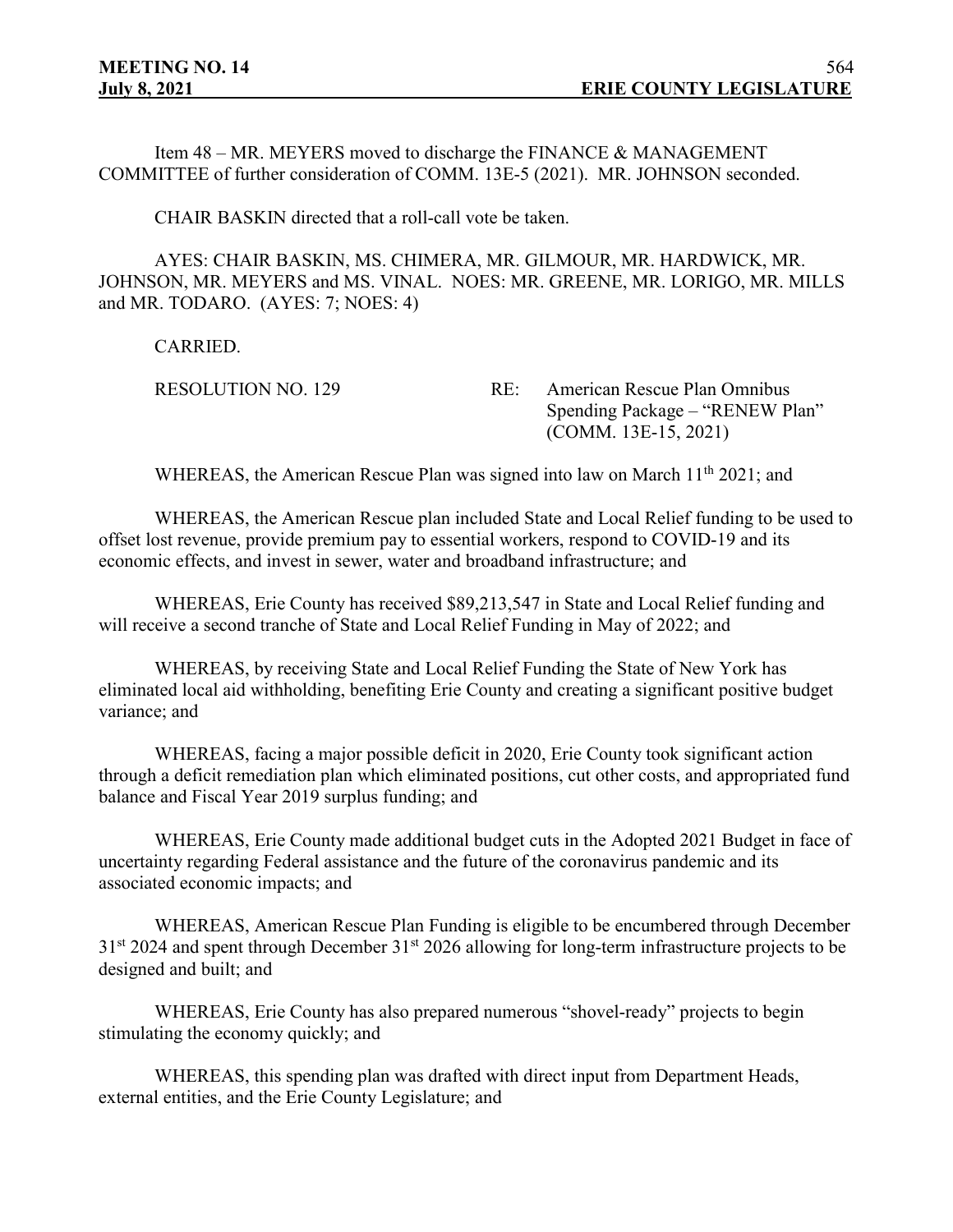WHEREAS, restoring cut positions and adding new positions up the previous hiring levels is considered an allowable expense under the American Rescue Plan; and

WHERAS, many Erie County employees risked their health and safety to continue to perform essential tasks in-person; and

WHEREAS, the Erie County Sewer Districts operate, maintain, and improve sewer infrastructure for the benefit of local waterways and the community as a whole; and

WHEREAS, sewer infrastructure investments were designated by the Federal Government as an important use of "American Rescue Plan Act of 2021" funding; and

WHEREAS, the Erie County Legislature recognizes investments in the Erie County Sewer Districts are critical to the protection of public health, the protection of water quality, and supporting economic development; and

WHEREAS, funding for this resolution is available through the first tranche of the American Rescue Plan and the elimination of state-aid cuts related to the passage of the American Rescue Plan.

#### NOW, THEREFORE, BE IT

RESOLVED, that the Erie County Legislature does hereby authorize the creation of the following positions:

|                        |                                  | J              | Bargainin   | Annualized  | Number of      | <b>B100</b> |
|------------------------|----------------------------------|----------------|-------------|-------------|----------------|-------------|
| Department             | Title                            | G              | g Unit      | Salary @JG1 | Positions      | Number      |
|                        | Labor Relations Student Intern   |                |             |             |                |             |
| <b>Labor Relations</b> | (Seasonal)                       |                | <b>CSEA</b> | \$11,036    |                | 12311       |
| <b>DISS</b>            | Junior Administrative Assistant  | 7              | <b>CSEA</b> | \$40,872    |                | 12312       |
|                        | <b>Operations Communications</b> |                |             |             |                |             |
| <b>DISS</b>            | Coordinator                      | 8              | <b>CSEA</b> | \$43,676    |                | 12312       |
| <b>DISS</b>            | Senior Computer Operator         | 8              | <b>CSEA</b> | \$43,676    | 1              | 12312       |
|                        | Senior Technical Support Serv    |                |             |             |                |             |
| <b>DISS</b>            | Specialist                       | 3              | <b>CSEA</b> | \$63,898    | 3              | 12312       |
| Purchasing             | Receptionist                     | 3              | <b>CSEA</b> | \$32,743    |                | 12313       |
| Purchasing             | Senior Clerk-Typist              | $\overline{4}$ | <b>CSEA</b> | \$34,035    | 1              | 12313       |
|                        |                                  |                |             |             |                |             |
| <b>Real Property</b>   | Supervising Tax Accountant       | 5              | <b>CSEA</b> | \$78,622    | 1              | 12314       |
| Clerk - Registar       |                                  |                |             |             |                |             |
| Division               | <b>Chief Document Clerk</b>      | 9              | <b>CSEA</b> | \$46,723    | 1              | 12315       |
| Clerk - Registar       |                                  |                |             |             |                |             |
| Division               | Document Clerk                   | 5              | <b>CSEA</b> | \$35,832    | 1              | 12315       |
| Clerk - Registar       |                                  |                |             |             |                |             |
| Division               | <b>Senior Document Clerk</b>     | 6              | <b>CSEA</b> | \$38,276    |                | 12315       |
| Clerk - Auto           | Motor Vehicle Representative     | 5              | <b>CSEA</b> | \$35,832    | $\overline{2}$ | 12315       |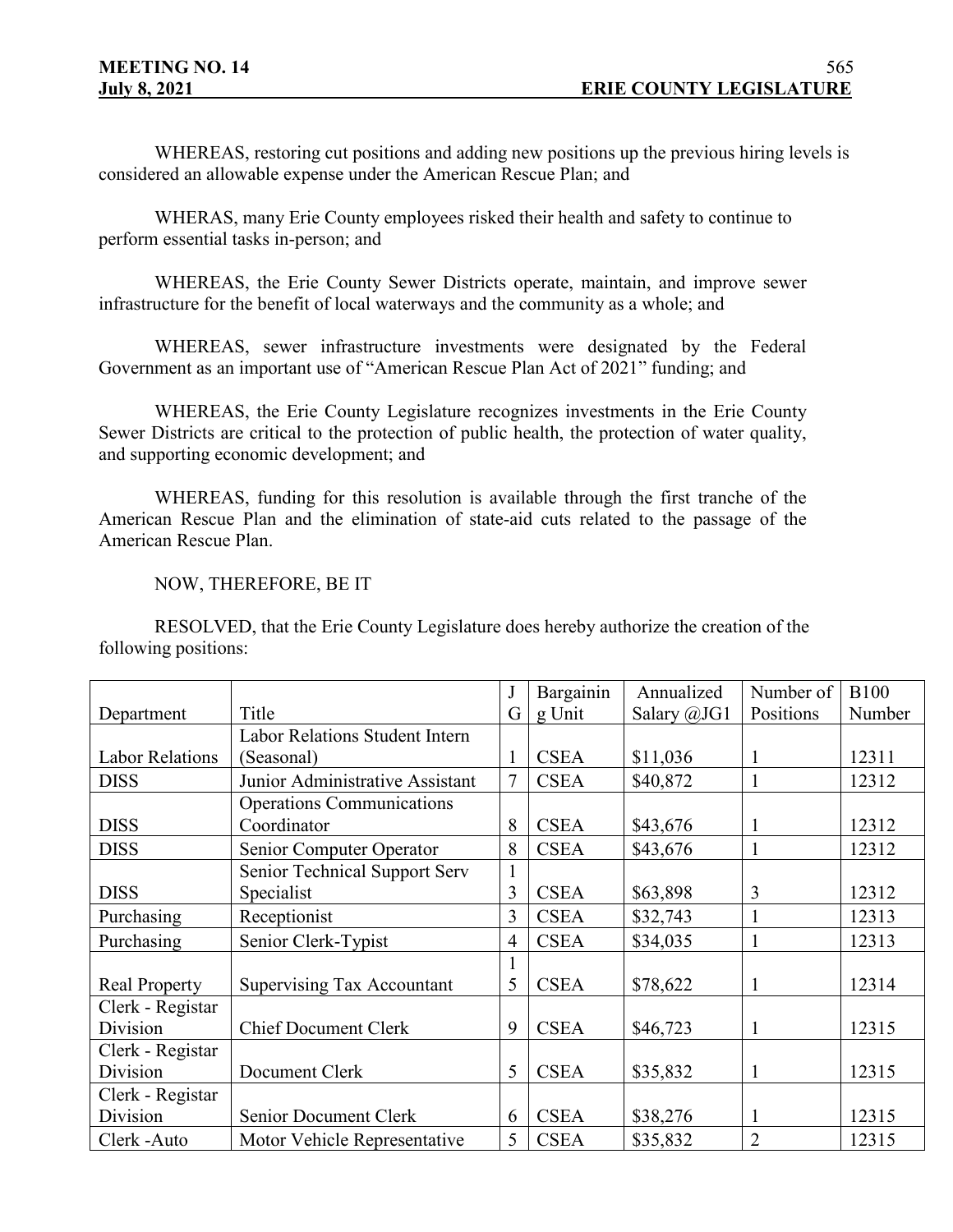| <b>Bureau Division</b>    |                                                |                                |                       |          |                |       |
|---------------------------|------------------------------------------------|--------------------------------|-----------------------|----------|----------------|-------|
| District                  |                                                |                                |                       |          |                |       |
| Attorney                  | <b>ADA II</b>                                  | 3                              | MC-DA                 | \$62,098 | $\overline{4}$ | 12316 |
| District                  |                                                |                                |                       |          |                |       |
| Attorney                  | <b>Supervising Paralegal</b>                   | 9                              | <b>CSEA</b>           | \$46,723 | $\overline{2}$ | 12316 |
| District                  |                                                |                                |                       |          |                |       |
| Attorney                  | Paralegal                                      | 5                              | <b>CSEA</b>           | \$35,832 | $\overline{2}$ | 12316 |
| District                  |                                                |                                |                       |          |                |       |
| Attorney                  | Senior Clerk Typist                            | $\overline{4}$                 | <b>CSEA</b>           | \$34,035 | $\mathbf{1}$   | 12316 |
| District                  | Senior Caseworker - Domestic                   | $\mathbf{1}$                   |                       |          |                |       |
| Attorney                  | Violence                                       | $\mathbf{0}$                   | <b>CSEA</b>           | \$49,941 | 1              | 12316 |
| E-911                     | Dispatcher (Sheriff)                           | 8                              | Teamsters             | \$45,901 | $\mathbf{1}$   | 12317 |
| Police Services           | Detective Deputy                               | 9                              | <b>PBA</b>            | \$65,087 | $\mathbf{1}$   | 12317 |
| Jail                      |                                                |                                |                       |          |                |       |
| Management<br>Jail        | Deputy Sheriff-Officer                         | 8                              | Teamsters             | \$52,859 | $\tau$         | 12318 |
|                           | Sergeant-Officer                               | 1<br>1                         | Teamsters             | \$61,803 | 1              | 12318 |
| Management<br>DSS - Admin | Receptionist                                   | $\overline{3}$                 | <b>CSEA</b>           | \$32,743 | $\mathbf{1}$   | 12341 |
|                           |                                                |                                |                       |          |                |       |
| <b>DSS</b> - Finance      | Senior Account Clerk                           | 6                              | <b>CSEA</b>           | \$38,276 | $\mathbf{1}$   | 12342 |
| DSS - Finance             | Senior Clerk                                   | 3                              | <b>CSEA</b>           | \$32,743 | $\mathbf{1}$   | 12343 |
| DSS - TSU                 | <b>Computer Programmer</b>                     | 8                              | $\operatorname{CSEA}$ | \$43,676 | $\mathbf{1}$   | 12344 |
|                           | <b>Operations Communications</b>               |                                |                       |          |                |       |
| DSS - TSU                 | Coordinator                                    | 8                              | <b>CSEA</b>           | \$43,676 | $\mathbf{1}$   | 12345 |
| DSS - TSU                 | <b>Programmer Analyst</b>                      | $\mathbf{1}$<br>$\overline{2}$ | <b>CSEA</b>           | \$58,635 | 1              | 12346 |
|                           |                                                | $\overline{7}$                 |                       |          |                |       |
| DSS - Legal               | Child Support Investigator                     | $\mathbf{1}$                   | <b>CSEA</b>           | \$40,872 | $\overline{2}$ | 12347 |
| DSS - Legal               | Director of Legal Advocacy for<br>the Disabled | $\overline{4}$                 | <b>CSEA</b>           | \$71,099 | $\mathbf{1}$   | 12348 |
|                           | Senior Child Support                           |                                |                       |          |                |       |
| DSS - Legal               | Investigator                                   | 8                              | <b>CSEA</b>           | \$43,676 | 1              | 12349 |
| DSS - Legal               | Senior Clerk Typist                            | $\overline{4}$                 | <b>CSEA</b>           | \$34,035 | $\mathbf{1}$   | 12350 |
| DSS - Legal               | Senior Paralegal                               | 7                              | <b>CSEA</b>           | \$40,872 | 3              | 12351 |
| DSS - SID                 | <b>Assistant Special Investigator</b>          | 7                              | <b>CSEA</b>           | \$40,872 | $\overline{2}$ | 12352 |
|                           |                                                | $\mathbf{1}$                   |                       |          |                |       |
| DSS - SID                 | Senior Special Investigator                    | $\boldsymbol{0}$               | <b>CSEA</b>           | \$49,941 | $\overline{2}$ | 12353 |
| DSS - SID                 | Clerk Typist                                   | 1                              | <b>CSEA</b>           | \$31,127 | $\overline{2}$ | 12354 |
|                           |                                                | $\mathbf{1}$                   |                       |          |                |       |
| DSS-TA                    | Head Social Welfare Examiner                   | $\boldsymbol{0}$               | <b>CSEA</b>           | \$49,941 | 6              | 12355 |
| DSS-TA                    | Principal Secretarial Typist                   | 7                              | <b>CSEA</b>           | \$40,872 | $\mathbf{1}$   | 12356 |
| DSS-TA                    | Senior Social Welfare Examiner                 | $\overline{7}$                 | <b>CSEA</b>           | \$40,872 | $\mathbf{1}$   | 12357 |
| DSS-TA                    | Social Services Team Worker                    | 5                              | <b>CSEA</b>           | \$35,832 | $\mathbf{1}$   | 12358 |
|                           | Domestic Violence Liaison                      | 1                              |                       |          |                |       |
| DSS-TA                    | (Social Serv)                                  | $\boldsymbol{0}$               | <b>CSEA</b>           | \$49,941 | 1              | 12359 |
| DSS-                      | <b>Employment Counselor</b>                    | 9                              | <b>CSEA</b>           | \$46,723 | $\mathfrak{Z}$ | 12360 |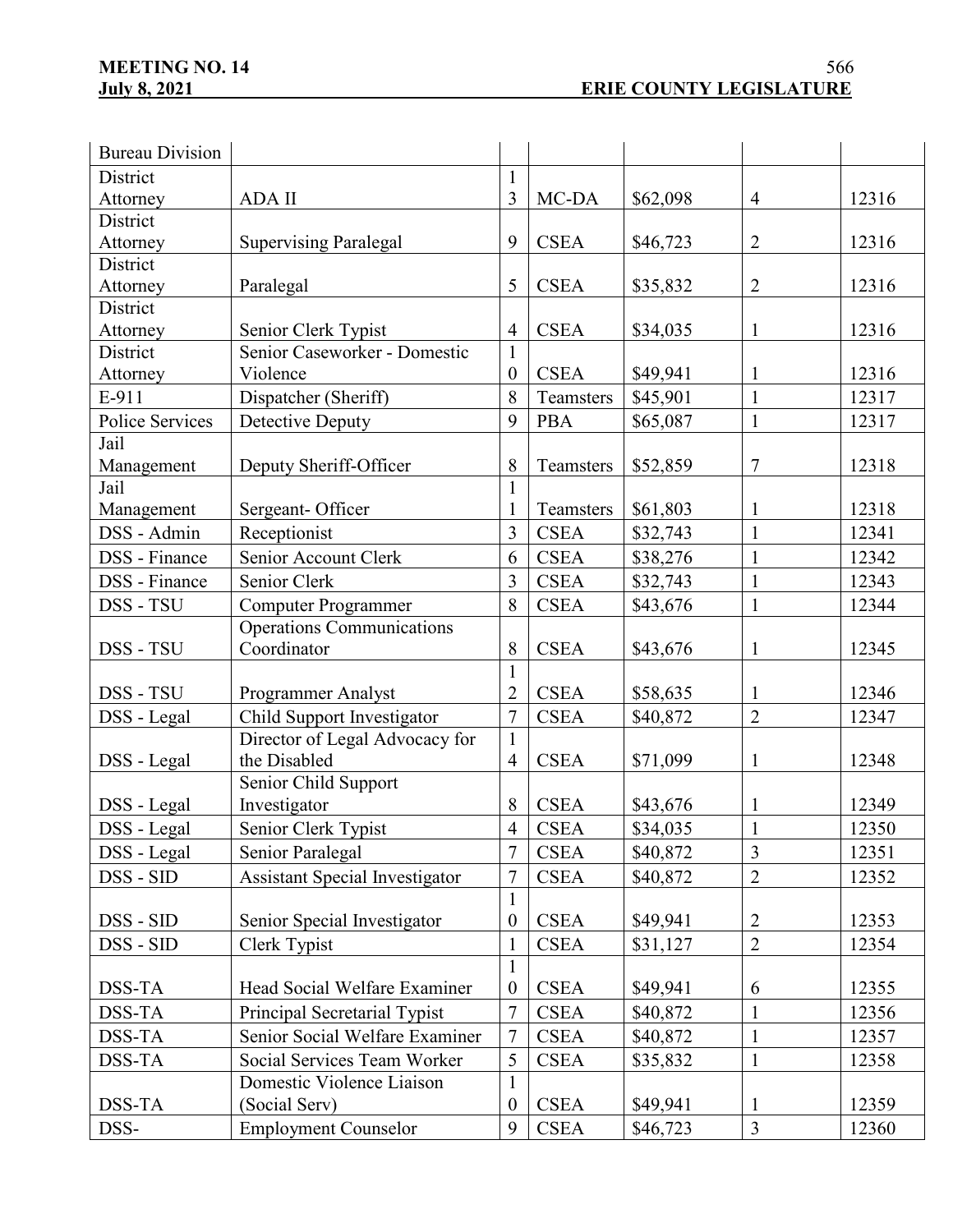| DSS-SNAP      | Senior Clerk                        |                              | <b>CSEA</b>           | \$32,743 | $\mathbf{1}$   | 12361 |
|---------------|-------------------------------------|------------------------------|-----------------------|----------|----------------|-------|
| DSS-SNAP      | Social Welfare Examiner             | 6                            | <b>CSEA</b>           | \$38,276 | $\overline{3}$ | 12362 |
|               |                                     | $\mathbf{1}$                 |                       |          |                |       |
| <b>DPW</b>    | <b>Construction Project Manager</b> |                              | <b>CSEA</b>           | \$71,099 | 1              | 12320 |
| <b>DPW</b>    | Head Laborer for Env. Health        | $\overline{4}$               | <b>AFSCME</b>         | \$32,200 | $\mathbf{1}$   | 12256 |
| <b>DPW</b>    | Head Laborer for Rath               | $\overline{4}$               | <b>AFSCME</b>         | \$32,200 | $\overline{2}$ | 12256 |
| <b>DPW</b>    | Laborer for ME's Office             | $\overline{3}$               | <b>AFSCME</b>         | \$31,237 | $\mathbf{1}$   | 12257 |
| <b>DPW</b>    | Laborers for Env. Health            | $\overline{3}$               | <b>AFSCME</b>         | \$31,237 | $\overline{2}$ | 12257 |
|               | Senior Project MGR-Federal Aid      | $\mathbf{1}$                 |                       |          |                |       |
| <b>DPW</b>    | Projects                            | $\overline{4}$               | <b>CSEA</b>           | \$71,099 | 1              | 12258 |
| <b>DPW</b>    | Motor Equipment Operator            | 5                            | <b>AFSCME</b>         | \$34,089 | $\overline{2}$ | 12321 |
| <b>DPW</b>    | Motor Equipment Operator            | 5                            | <b>AFSCME</b>         | \$34,089 | $\overline{2}$ | 12321 |
| <b>DPW</b>    | Motor Equipment Operator            | 5                            | <b>AFSCME</b>         | \$34,089 | $\overline{2}$ | 12321 |
| <b>DPW</b>    | Motor Equipment Operator            | 5                            | <b>AFSCME</b>         | \$34,089 | $\mathbf{1}$   | 12321 |
| <b>DPW</b>    | Motor Equipment Operator            | 5                            | <b>AFSCME</b>         | \$34,089 | $\mathbf{1}$   | 12321 |
|               | Forensic Mental Health Spec I -     | $\mathbf{1}$                 |                       |          |                |       |
| <b>MH</b>     | Children                            | $\boldsymbol{0}$             | <b>CSEA</b>           | \$49,941 | $\mathbf{1}$   | 12322 |
| DSS - Youth   |                                     |                              |                       |          |                |       |
| Services      | Youth Detention Worker              | 6                            | <b>AFSCME</b>         | \$36,710 | $\overline{2}$ | 12323 |
| DSS - Youth   | <b>Detention Facility Security</b>  |                              |                       |          |                |       |
| Services      | Guard                               | 5                            | <b>AFSCME</b>         | \$34,089 | $\mathbf{1}$   | 12323 |
| DSS - Youth   |                                     |                              |                       |          |                |       |
| Services      | Youth Detention Worker (PT)         | 6                            | <b>AFSCME</b>         | \$17,438 | $\overline{2}$ | 12323 |
| DSS - Youth   | Youth Services Planning             |                              |                       |          |                |       |
| <b>Bureau</b> | Coordinator                         | 8<br>$\mathbf{1}$            | <b>CSEA</b>           | \$43,676 | $\mathbf{1}$   | 12323 |
| Probation     | Probation Officer                   |                              | <b>CSEA</b>           | \$54,897 | 3              | 12324 |
| <b>DOH</b>    | Outreach Aide (Health)              | 8                            | <b>CSEA</b>           | \$43,676 | $\overline{2}$ | 12325 |
|               |                                     | $\mathbf{1}$                 |                       |          |                |       |
| <b>DOH</b>    | Division Director-Health Equity     | 5                            | <b>CSEA</b>           | \$78,622 | $\mathbf{1}$   | 12326 |
|               |                                     | $\mathbf{1}$<br>$\mathbf{r}$ |                       |          |                |       |
| <b>DOH</b>    | Associate Epidemioloigst            | 3                            | <b>CSEA</b>           | \$63,898 | $\mathbf{1}$   | 12325 |
|               |                                     |                              |                       |          |                |       |
| <b>DOH</b>    | Assistant Epidemioloigst            |                              | <b>CSEA</b>           | \$54,897 | $\mathbf{1}$   | 12325 |
|               | Project Coordinator-Health          | $\mathbf{1}$                 |                       |          |                |       |
| <b>DOH</b>    | Equity                              | 1                            | <b>CSEA</b>           | \$54,897 | 2              | 12327 |
| <b>DOH</b>    | Health Educator-Health Equity       | 8                            | <b>CSEA</b>           | \$43,676 | $\overline{2}$ | 12328 |
| <b>DOH</b>    | <b>Supervising Accountant Clerk</b> | 9                            | <b>CSEA</b>           | \$46,723 | $\mathbf{1}$   | 12325 |
| <b>DOH</b>    | <b>Adminsitrative Assistant</b>     | 9                            | <b>CSEA</b>           | \$46,723 | $\mathbf{1}$   | 12325 |
| DOH - EMS     | Junior Admistratrative Assistant    | $\tau$                       | <b>CSEA</b>           | \$40,872 | $\mathbf{1}$   | 12325 |
|               | Junior Public Health Emergency      |                              |                       |          |                |       |
| DOH - EMS     | Preparedness Coordinator            | $\tau$                       | <b>CSEA</b>           | \$40,872 | $\mathbf{1}$   | 12329 |
|               | <b>Public Health Emergency</b>      |                              |                       |          |                |       |
| DOH - EMS     | Preparedness Coordinator            | 9                            | $\operatorname{CSEA}$ | \$46,723 | $\mathbf{1}$   | 12330 |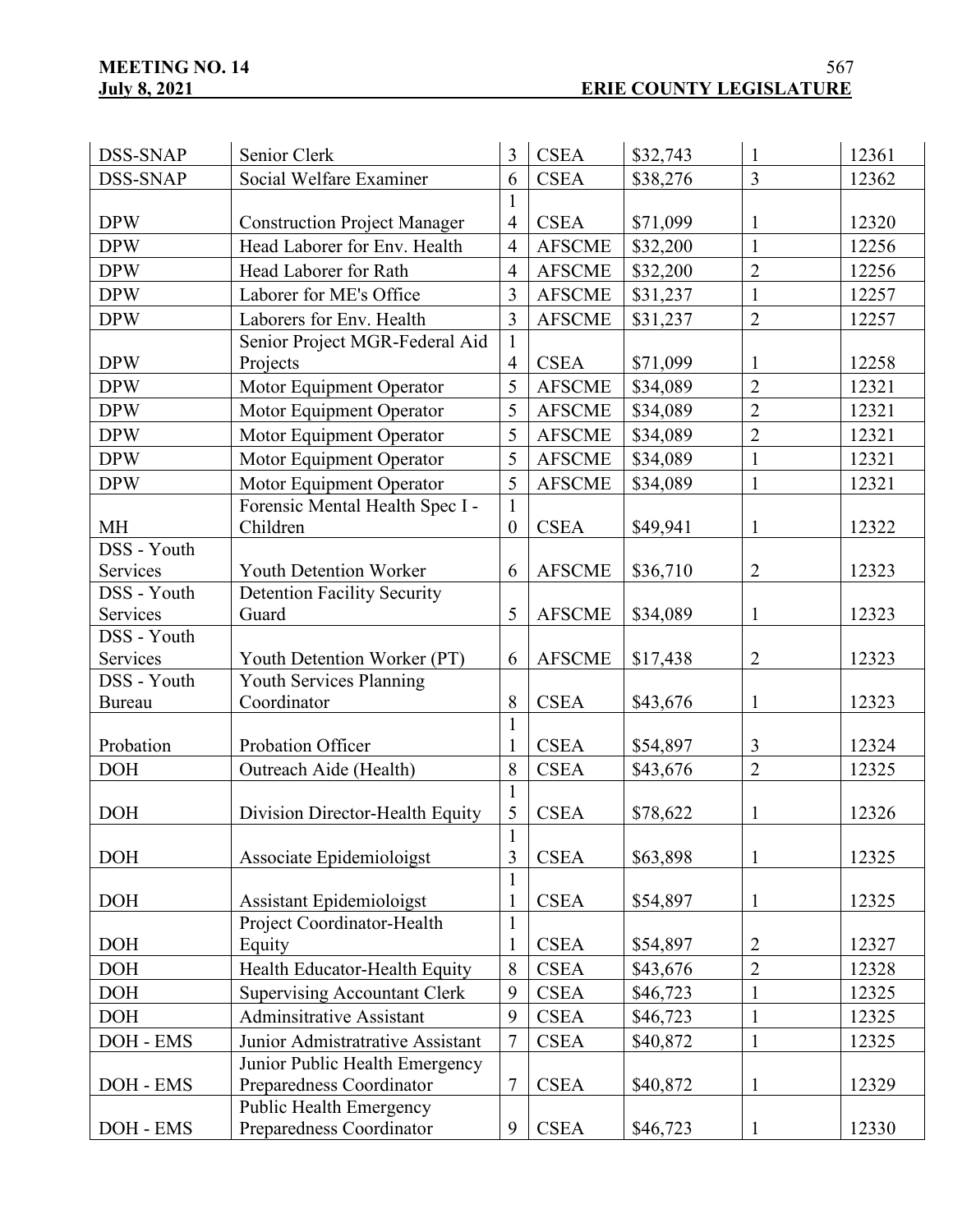|               | Special Assistant to the Deputy        | $\mathbf 1$         |               |              |                |       |
|---------------|----------------------------------------|---------------------|---------------|--------------|----------------|-------|
| DOH - EMS     | Commissioner of EMS                    |                     | <b>CSEA</b>   | \$58,635     | 1              | 12325 |
| DOH - EMS     | Supply Chain Associate                 | $\overline{7}$      | <b>CSEA</b>   | \$40,872     | $\mathbf{1}$   | 12331 |
| DOH - Env.    | Investigation Health Sanitarian        |                     |               |              |                |       |
| Health        | (PT)                                   | 8                   | <b>CSEA</b>   | $(\$20,746)$ | $\overline{2}$ | 12325 |
| DOH - Env.    |                                        |                     |               |              |                |       |
| Health        | Senior Clerk Typist                    | $\overline{4}$      | <b>CSEA</b>   | \$34,035     | 1              | 12325 |
| DOH - Special | Business Coord, Children w/Sp          | $\mathbf{1}$        |               |              |                |       |
| Needs         | Needs                                  | $\mathbf 1$         | <b>CSEA</b>   | $(\$54,897)$ | $\mathbf{1}$   | 12325 |
| DOH - Special |                                        |                     |               |              |                |       |
| Needs         | <b>Chief Account Clerk</b>             | 7                   | <b>CSEA</b>   | $(\$40,872)$ | 1              | 12325 |
| DOH - Special |                                        |                     |               |              |                |       |
| Needs         | <b>Supervising Chief Account Clerk</b> | 9                   | <b>CSEA</b>   | \$46,723     | $\overline{2}$ | 12325 |
| E &P          | Intern (Seasonal) NB                   | $\mathbf{1}$        | <b>CSEA</b>   | \$11,036     | $\overline{2}$ | 12332 |
|               |                                        | $\mathbf{1}$        |               |              |                |       |
| $E$ &P        | Planner                                | $\boldsymbol{0}$    | <b>CSEA</b>   | \$49,911     | 1              | 12332 |
| Parks         | Receptionist                           | 3<br>$\overline{7}$ | <b>CSEA</b>   | \$32,743     | $\mathbf{1}$   | 12333 |
| Parks         | Park Ranger                            |                     | <b>AFSCME</b> | \$40,450     | $\mathbf{1}$   | 12333 |
|               |                                        | $\mathbf{1}$        |               |              |                |       |
| Parks         | General Crew Chief (Parks)             | 1                   | <b>AFSCME</b> | \$47,399     | 1              | 12333 |
| Parks         | Automotive Mechanic (Parks)            | 9                   | <b>AFSCME</b> | \$43,287     | 1              | 12333 |
| Parks         | Park Maintenance Worker I              | $\overline{3}$      | <b>AFSCME</b> | \$33,744     | $\mathbf{1}$   | 12333 |
| Parks         | Park Maintenance Worker I              | 3                   | <b>AFSCME</b> | \$33,744     | $\mathbf{1}$   | 12333 |
| Parks         | Park Maintenance Worker I              | 3                   | <b>AFSCME</b> | \$33,744     | $\mathbf{1}$   | 12333 |
| Parks         | Park Maintenance Worker II             | 5                   | <b>AFSCME</b> | \$37,448     | $\mathbf{1}$   | 12333 |
| Parks         | Park Maintenance Worker II             | 5                   | <b>AFSCME</b> | \$37,448     | $\mathbf{1}$   | 12333 |
| Parks         | Park Maintenance Worker II             | 5                   | <b>AFSCME</b> | \$37,448     | 1              | 12333 |
| Parks         | Park Maintenance Worker II             | 5                   | <b>AFSCME</b> | \$37,448     | $\mathbf{1}$   | 12333 |
| Parks         | Park Maintenance Worker II             | 5                   | <b>AFSCME</b> | \$37,448     | $\mathbf{1}$   | 12333 |
| Parks         | Park Maintenance Worker III            | $\overline{7}$      | <b>AFSCME</b> | \$40,450     | $\mathbf{1}$   | 12333 |
| E-911         | Police Complaint Writer                | $\overline{7}$      | <b>CSEA</b>   | \$40,872     | $\overline{2}$ | 12334 |
| <b>HS</b>     | <b>Building Guard</b>                  | $\overline{4}$      | <b>AFSCME</b> | \$32,200     | $\overline{2}$ | 12335 |
| <b>HS</b>     | <b>Emergency Services Coordinator</b>  | 9                   | <b>CSEA</b>   | \$46,723     | $\mathbf{1}$   | 12335 |

and be it further

RESOLVED, that the Erie County Legislature authorizes the Director of Budget and Management to make the following budgetary adjustments and necessary revenue adjustments:

| Restoration Purpose   Fund |    | Fund             | Account | Amount      |
|----------------------------|----|------------------|---------|-------------|
|                            |    | Center           |         |             |
| WIB HPOG                   | 10 | 1331010   518700 |         | \$1,600,000 |
| Program                    |    |                  |         |             |
| <b>DISS FT Salaries</b>    | 10 | 105              | 500000  | \$159,959   |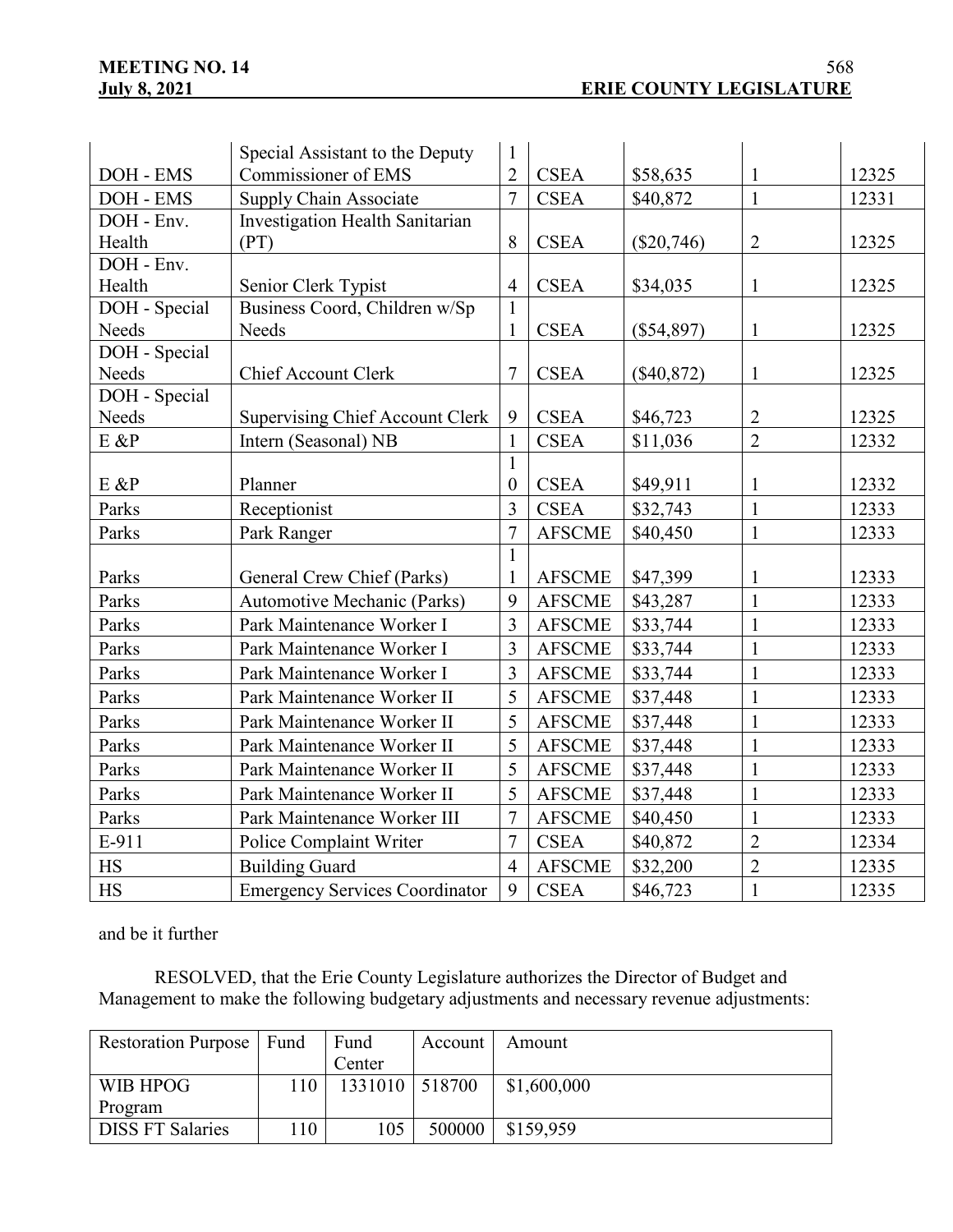| <b>DISS Fringe</b>           | 110 | 105   | 502000                       | \$78,380    |
|------------------------------|-----|-------|------------------------------|-------------|
| Jail Management              | 110 | 116   | 500000                       | \$215,908   |
| FT Salary                    |     |       |                              |             |
| Jail Management              | 110 | 116   | 502000                       | \$105,795   |
| Fringe                       |     |       |                              |             |
| Jail Management              | 110 | 116   | 501000                       | \$2,000,000 |
| Overtime                     |     |       |                              |             |
| <b>DSS FT Salary</b>         | 110 | 120   | 500000                       | \$315,132   |
| <b>DSS</b> Fringe            | 110 | 120   | 502000                       | \$176,474   |
|                              |     |       |                              | \$190,411   |
| DPW Highways FT              | 210 | 123   | 500000                       |             |
| Salary                       |     |       |                              |             |
| DPW Highways                 | 210 | 123   | 502000                       | \$118,055   |
| Fringe<br>DPW Admin FT       | 110 | 123   | 500000                       | \$35,550    |
|                              |     |       |                              |             |
| Salary                       |     |       |                              |             |
| DPW Admin                    | 110 | 123   | 502000                       | \$18,131    |
|                              |     |       |                              |             |
| Fringe                       | 110 | 10310 |                              | \$5,518     |
| Labor Relations FT<br>Salary |     |       | 500000                       |             |
| <b>Labor Relations</b>       | 110 | 10310 | 502000                       | \$1,490     |
|                              |     |       |                              |             |
| Fringe<br>Purchasing FT      | 110 | 10610 | 500000                       | \$33,389    |
| Salary                       |     |       |                              |             |
| <b>Purchasing Fringe</b>     | 110 | 10610 | 502000                       | \$18,364    |
| Real Property FT             | 110 |       | 500000                       | \$39,311    |
| Salary                       |     | 11110 |                              |             |
| <b>Real Property</b>         | 110 | 11110 | 502000                       | \$18,477    |
| Fringe                       |     |       |                              |             |
| Clerk registrar FT           | 110 | 11310 | 500000                       | \$60,416    |
| Salary                       |     |       |                              |             |
| Clerk registrar              | 110 | 11310 | $\boxed{502000 \ \ 531,417}$ |             |
| Fringe                       |     |       |                              |             |
| Clerk Auto FT                | 110 | 11320 | 500000                       | \$35,832    |
| Salary                       |     |       |                              |             |
| Clerk Auto Fringe            | 110 | 11320 | 502000                       | \$18,633    |
| DA FT Salary                 | 110 | 11400 | 500000                       | \$260,925   |
|                              |     |       |                              |             |
| DA Fringe                    | 110 | 11400 | 502000                       | \$120,026   |
| DA Out of Area               | 110 | 11400 | 510100                       | \$40,000    |
| Travel                       |     |       |                              |             |
| DA Training and              | 110 | 11400 | 510200                       | \$4,000     |
| Education                    |     |       |                              |             |
| DA Professional              | 110 | 11400 | 516020                       | \$60,000    |
| Services                     |     |       |                              |             |
| DA Lab & Tech                | 110 | 11400 | 561410                       | \$50,000    |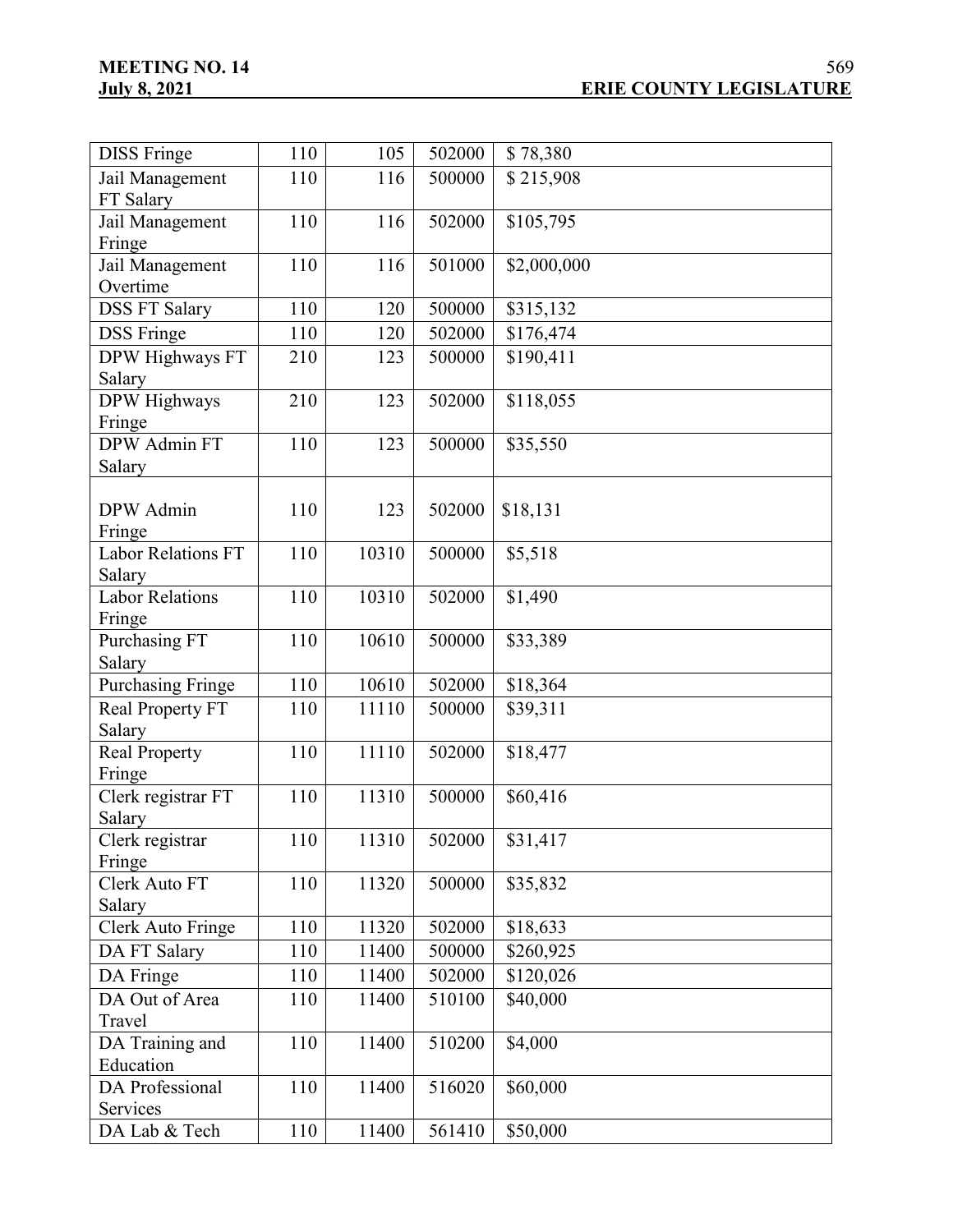| Equipment                |     |         |        |            |
|--------------------------|-----|---------|--------|------------|
| DA Furniture &           | 110 | 11400   | 561420 | \$50,000   |
| Fixtures                 |     |         |        |            |
| Police Services FT       | 110 | 11510   | 500000 | \$32,544   |
| Salary                   |     |         |        |            |
| <b>Police Services</b>   | 110 | 11510   | 502000 | \$13,669   |
| Fringe Benefits          |     |         |        |            |
| DPW B&G FT               | 110 | 12220   | 500000 | \$130,705  |
| Salary                   |     |         |        |            |
| DPW B&G Fringe           | 110 | 12220   | 502000 | \$74,312   |
| MH FT Salary             | 110 | 12420   | 500000 | \$24,971   |
| MH FT Fringe             | 110 | 12420   | 502000 | \$13,734   |
| <b>DSS Youth</b>         | 110 | 12520   | 500000 | \$36,308   |
| Services Salary          |     |         |        |            |
| <b>DSS Youth</b>         | 110 | 12520   | 502000 | \$18,850   |
| <b>Services Fringe</b>   |     |         |        |            |
| <b>DSS Youth Bureau</b>  | 110 | 12530   | 500000 | \$21,838   |
| FT Salary                |     |         |        |            |
| <b>DSS Youth Bureau</b>  | 110 | 12530   | 502000 | \$11,793   |
| Fringe                   |     |         |        |            |
| Probation Salary         | 110 | 12610   | 500000 | \$82,346   |
| Probation Fringe         | 110 | 12610   | 502000 | \$43,644   |
| <b>DOH EMS Salary</b>    | 110 | 12720   | 500000 | \$113,987  |
| DOH EMS Fringe           | 110 | 12720   | 502000 | \$42,176   |
| <b>DOH</b> Special       | 110 | 12750   | 500000 | \$(1,161)  |
| Needs Salary             |     |         |        |            |
| <b>DOH</b> Special       | 110 | 12750   | 502000 | \$ (638)   |
| Needs Fringe             |     |         |        |            |
| E&P FT Salary            | 110 | 16200   | 500000 | \$35,992   |
| E&P Fringe               | 110 | 16200   | 502000 | \$14,210   |
| DOH Env. Health          | 110 | 1273030 | 500000 | \$17,018   |
| FT Salary                |     |         |        |            |
| DOH Env. Health          | 110 | 1273030 | 502000 | \$3,759    |
| Fringe                   |     |         |        |            |
| DOH Env. Health          | 110 | 1273030 | 500010 | \$(20,746) |
| PT Salary                |     |         |        |            |
| Parks FT Salary          | 110 | 16410   | 500000 | \$241,827  |
| Parks Fringe             | 110 | 16410   | 502000 | \$157,188  |
| E-911 FT Salary          | 230 | 16500   | 500000 | \$67,302   |
| E-911 Fringe             | 230 | 16500   | 502000 | \$34,324   |
| Homeland Security        | 110 | 16700   | 500000 | \$55,562   |
| FT Salary                |     |         |        |            |
| <b>Homeland Security</b> | 110 | 16700   | 502000 | \$26,114   |
| Fringe                   |     |         |        |            |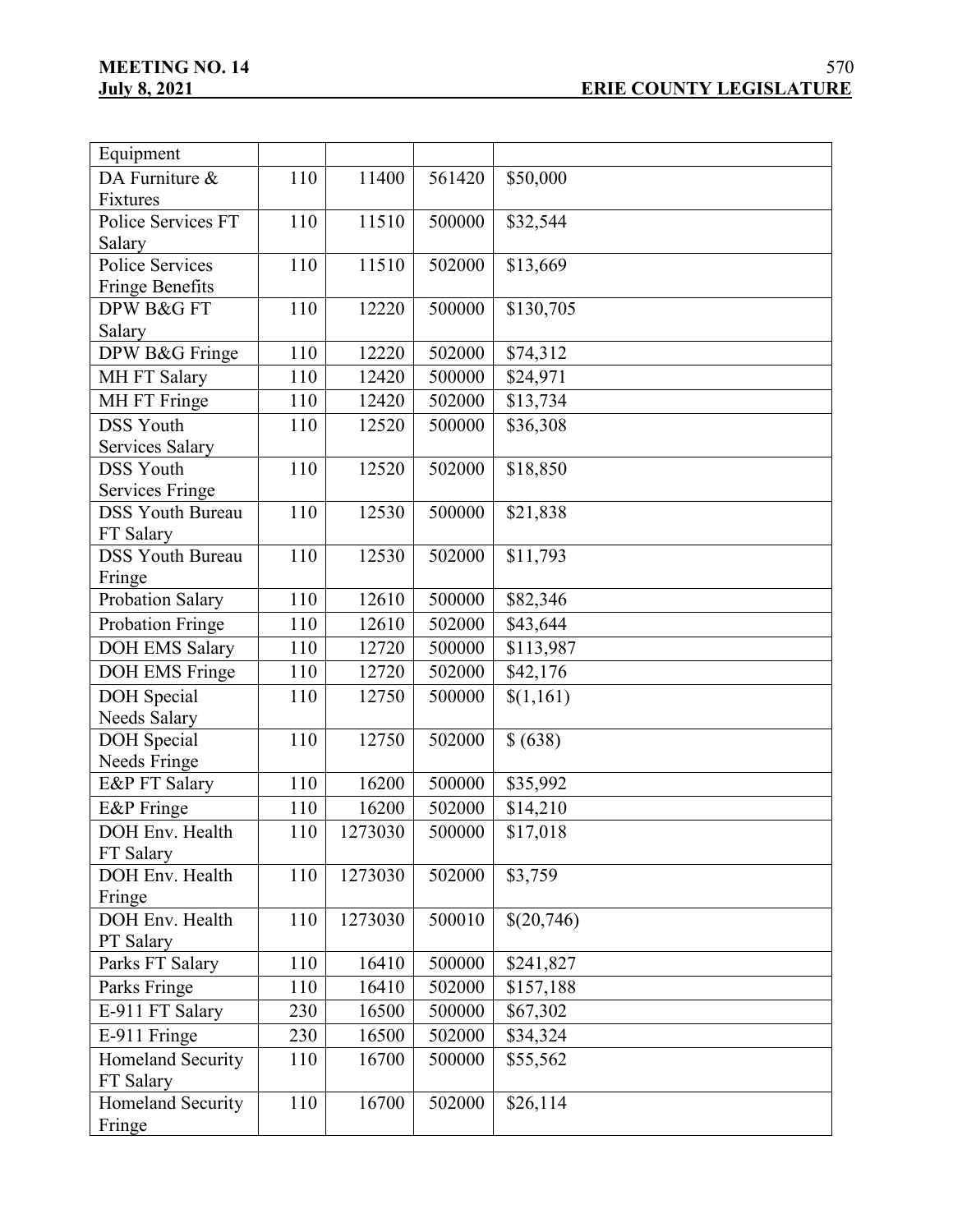| Jail Management                 | 110 | 116   | 500320 | \$1,000.00    |
|---------------------------------|-----|-------|--------|---------------|
| <b>Uniform Allowance</b>        |     |       |        |               |
| <b>Turnover Reversal</b>        | 110 | 105   | 504990 | \$(52,023)    |
| <b>Turnover Reversal</b>        | 110 | 11200 | 504990 | \$(468,128)   |
| <b>Turnover Reversal</b>        | 110 | 11400 | 504990 | \$(231,116)   |
| <b>Turnover Reversal</b>        | 110 | 11510 | 504990 | \$(535,467)   |
| <b>Turnover Reversal</b>        | 110 | 116   | 504990 | \$(300,786)   |
| <b>Turnover Reversal</b>        | 110 | 12080 | 504990 | \$(27,460)    |
| <b>Turnover Reversal</b>        | 110 | 12610 | 504990 | \$(12,621)    |
| Jail Management                 | 110 | 116   | 500340 | \$1,662       |
| Line-Up                         |     |       |        |               |
| Jail Management                 | 110 | 116   | 505200 | \$25,000      |
| Clothing                        |     |       |        |               |
| Jail Management                 | 110 | 116   | 506200 | \$60,000      |
| Repair/Maintenance              |     |       |        |               |
|                                 | 110 | 116   | 516020 |               |
| Jail Management<br>Professional |     |       |        | \$15,000      |
| Services                        |     |       |        |               |
| Jail Management                 | 110 | 116   | 530000 | \$5,000       |
| Other Expenses                  |     |       |        |               |
| Police Services Full            | 110 | 11510 | 500000 | \$90,475      |
| <b>Time Salaries</b>            |     |       |        |               |
| Police Services                 | 110 | 11510 | 500320 | \$2,250       |
| <b>Uniform Allowance</b>        |     |       |        |               |
| <b>Police Services</b>          | 110 | 11510 | 500340 | \$6,780       |
| Line-Up                         |     |       |        |               |
| <b>Police Services</b>          | 110 | 11510 | 502000 | \$54,728      |
| <b>Fringe Benefits</b>          |     |       |        |               |
| <b>Police Services</b>          | 110 | 11510 | 506200 | \$50,000      |
| Repair/Maintenance              |     |       |        |               |
| Police Services                 | 110 | 11510 | 530000 | \$15,000      |
| Other Expenses                  |     |       |        |               |
| Police Services Lab             | 110 | 11510 | 561410 | \$65,000      |
| and Tech                        |     |       |        |               |
| Capital Project                 | 110 |       | 570050 | \$30,000      |
| increase for Alden              |     | 12220 |        |               |
| Range A.19006<br>E911 Uniform   | 230 | 11510 | 500320 | \$750         |
| Allowance                       |     |       |        |               |
| E911 Overtime                   | 230 | 11510 | 501000 | $\mathsf{\$}$ |
|                                 |     |       |        | 1,506         |
| E911 Clothing                   | 230 | 11510 | 505200 | $\mathbb{S}$  |
|                                 |     |       |        | 250           |
| Parks Overtime                  | 110 | 16410 | 501000 | \$            |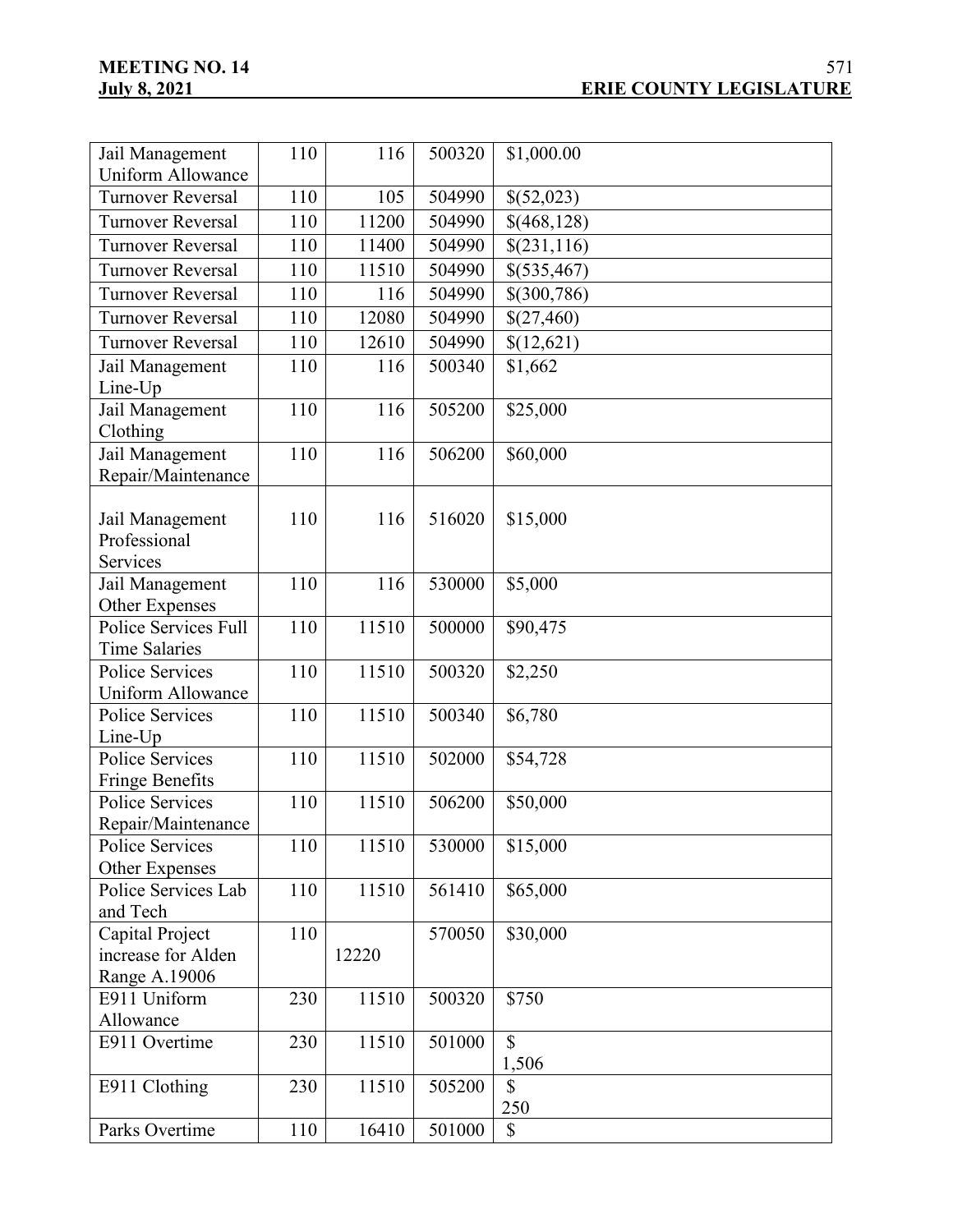|                           |     |       |        | 65,000                   |
|---------------------------|-----|-------|--------|--------------------------|
|                           |     |       |        |                          |
| Parks Clothing            | 110 | 16410 | 505200 | $\mathbb{S}$             |
|                           |     |       |        | 821                      |
| Park Auto, Truck,         | 110 | 16410 | 505600 | $\mathbb{S}$             |
| & Heavy Supplies          |     |       |        | 25,431                   |
| Parks Maintenance         | 110 | 16410 | 506200 | \$                       |
| & Repair                  |     |       |        | 31,669                   |
| Parks Training &          | 110 | 16410 | 510200 | \$                       |
| Education                 |     |       |        | 4,100                    |
| Parks Rental              | 110 | 16410 | 545000 | $\overline{\mathcal{S}}$ |
| Chargers                  |     |       |        | 1,000                    |
| Parks Lab & Tech          | 110 | 16410 | 561410 | $\mathbb{S}$             |
|                           |     |       |        |                          |
|                           |     |       |        | 2,000                    |
| Parks Office              | 110 | 16410 | 561420 | $\mathbf S$              |
| Equipment                 |     |       |        | 3,800                    |
| Parks B&G                 | 110 | 16410 | 561430 | \$                       |
| Equipment                 |     |       |        | 4,000                    |
| DPW Mail Line             | 110 | 12210 | 530000 | $\mathcal{S}$            |
|                           |     |       |        | 200,000                  |
| <b>DSS Professional</b>   | 110 | 120   | 516020 | $\mathbb{S}$             |
| Services                  |     |       |        | 125,000                  |
| <b>DSS</b> Transportation | 110 | 120   | 525060 | $\mathbb{S}$             |
|                           |     |       |        | 25,000                   |
| <b>DSS</b> Translation    | 110 | 120   | 516450 | $\mathbb{S}$             |
|                           |     |       |        | 50,000                   |
| DSS Lab & Tech            | 110 | 120   | 516410 | $\mathbb{S}$             |
|                           |     |       |        |                          |
|                           |     |       |        | 445,000                  |
| <b>DSS Housing</b>        | 110 | 120   | 516425 | \$                       |
|                           |     |       |        | 1,000,000                |
| <b>ECDOH</b> Special      | 110 | 12750 | 561410 | $\mathbb{S}$             |
| Needs Software            |     |       |        | 65,000                   |
| Upgrades                  |     |       |        |                          |
| <b>ECDOH</b> Special      | 110 | 12750 | 516020 | $\mathbb{S}$             |
| Needs Lead Pilot          |     |       |        | 250,000                  |
| Year 2                    |     |       |        |                          |
| <b>ECDOH</b> Water        | 110 | 12730 | 516020 | $\mathbb{S}$             |
| <b>Safety Program</b>     |     |       |        | 225,000                  |
| E-911 Lab and             | 230 | 16500 | 56410  | \$                       |
| Tech                      |     |       |        | 86,000                   |
| E-911 Maintenance         |     |       |        | $\mathbb{S}$             |
|                           | 230 | 16500 | 516030 |                          |
|                           |     |       |        | 100,000                  |
| <b>CPS</b> Forensic       | 110 | 16500 | 506200 | $\mathbb{S}$             |
| Repairs                   |     |       |        | 6,000                    |
| <b>CPS</b> Forensic       | 110 | 16500 | 516020 | \$                       |
| Contracts                 |     |       |        | 43,000                   |
| ME's Office               | 110 | 12740 | 561410 | $\mathbb{S}$             |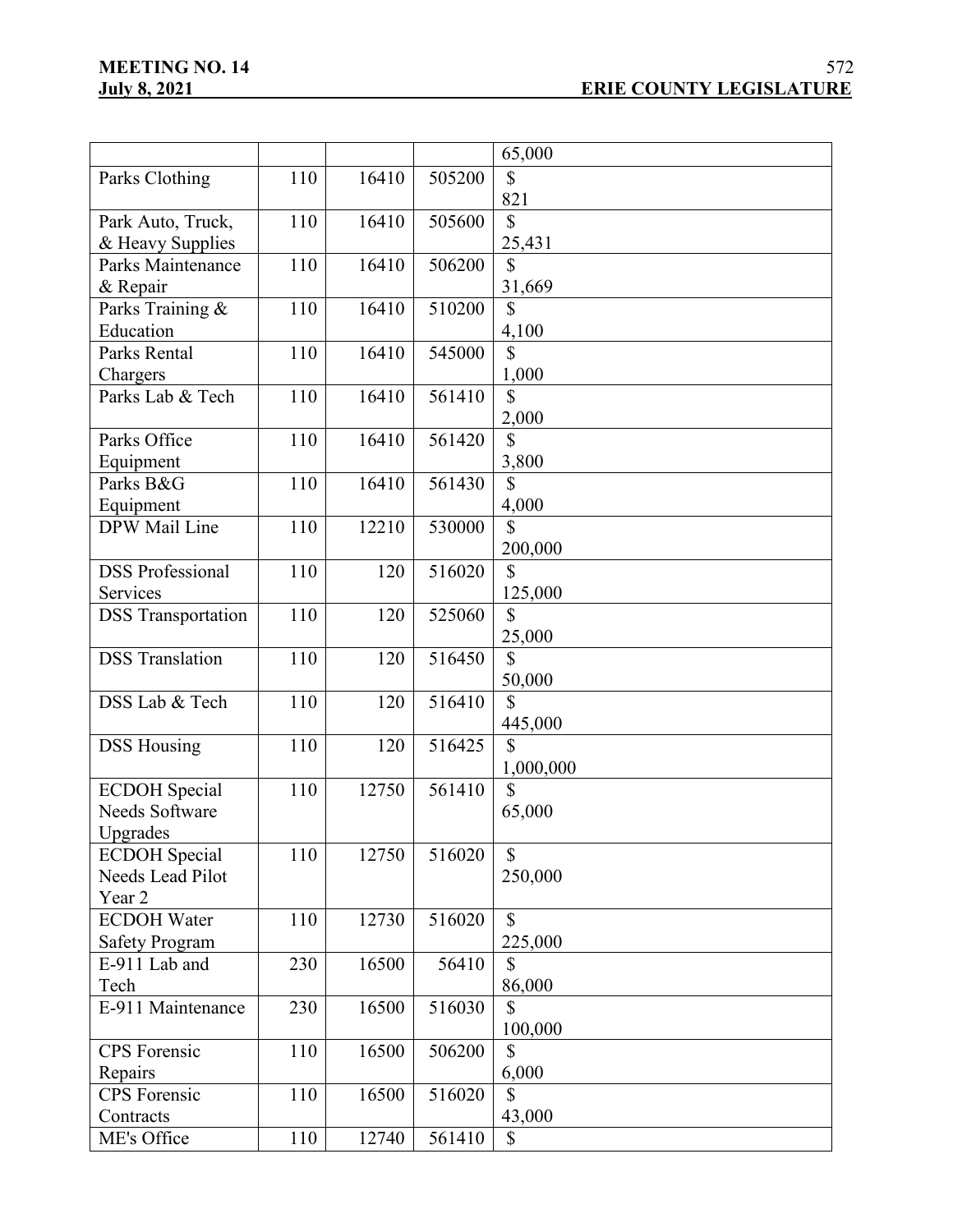| <b>Instrument: Mass</b> |     |         |        | 450,000                  |
|-------------------------|-----|---------|--------|--------------------------|
| Spectrometer            |     |         |        |                          |
| <b>Risk Retention</b>   | 110 | 16020   | 555000 | $\mathbb{S}$             |
|                         |     |         |        | 1,750,000                |
| CA Professional         | 110 | 16010   | 516020 | \$                       |
| Services                |     |         |        | 74,128                   |
| Foreclosure Fund        | 110 | 16010   | 516042 | $\mathbb{S}$             |
|                         |     |         |        | 125,000                  |
| <b>Film Commission</b>  | 110 | 1331030 | 518055 | \$                       |
|                         |     |         |        | 94,000                   |
| Bicentennial            | 110 | 1333020 | 518036 | $\mathsf{\$}$            |
| Funding                 |     |         |        | 250,000                  |
| <b>PARIS Fund</b>       | 110 | 16200   | 516310 | \$                       |
| Restoration             |     |         |        | 257,000                  |
| Probation Body          | 110 | 12610   | 561410 | $\mathbb{S}$             |
| Armor                   |     |         |        | 2,460                    |
| <b>Probation Drug</b>   | 110 | 12610   | 516020 | $\mathbb{S}$             |
| Testing                 |     |         |        | 10,000                   |
| MH Admin                | 110 | 12410   | 505000 | $\mathbf S$              |
| Supplies                |     |         |        | 1,550                    |
| MH Admin                | 110 | 12410   | 510000 | \$                       |
| Mileage                 |     |         |        | 375                      |
| <b>MH Admin Travel</b>  | 110 | 12410   | 510100 | $\mathbb{S}$             |
|                         |     |         |        | 2,068                    |
| MH Admin                | 110 | 12410   | 510200 | $\mathbb{S}$             |
| Training                |     |         |        | 1,600                    |
| MH Admin                | 110 | 12410   | 561420 | $\mathbb{S}$             |
| Furniture               |     |         |        | 550                      |
| <b>MH</b> Specturm      | 110 | 12410   | 517810 | $\mathbb{S}$             |
| <b>Contract Cut</b>     |     |         |        | 35,289                   |
| FMH Admin               | 110 | 12420   | 505000 | \$                       |
| Supplies                |     |         |        | 1,650                    |
| FMH Admin               | 110 | 12420   | 510000 | $\mathbb{S}$             |
| Mileage                 |     |         |        | 625                      |
| FMH Admin Travel        | 110 | 12420   | 510100 | \$                       |
|                         |     |         |        | 1,293                    |
| FMH Admin               | 110 | 12420   | 510200 | $\overline{\mathcal{S}}$ |
| Training                |     |         |        | 1,600                    |
| FMH Admin               | 110 | 12420   | 561420 | $\mathbb{S}$             |
| Furniture               |     |         |        | 920                      |
| <b>MH Crisis Center</b> | 110 | 12410   | 516020 | \$                       |
| Start Up                |     |         |        | 225,000                  |
| MH Restoration of       | 110 | 12410   | 516020 | $\mathbb{S}$             |
| Crisis Services 911     |     |         |        | 126,466                  |
| Call Center             |     |         |        |                          |
| National Alliance       | 110 | 12410   | 516020 | $\mathbb{S}$             |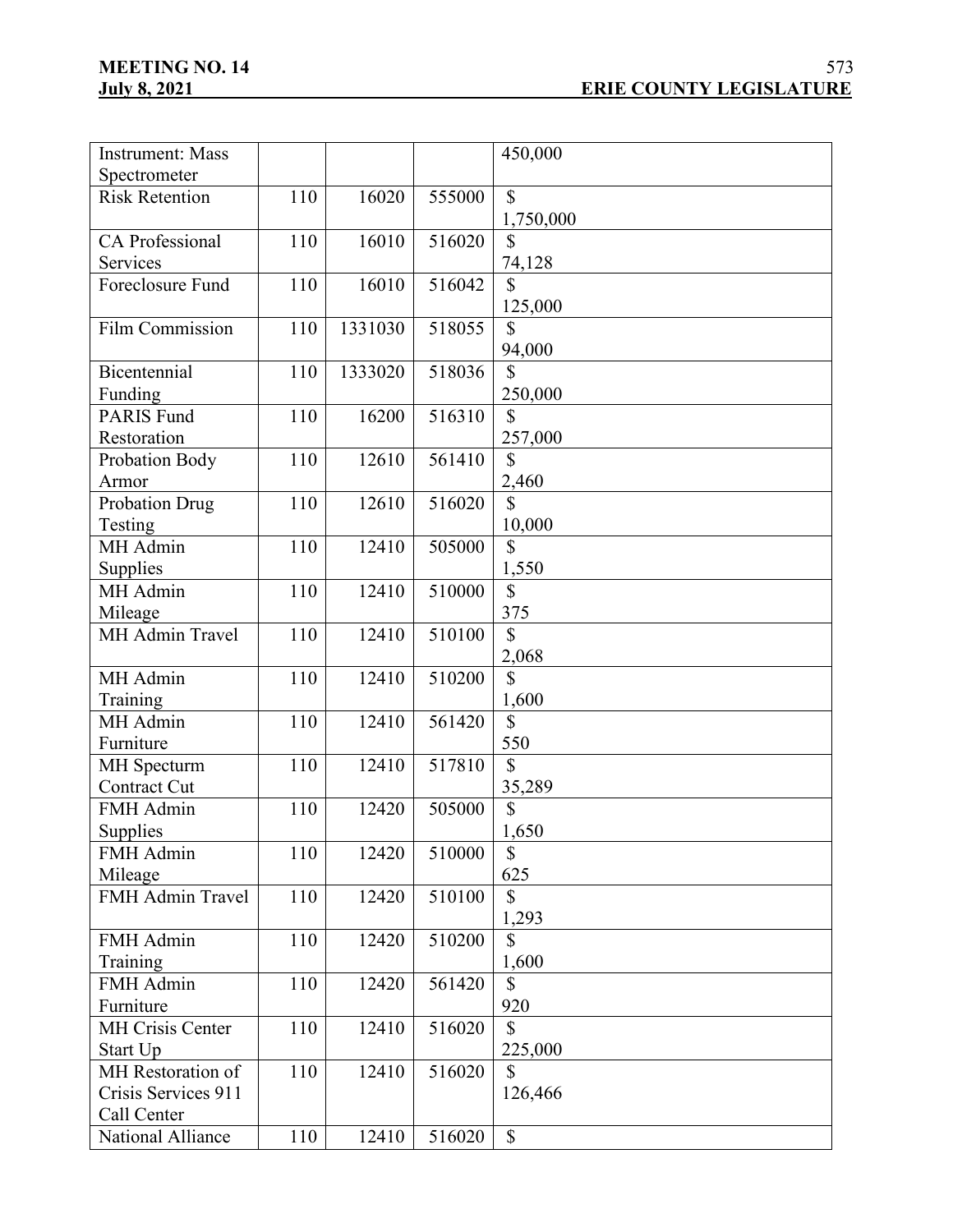| for Mental Ill            |     |       |        | 25,000                   |           |
|---------------------------|-----|-------|--------|--------------------------|-----------|
| Assistance                |     |       |        |                          |           |
| MH Clearpoint             | 110 | 12410 | 561410 | $\mathbb{S}$             |           |
| Build-out                 |     |       |        | 19,500                   |           |
| MH Medical                | 110 | 12410 | 505800 | \$                       |           |
| Supplies                  |     |       |        | 10,000                   |           |
| <b>Labor Relations</b>    | 110 | 10310 | 510200 | $\mathbb{S}$             |           |
| <b>CLE</b>                |     |       |        | 2,000                    |           |
| Labor Relations           | 110 | 10310 | 510100 | $\mathbb{S}$             |           |
| <b>CLE</b> Travel         |     |       |        | 4,000                    |           |
| <b>DSS OnBase</b>         | 110 | 120   | 561410 | $\mathbb{S}$             |           |
| Licenses                  |     |       |        | 40,000                   |           |
| <b>DSS</b> DocuSign       | 110 | 120   | 561410 | $\mathbb{S}$             |           |
| <b>Signature Pads</b>     |     |       |        | 28,000                   |           |
| <b>DSS Front Office</b>   | 110 | 120   | 561410 | $\mathbb{S}$             |           |
| Scanners                  |     |       |        | 23,500                   |           |
| Premium Pay               | 110 | 14010 | 500350 | \$6,000,000              |           |
| <b>Bonuses</b>            |     |       |        |                          |           |
| <b>DOH FT Salary</b>      | 110 | 12700 | 500000 | $\mathbb{S}$             | 286,157   |
| <b>DOH</b> Fringe         | 110 | 12700 | 502000 | $\overline{\mathcal{S}}$ | 163,110   |
| <b>Cancer Services</b>    | 110 | 12700 | 516020 | $\overline{\$}$          | 250,000   |
| Marketing                 |     |       |        |                          |           |
| <b>HE Office Supplies</b> | 110 | 12700 | 505000 | $\mathbb{S}$             | 10,000    |
| HE Local Mileage          | 110 | 12700 | 510000 | $\$$                     | 6,000     |
| HE Out of Area            | 110 | 12700 | 510100 | $\mathbb{S}$             | 4,000     |
| Travel                    |     |       |        |                          |           |
| HE Training and           | 110 | 12700 | 510200 | $\mathcal{S}$            | 20,000    |
| Education                 |     |       |        |                          |           |
| <b>HE Prof Srvcs</b>      | 110 | 12700 | 516020 | $\mathbb{S}$             | 100,000   |
| HE Lab and Tech           | 110 | 12700 | 561410 | $\mathbb{S}$             | 30,000    |
| Equipment                 |     |       |        |                          |           |
| HE Office                 | 110 | 12700 | 561420 | $\mathbb{S}$             | 65,000    |
| Equipment                 |     |       |        |                          |           |
| <b>HE ID DISS</b>         | 110 | 12700 | 980000 | $\mathbb{S}$             | 40,000    |
| <b>E&amp;P</b> Business   | 110 | 16200 | 516020 | $\overline{\mathbb{S}}$  | 2,080,000 |
| Support                   |     |       |        |                          |           |
|                           |     |       |        |                          |           |

and be it further

RESOLVED, that the Division of Budget and Management in coordination with the Office of Comptroller create capital projects as follows:

| Project        |                      |        |           |
|----------------|----------------------|--------|-----------|
| Number         | Project Name         | Amount |           |
| <b>B.211XX</b> | Supplemental Highway |        | 5,000,000 |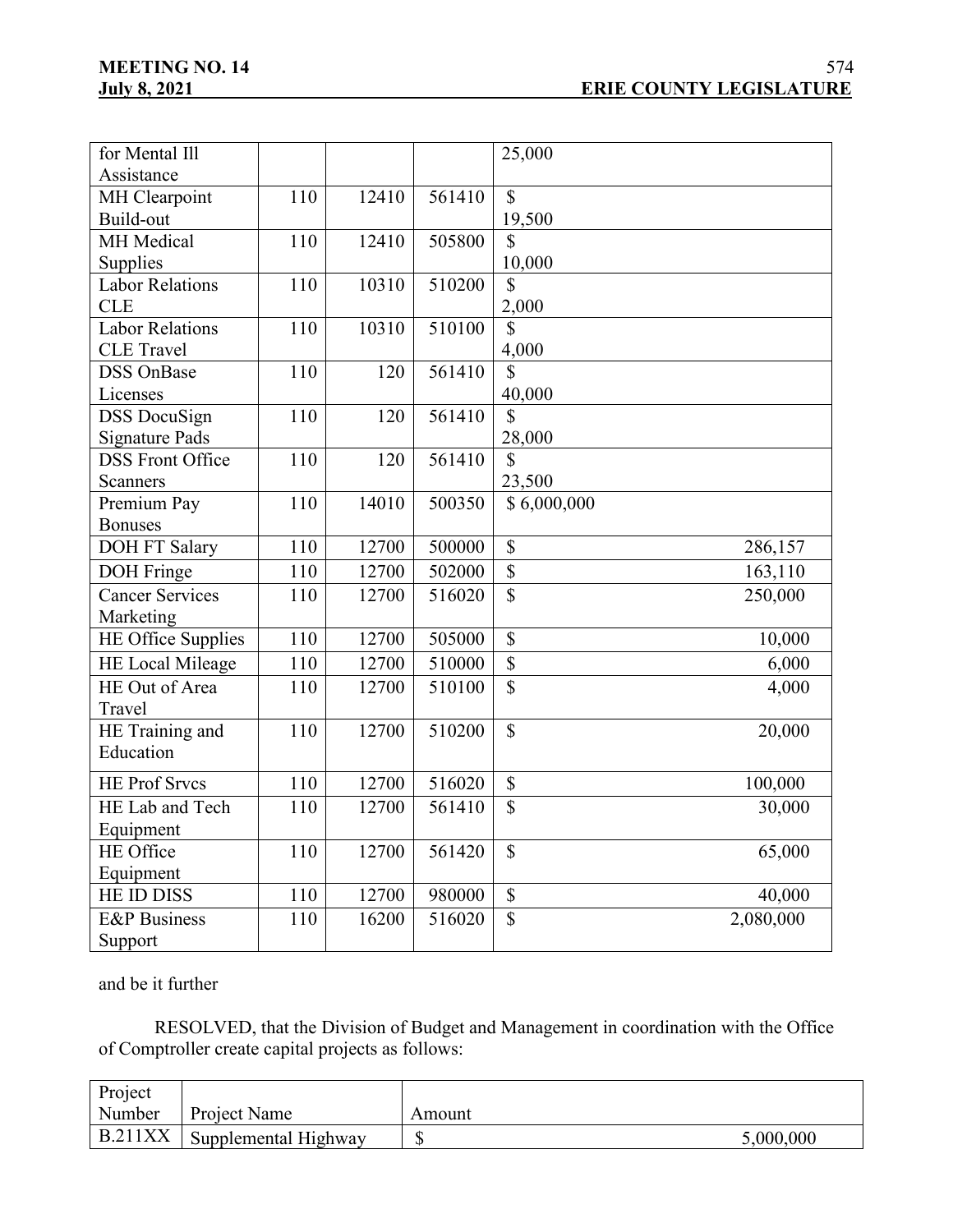|                  | Funding                                                      |                           |            |
|------------------|--------------------------------------------------------------|---------------------------|------------|
| A.211XX          | Naval and Servicemen's                                       |                           |            |
|                  | Park                                                         | \$                        | 300,000    |
| A.211XX          | Olmsted Parks Aid for                                        |                           |            |
|                  | South and MLK Parks                                          | \$                        | 400,000    |
| A.21XX           | Buffalo & Niagara                                            |                           |            |
|                  | <b>Convention Center Facade</b>                              | $\mathbb{S}$              | 4,500,000  |
| A.21XX           | <b>Botanical Gardens New</b>                                 |                           |            |
|                  | Greenhouse                                                   | \$                        | 5,000,000  |
| A.21XX           | Parks Supplemental                                           | $\mathbf S$               | 14,300,000 |
|                  | Capital Funding                                              |                           |            |
| A.21XX           | Holding Center Plumbing                                      |                           |            |
|                  |                                                              | \$                        | 210,000    |
| <b>B.211XX</b>   | Harlem Highway Barn                                          |                           |            |
|                  | New Build                                                    | \$                        | 5,000,000  |
| A.21XX           | Sandridge Water Tower                                        |                           |            |
|                  | Replacement                                                  | \$                        | 1,000,000  |
| A.21XX           | 25 Delaware Exterior                                         |                           |            |
|                  | Façade                                                       | \$                        | 8,000,000  |
| E.21XX           |                                                              |                           |            |
|                  | <b>ECC City Roof</b>                                         | \$                        | 2,000,000  |
| A.211X           | Agribusiness Park -                                          |                           |            |
| $\boldsymbol{X}$ | <b>Expansion of Water Tank</b>                               |                           |            |
|                  | for Water Tower that will                                    |                           |            |
|                  | <b>Serve Park</b>                                            | \$1,200,000               |            |
| A.211X           | Agribusiness Park - Water                                    |                           |            |
| X                | Lines to Service Water                                       |                           |            |
| C.211X           | Tower                                                        | \$                        | 500,000    |
|                  | Infrastructure                                               | $\mathcal{S}$             |            |
| X                | improvements in the Erie                                     |                           |            |
| A.211X           | <b>County Sewer Districts</b><br>Village of Springville - N. | 32,747,055                |            |
| X                | Central Ave. Water Main                                      |                           |            |
|                  | Replacement                                                  | \$                        | 485,275    |
| A.211X           | Village of Lancaster -                                       |                           |            |
| X                | Harold Place Sanitary                                        |                           |            |
|                  | Sewer Replacement                                            | \$                        | 212,157    |
| A.211X           | Village of Akron - Skyline                                   |                           |            |
| X                | Drive Waterline                                              |                           |            |
|                  | Installation (loop existing                                  |                           |            |
|                  | system)                                                      | $\boldsymbol{\mathsf{S}}$ | 214,628    |
| A.211X           |                                                              |                           |            |
| X                | City of Tonawanda Water                                      |                           |            |
|                  | Sewer Replacement                                            | \$                        | 201,860    |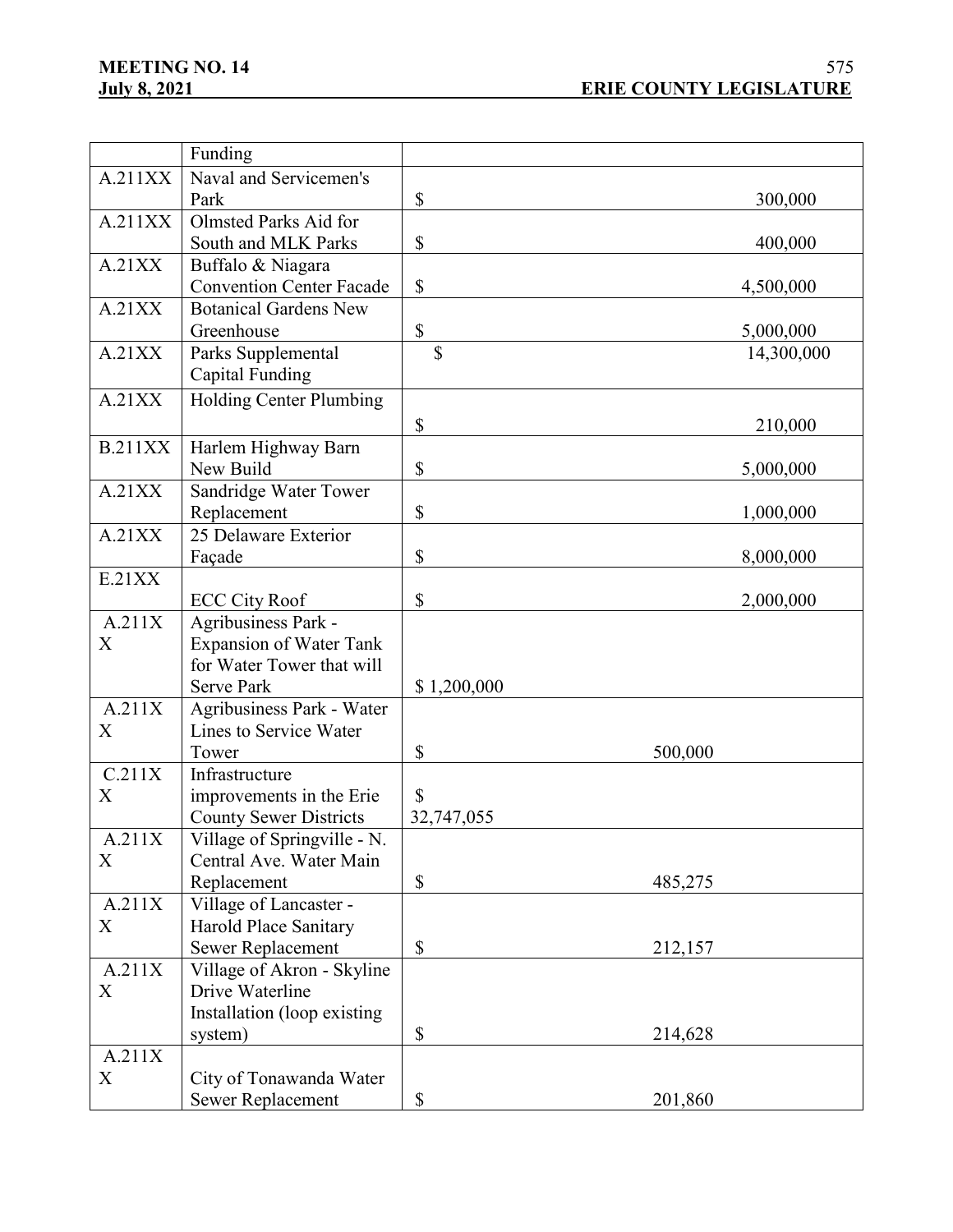| A.211X           | Colored Musician's Club          |             |
|------------------|----------------------------------|-------------|
| $\boldsymbol{X}$ | Capital Improvement              |             |
|                  | Program                          | \$600,000   |
| A.211XX          |                                  |             |
|                  |                                  |             |
|                  | City of Tonawanda Public         |             |
|                  | Library Parking Lot              | \$35,000    |
| A.211X           | Juneteenth Festival              |             |
| X                | <b>Building Upgrades</b>         | \$200,000   |
| A.211X           | George Arthur                    |             |
| X                | <b>Community Center Capital</b>  |             |
|                  | Upgrades                         | \$300,000   |
| A.211X           | Matt Urban Center Hope           |             |
| X                | Center Upgrades                  | \$150,000   |
| A.211X           | City of Buffalo Fillmore         |             |
| X                | Avenue Streetscape               |             |
|                  | Improvements                     | \$1,000,000 |
| A.211X           | New Covenant United              |             |
| X                | Church of Christ Building        |             |
|                  | Improvements                     | \$26,000    |
| A.211X           | Ike and BGs Affordable           |             |
| X                | <b>Housing Development</b>       | \$35,000    |
| A.211X           | Mt. Aaron Development            |             |
| X                | Corporation Mt. Aaron            |             |
|                  | Village                          | \$100,000   |
| A.211X           |                                  |             |
| $\boldsymbol{X}$ | Nanny's Nook Day Care            |             |
|                  | <b>Center Facility Expansion</b> | \$70,000    |
| A.211X           |                                  |             |
| X                |                                  |             |
|                  | Erie County - Parks Erie         |             |
|                  | <b>County Small Business</b>     |             |
|                  | <b>Park</b>                      | \$1,279,434 |
| A.211X           |                                  |             |
| X                | Erie County - Parks              |             |
|                  | Grover Cleveland Golf            |             |
|                  | Course Upgrades                  | \$100,000   |
| A.211X           | City of Buffalo Bailey           |             |
| X                | Avenue Streetscape               |             |
|                  | Improvements                     | \$500,000   |
| A.211X           |                                  |             |
| X                |                                  |             |
|                  | Erie County - DPW Health         |             |
|                  | Mall Improvements                | \$400,000   |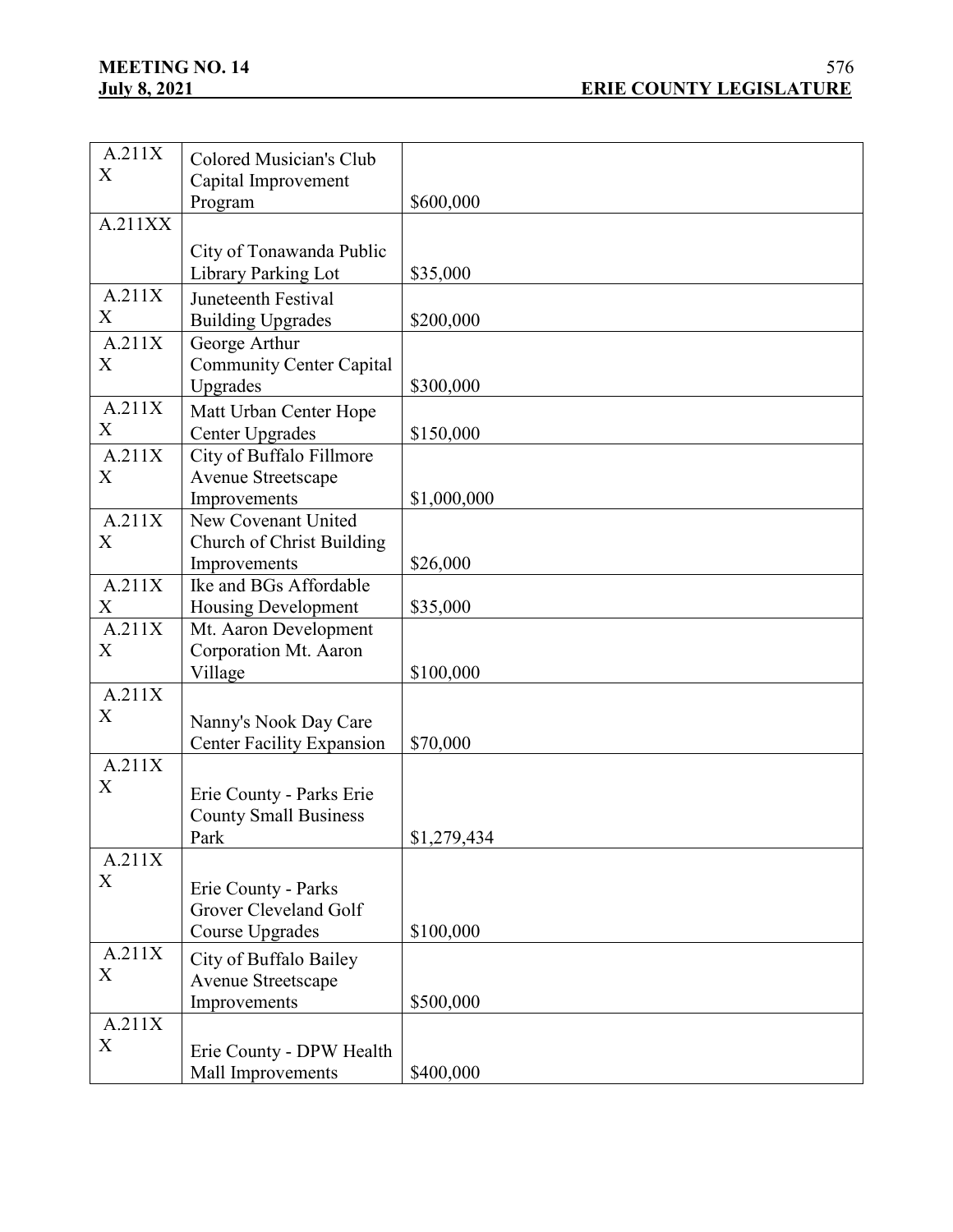| A.211X           |                                |           |
|------------------|--------------------------------|-----------|
| X                |                                |           |
|                  |                                |           |
|                  | <b>Clarke Dance Academy</b>    |           |
|                  | <b>Facility Improvements</b>   | \$32,634  |
| A.211X           |                                |           |
| X                | City of Buffalo Shoshone       |           |
|                  | Park Improvements              | \$100,000 |
| A.211X           | Village of Kenmore -           |           |
| X                | Kenmore Fire Hall Repairs      | \$150,000 |
| A.211X           | Northwest Buffalo              |           |
| X                | Community Center -             |           |
|                  | <b>Building Improvements</b>   | \$350,000 |
| A.211X           | Town of Tonawanda              |           |
| X                | Kenney Field Inclusive         |           |
|                  | Playground                     | \$200,000 |
| A.211X           | Village of Kenmore Mang        |           |
| X                | Field Inclusive Playground     | \$150,000 |
| F.211XX          | Buffalo and Erie County        |           |
|                  | Public Library -               |           |
|                  | Technology Upgrades for        |           |
|                  | all Library branches           | \$100,000 |
| A.211X           | City of Buffalo Riverside      |           |
| X                | Park - Football Field          | \$100,000 |
| A.211X           | City of Buffalo - JH           |           |
| X                | Williams Shelterhouse          | \$100,000 |
| A.211X           | City of Buffalo/Town of        |           |
| $\boldsymbol{X}$ | Tonawanda Elmwood              |           |
|                  | Avenue Improvements            | \$850,000 |
| A.211X           | City of Buffalo Hertel         |           |
| $\boldsymbol{X}$ | Avenue Streetscape             |           |
|                  | Improvements                   | \$200,000 |
| A.211X           |                                |           |
| X                | Town of Tonawanda              |           |
|                  | Paramedic Truck                | \$100,000 |
| A.211X           | Boys & Girls Club of the       |           |
| X                | Northtowns Building            |           |
|                  | Upgrades & New Sport           |           |
|                  | Court                          | \$446,775 |
| A.211X           | Tonawanda American             |           |
| X                | Little League Field            |           |
|                  | <b>Upgrades and New</b>        |           |
|                  | Equipment                      | \$132,374 |
| A.211X           | Tonawanda Football             |           |
| X                | <b>Clinic Concession Stand</b> |           |
|                  | Improvements                   | \$15,000  |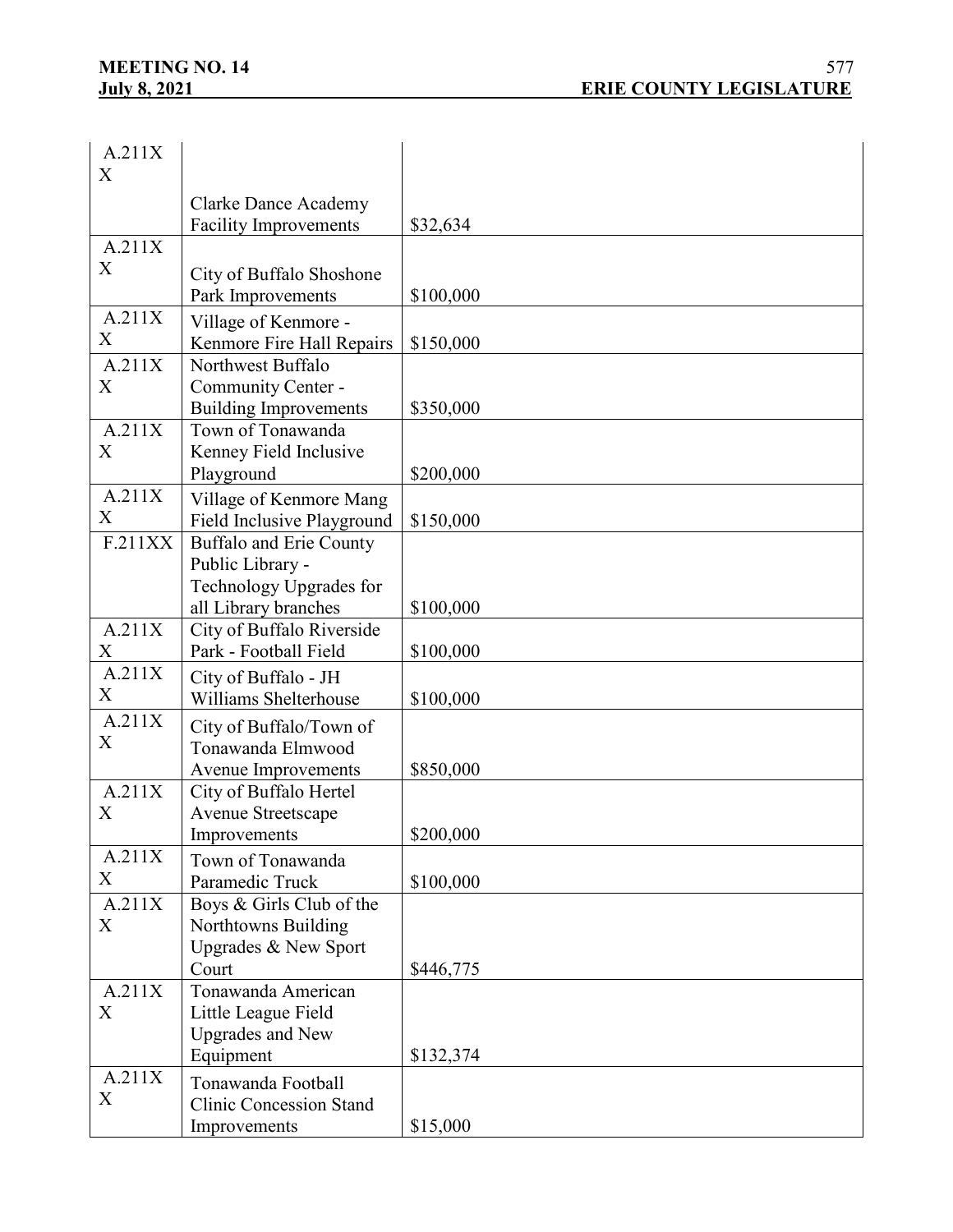| A.211X        | <b>American Post 264</b>       |             |
|---------------|--------------------------------|-------------|
| X             | Kitchen Improvements           | \$11,000    |
| A.211X        |                                |             |
| X             | Miracle League (Grand          |             |
|               | Island) Facility               |             |
|               | Improvements and new           |             |
|               | Splash Pad                     | \$1,105,000 |
| A.211X        | Grand Island VFW -             |             |
| X             | DeGlopper Post Memorial        |             |
|               | Construction                   | \$25,000    |
| A.211X        | VFW Post 7545 Bathroom         |             |
| X             | Updates                        | \$25,000    |
| <b>B.211X</b> | Erie County Highway on         |             |
| X             | <b>Grand Island East River</b> |             |
|               | Road Repairs                   | \$604,351   |
| A.211X        | Various Municipalities         |             |
| X             | Christmas Market               |             |
|               | Infrastructure                 | \$2,400,000 |
| A.211X        | Town of Cheektowaga -          |             |
| X             | Town of Cheektowaga            |             |
|               | Museum                         | \$2,368,000 |
| A.211X        | Town of Hamburg                |             |
| X             | McKinley Parkway               |             |
|               | Roundabout                     | \$1,200,000 |
| A.211X        | Village of Hamburg             |             |
| X             | Legion Field Baseball          |             |
|               | <b>Field Revitalization</b>    |             |
|               | Project                        | \$550,000   |
| A.211X        | City of Buffalo Cazenovia      |             |
| X             | Park Playground                | \$450,000   |
| A.211X        | Village of Blasdell            |             |
| X             | Pickleball Courts              | \$80,000    |
| A.211X        | City of Lackawanna -           |             |
| X             | <b>Ridge Road Improvements</b> | \$120,000   |
| A.211X        | <b>Rural Outreach Center</b>   |             |
| X             | <b>Facility Improvements</b>   | \$400,000   |
| A.211X        | Roycroft Campus                |             |
| X             | <b>Corporation Facility</b>    |             |
|               | Improvements                   | \$240,000   |
| A.211X        | <b>Hawk Creek Facility</b>     |             |
| X             | Improvements                   | \$100,000   |

and be it further

RESOLVED, that the Erie County Legislature hereby authorizes premium pay to county employees who worked on-site from March  $16^{th}$  2020 to June  $26^{th}$  2020 at a rate of \$5.00 per each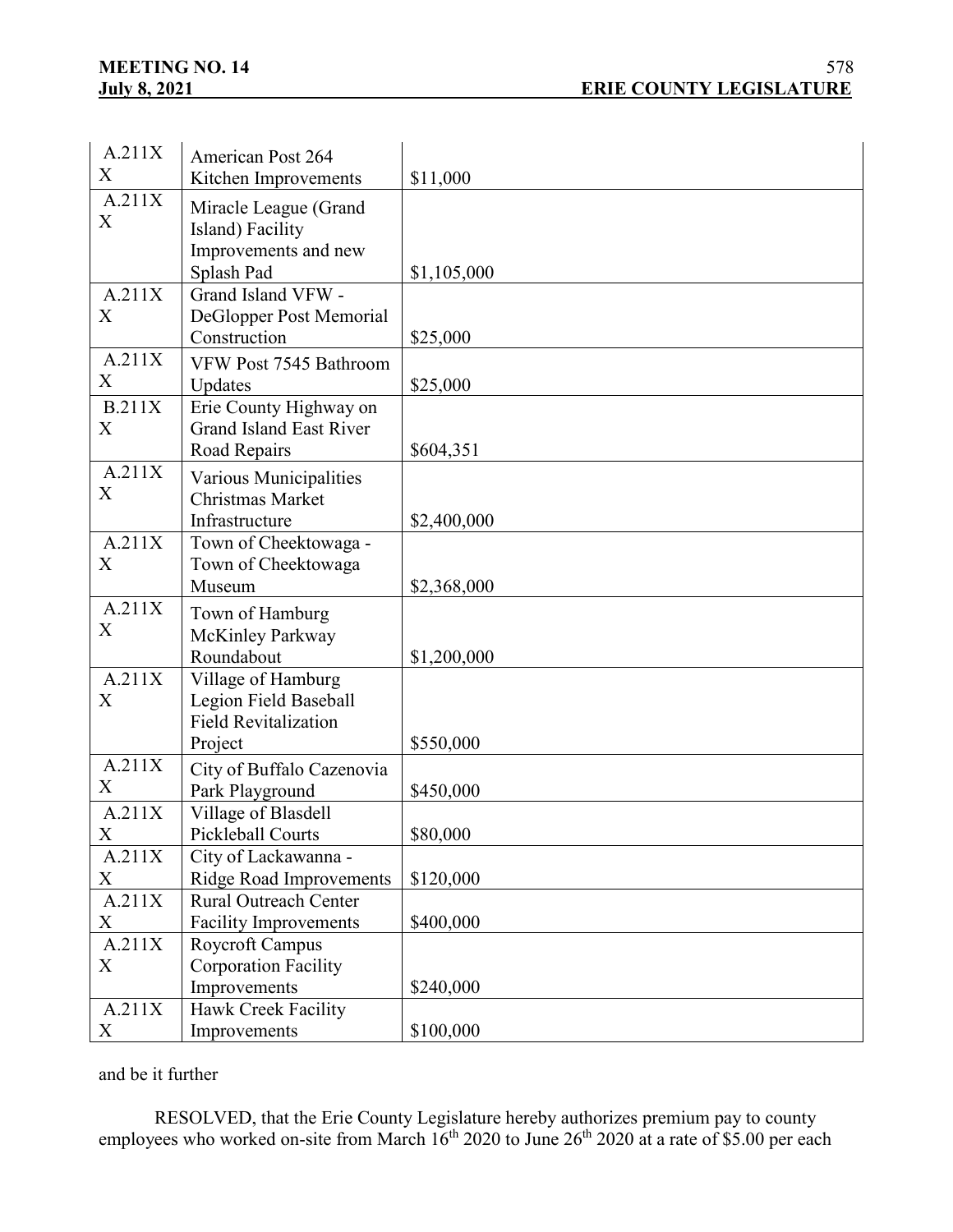hour for each hour worked on-site as determined by the Commissioner of Personnel and; and be it further

RESOLVED, that funding for this premium pay is available from the American Rescue Plan in Fund 253 at an amount not to exceed \$6,000,000; and be it further

RESOLVED, that employees who earned over 150% of Erie County's median income in FY2020 are ineligible for premium pay and employees whose premium pay would cause gross annual wages to exceed 150% of the median income will be capped at the commensurate value; and be it further

RESOLVED, that the Director of Budget and Management is authorized to make the necessary budgetary adjustments to Account 500350 in each Fund Center to effectuate Premium Payments; and be it further

RESOLVED, that Director of Budget and Management is authorized to make the necessary interfund transfers from the following accounts to effectuate this resolution; and be it further

| Fund            | <b>Fund Center</b> | Account | Amount       |
|-----------------|--------------------|---------|--------------|
| 253             | 14010              | 414027  | \$41,669,507 |
| 253             | 14010              | 414028  | \$47,554,040 |
| $\overline{10}$ | 14010              | 409050  | \$34,477,934 |

RESOLVED, that the Director of Budget and Management is authorized to make any technical adjustments necessary to facilitate this resolution; and be it further

RESOLVED, that the Clerk of the Legislature shall forward certified copies of this Resolution to the County Executive; the Erie County Comptroller; the Director of Budget and Management; and the Commissioner of Personnel.

MR. MEYERS moved to amend the item. MR. JOHNSON seconded.

CARRIED UNANIMOUSLY.

Add the Following as the New Fifth  $(5<sup>th</sup>)$  Resolve Clause:

RESOLVED, that premium pay from the American Rescue Plan funding shall be paid out to eligible Erie County government employees who worked and were swiped-in at their job site between March 16-June 26, 2020 and who later retired in 2020 or 2021; and be it further

MR. MEYERS moved to approve the item as amended. MR. JOHNSON seconded.

MR. LORIGO moved to further amend the item as amended. MR. TODARO seconded.

CHAIR BASKIN directed the Legislature enter into recess at 12:36 p.m.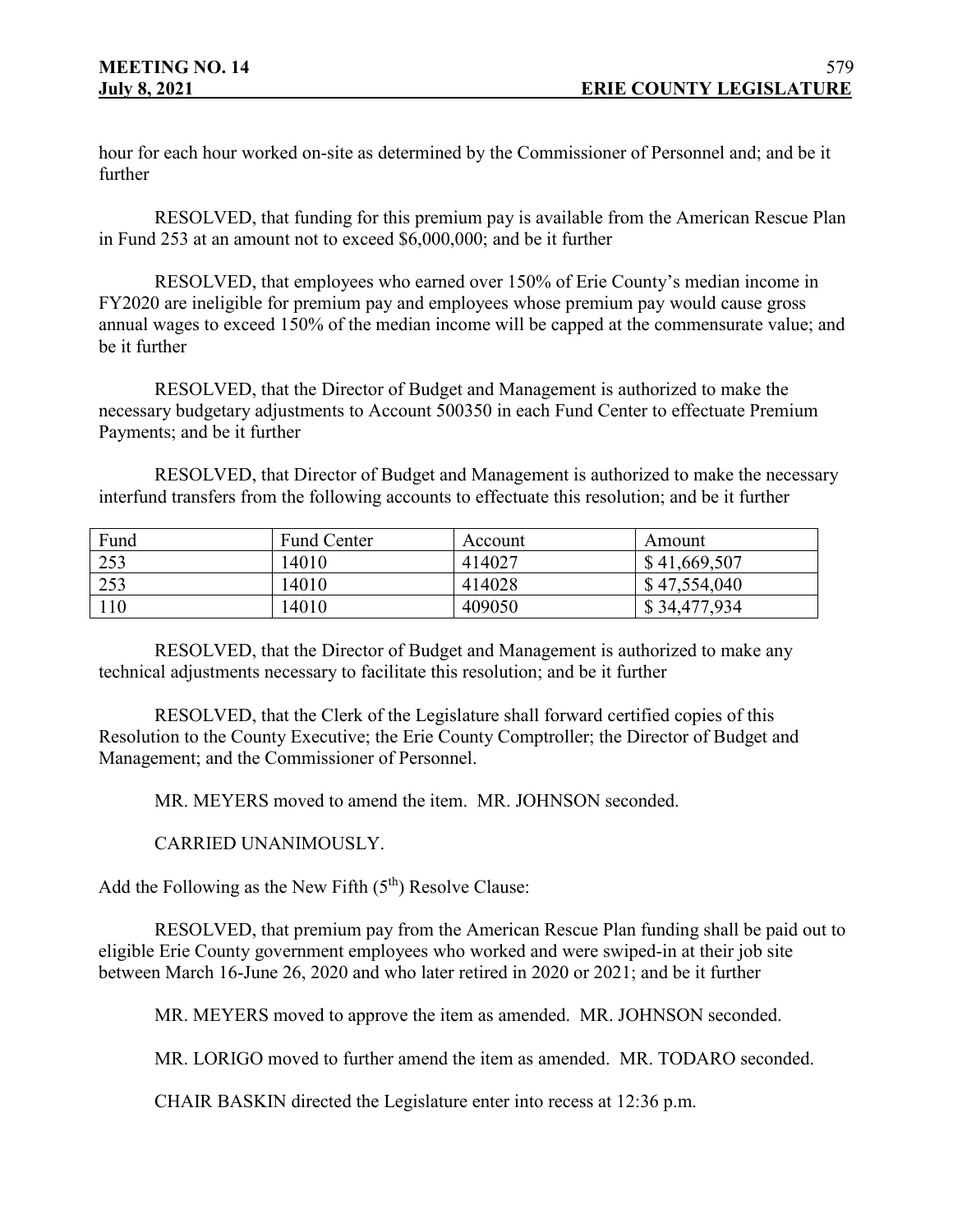CHAIR BASKIN reconvened the Legislature at 1:01 p.m.

All members present.

CHAIR BASKIN moved the previous question, the motion to further amend the item as amended, and directed that a roll-call vote be taken.

AYES: MR. GREENE, MR. LORIGO, MR. MILLS and MR. TODARO. NOES: CHAIR BASKIN, MS. CHIMERA, MR. GILMOUR, MR. HARDWICK, MR. JOHNSON, MR. MEYERS and MS. VINAL. (AYES: 4; NOES: 7)

#### FAILED.

MR. LORIGO moved to send the item to committee for further consideration. MR. TODARO seconded.

CHAIR BASKIN directed that a roll-call vote be taken.

AYES: MR. GREENE, MR. LORIGO, MR. MILLS and MR. TODARO. NOES: CHAIR BASKIN, MS. CHIMERA, MR. GILMOUR, MR. HARDWICK, MR. JOHNSON, MR. MEYERS and MS. VINAL. (AYES: 4; NOES: 7)

FAILED.

CHAIR BASKIN moved the previous question, the motion to approve the item as amended, and directed that a roll-call vote be taken.

AYES: CHAIR BASKIN, MS. CHIMERA, MR. GILMOUR, MR. HARDWICK, MR. JOHNSON, MR. MEYERS and MS. VINAL. NOES: MR. GREENE, MR. LORIGO, MR. MILLS and MR. TODARO. (AYES: 7; NOES: 4)

## CARRIED.

Item 49 – MR. MEYERS moved to discharge the FINANCE & MANAGEMENT COMMITTEE of further consideration of COMM. 13E-16 (2021). MR. JOHNSON seconded.

#### CARRIED UNANIMOUSLY.

RESOLUTION NO. 130 RE: Grant Budget Modification & New Position – HIV Prevention within Communities of Color (COMM. 13E-16, 2021)

WHEREAS, HIV and other sexually transmitted diseases are one of the most challenging public health threats to combat; and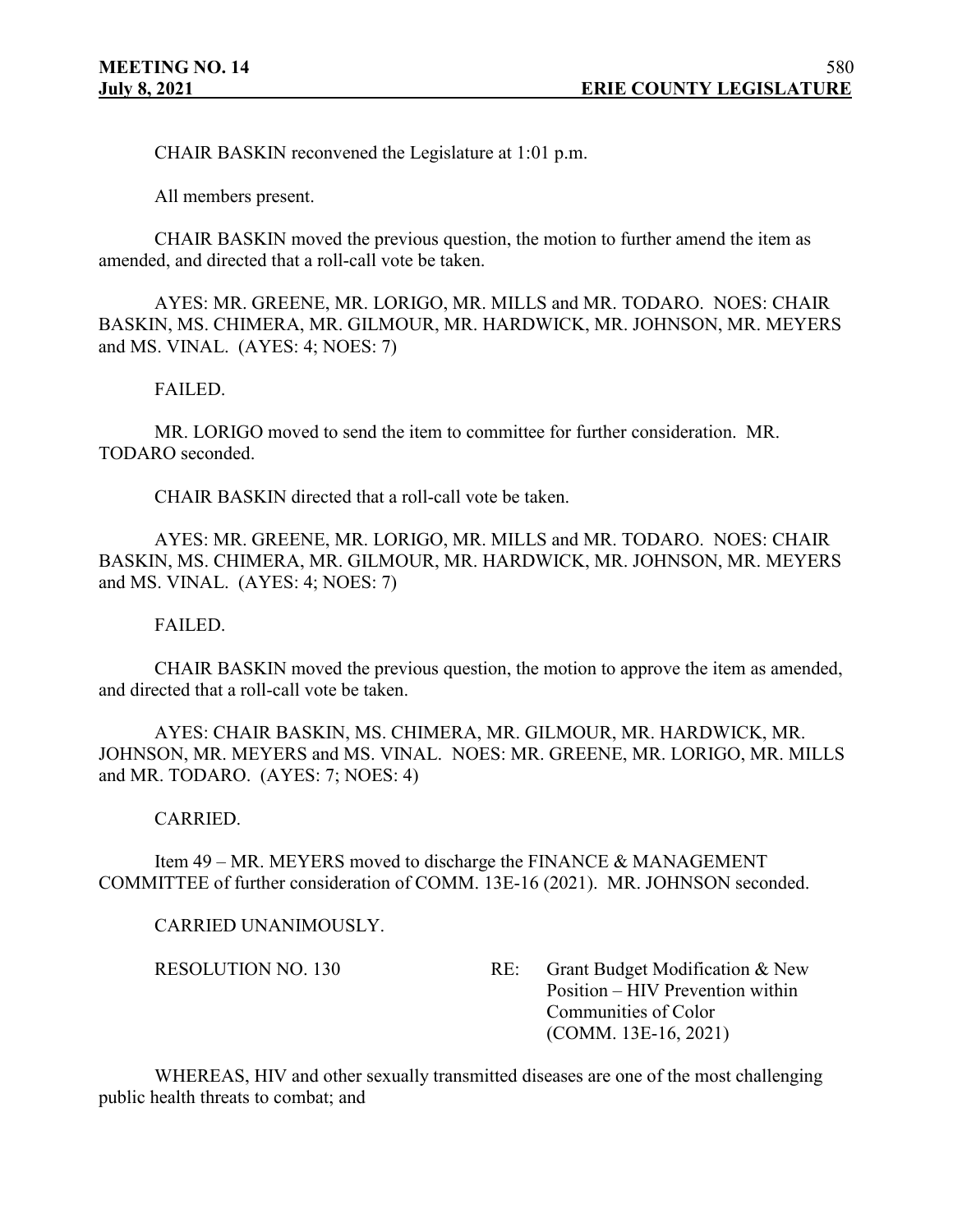WHEREAS, confronting sexually transmitted disease is a core function of the Erie County Department of Health, Division of Health; and

WHEREAS, the Erie County Department of Health operates a robust Sexually Transmitted Disease (STD) clinic and works to track cases of disease to prevent further infection; and

WHEREAS, a disproportionate share of Erie County residents diagnosed with sexually transmitted diseases are people of color, who may have unique cultural and economic situations that present unique challenges for disease investigators; and

WHEREAS, the position Outreach Aide (Health) will enhance targeted education, and better coordinate outreach efforts to communities of color and those persons directly affected by HIV, Hepatitis C and the increased rates of STD's; and

WHEREAS, the New York State Department of Health has allocated additional state resources to enhance disease prevention programs for this unique population at no cost to Erie County.

NOW, THEREFORE, BE IT

RESOLVED, that the Erie County Department of Health is hereby authorized to a One  $(1)$  position of Outreach Aide (Health), Job Group 6 (B100# 11262) in the CSEA Bargaining Unit; and be it further

RESOLVED, that the Erie County Department of Health is authorized to make the following grant budget modifications:

> Erie County Department of Health High Impact HIV Prevention within Communities of Color 127HIVHIP2122 5/1/2021 - 4/30/2022

| Expense |                        |                                                    |                             |
|---------|------------------------|----------------------------------------------------|-----------------------------|
| Account | Name                   | Adopted                                            | Adjusted                    |
| 500000  | Full Time – Salaries   | \$47,314                                           | \$79,636                    |
| 500300  | Shift Differential     | \$100                                              | \$0                         |
| 50100   | Overtime               | \$250                                              | $\boldsymbol{\mathsf{S}}$ 0 |
| 502000  | <b>Fringe Benefits</b> | \$25,550                                           | \$47,722                    |
| 505000  | Office Supplies        | \$450                                              | \$120                       |
| 505400  | Food and Kitchen       | \$500                                              | $\boldsymbol{\mathsf{S}}$ 0 |
|         | Supplies               |                                                    |                             |
| 510000  | Local Mileage          | \$800                                              | \$400                       |
| 510100  | Out of Area Travel     | \$1,000                                            | \$2,170                     |
| 510200  | Training & Education   | $\boldsymbol{\mathsf{S}}\,\boldsymbol{\mathsf{0}}$ | \$1,250                     |
|         |                        |                                                    |                             |
| 516020  | Professional Ser.      | \$1,000                                            | \$3000                      |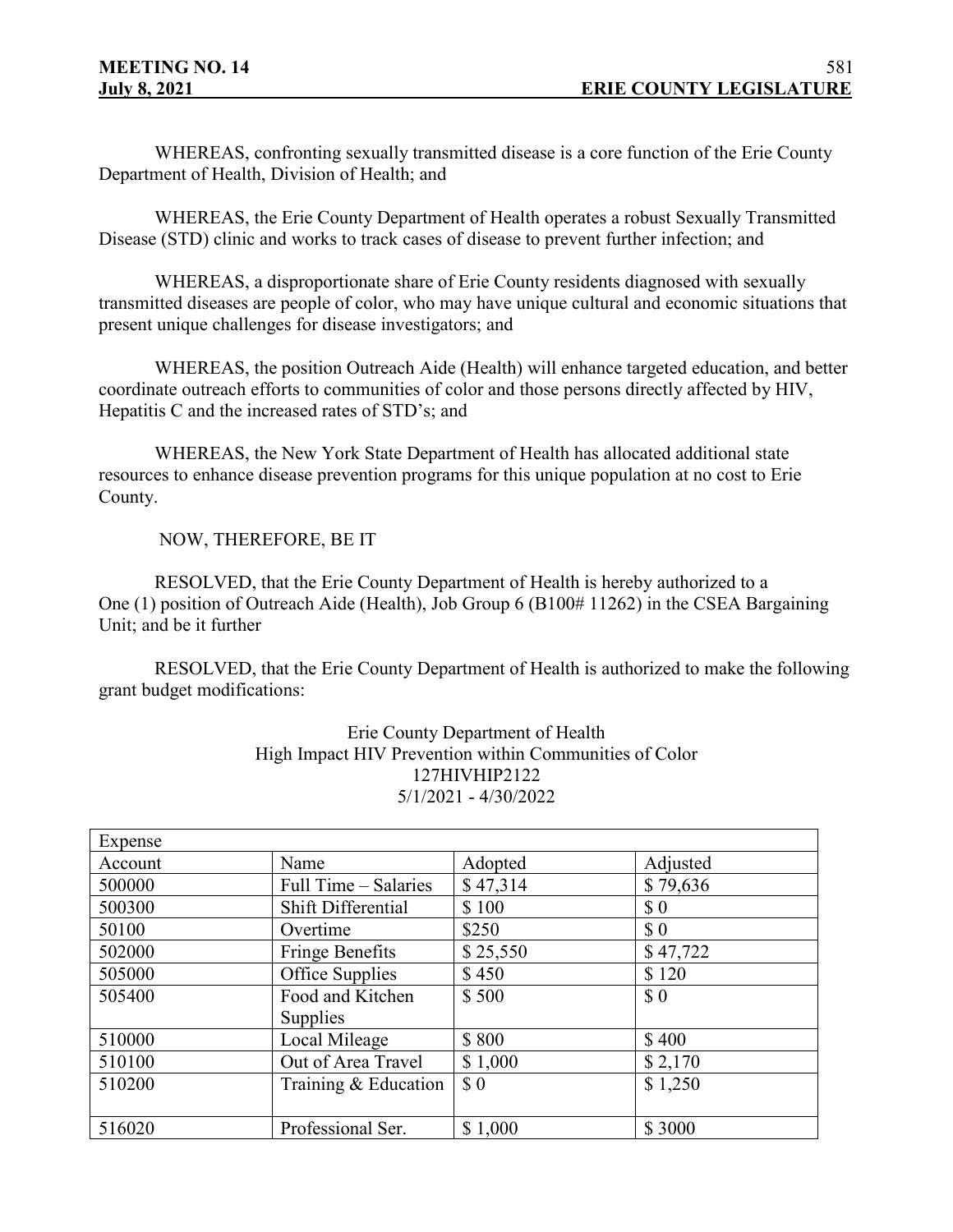|         | Fees                      |           |           |
|---------|---------------------------|-----------|-----------|
| 530000  | Other Expenses            | \$1,000   | \$5940    |
| 505800  | Medical & Health          | \$8,500   | \$3,860   |
|         | Supplies                  |           |           |
| 980000  | <b>DISS</b> Services      | \$450     | \$443     |
| 912700  | <b>ID Health Services</b> | \$3,664   | \$15,909  |
| 912790  | <b>ID</b> Health Grant    | \$84,422  | \$14,550  |
|         | Services                  |           |           |
| Revenue |                           |           |           |
| 409000  | State Aid                 | \$175,000 | \$175,000 |

and be it furthers

RESOLVED**,** that certified copies of this resolution be forwarded to the County Executive, the Division of Budget and Management, the Department of Law and to Dr. Gale R. Burstein, Commissioner in the Erie County Health Department, 9<sup>th</sup> Floor, Rath Building.

MR. MEYERS moved to approve the item. MR. JOHNSON seconded.

CARRIED UNANIMOUSLY.

#### **SUSPENSION OF THE RULES**

Item 50 - MR. MEYERS moved for a Suspension of the Rules to include an item not on the agenda.

GRANTED.

COMM. 14D-5 from DIRECTOR OF BUDGET & MANAGEMENT Re: Midyear Budget Hearing Documents

Received and referred to the FINANCE & MANAGEMENT COMMITTEE.

Item 51 - MR. MEYERS moved for a Suspension of the Rules to include an item not on the agenda.

#### GRANTED.

INTRO. 14-2 from HARDWICK Re: Potential Provision of Premium Pay for ECC & ECMCC Employees During COVID-19 Pandemic

RESOLUTION NO. 131

## **A RESOLUTION TO BE SUBMITTED BY LEGISLATOR HARDWICK**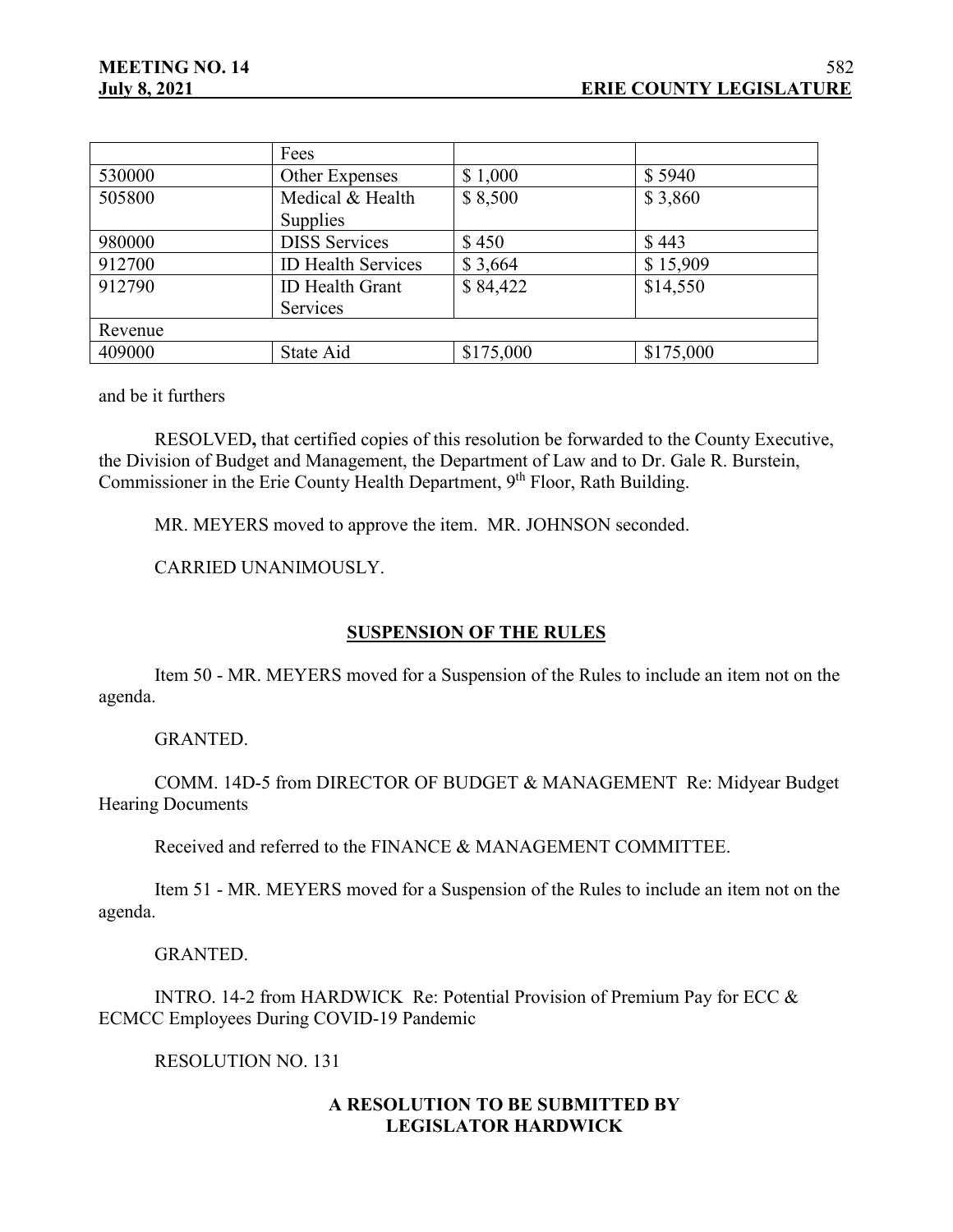WHEREAS, using federal American Rescue Plan funding, Erie County government is providing premium pay to eligible Erie County government employees who worked at their work sites between March 16-June 26, 2020 and performed essential public services; and

WHEREAS, Erie Community College (ECC) and Erie County Medical Center Corporation (ECMCC) are not County government entities, and both entities have received CARES Act and/or American Rescue Plan funding from the federal government; and

WHEREAS, the Legislature would like to explore with Erie Community College (ECC), and Erie County Medical Center Corporation (ECMCC), the potential provision of premium pay to ECC and ECMCC employees who worked on site during the COVID pandemic between March 16-June 26, 2020; and

WHEREAS, to-date, unlike Erie County, ECC's management and Board of Trustees have not taken any known steps to provide premium pay to their employees who worked on campus during the period; and

WHEREAS, the Erie County Legislature has established an informal working group of ECC management, board, union leaders, county legislators and county budget staff which meets periodically to determine ways in which the County can help and assist ECC; and

WHEREAS, that working group can and should convene to discuss this matter and devise a process for assisting ECC; and

WHEREAS, ECMCC's management and Board of Directors authorized the provision of hazard pay to certain ECMCC nursing and other employees who worked directly with COVID patients in May 2020 during the worst of the COVID outbreak; and

WHEREAS, to help the County determine how we may be able to assist ECC and ECMCC with the potential provision of premium pay to eligible employees, it is necessary for ECC's and ECMCC's human resources departments to analyze the number and scope of employees and the financial impact, should the County decide to provide American Rescue Plan funding to ECC and ECMCC.

NOW, THEREFORE, BE IT

RESOLVED, that the Erie County Legislature hereby calls on Erie Community College and the Erie County Medical Center Corporation's management and Board to conduct an analysis of their employees who may be eligible for American Rescue Plan premium pay and to provide that analysis to the Erie County Legislature, Division of Budget and Management, and Commissioners of Personnel and Labor Relations; and be it further

RESOLVED, that upon the delivery of that data, this Honorable Body expresses its intention to convene the informal Erie County-ECC working group to develop a process for assisting ECC and its employees with the provision of premium pay for eligible employees who worked on site between March 16-June 26, 2020; and be it further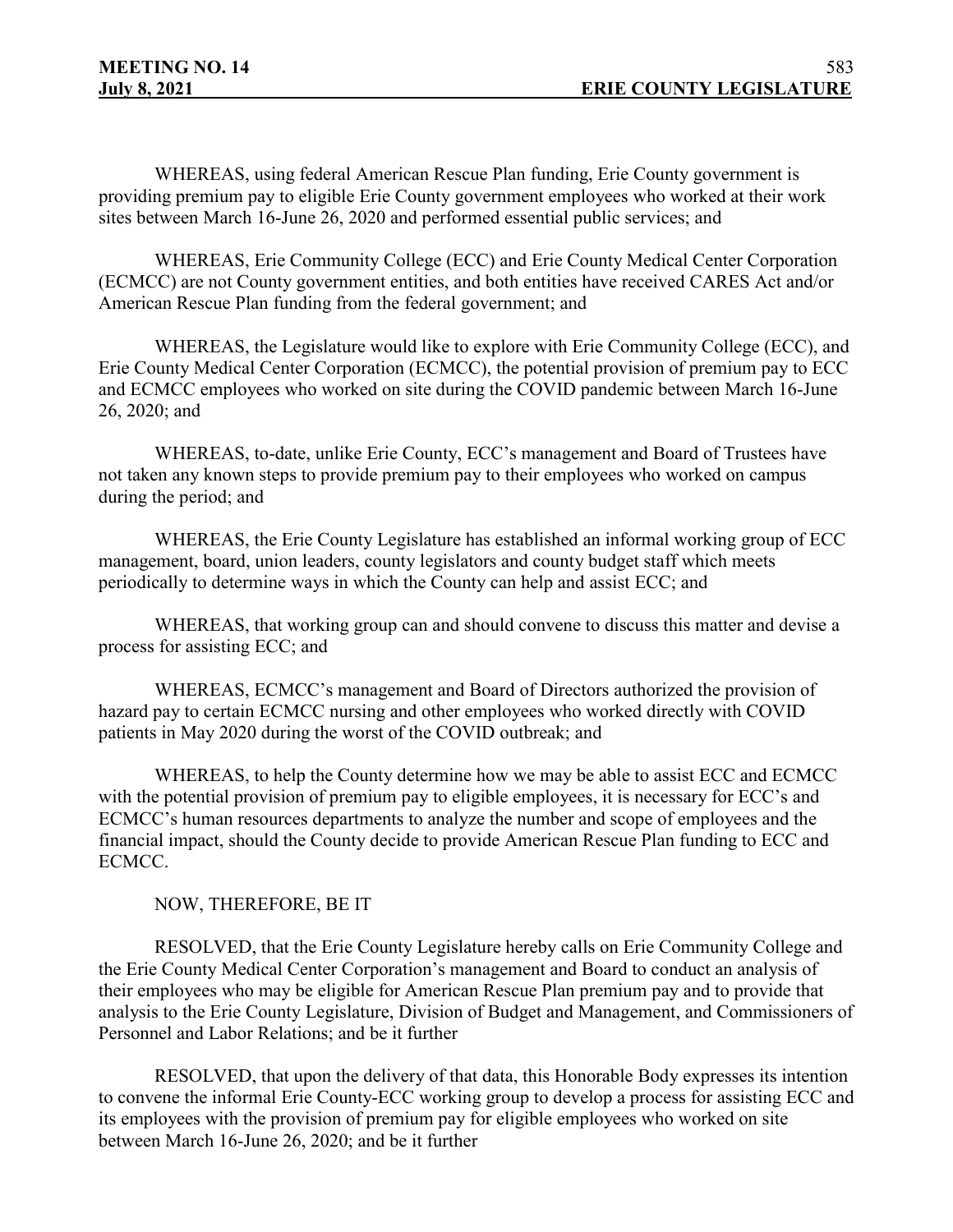RESOLVED, that upon the delivery of that data, this Honorable Body expresses its intention to convene in a committee setting to develop a process for assisting ECMCC and its employees with the provision of premium pay for eligible employees who worked on site between March 16-June 26, 2020; and be it further

RESOLVED, that the Erie County Legislature calls upon ECC and ECMCC to take measures to allocate funding for premium pay for their eligible employees; and be it further

RESOLVED, that certified copies of this resolution be transmitted to the President of Erie Community College, the Chair of their Board of Trustees, the Chief Executive Officer of Erie County Medical Center Corporation, the Chair of their Board of Directors, the County Executive, the Commissioners of Personnel and Labor Relations and the County Director of Budget and Management.

MR. MEYERS moved to approve the resolution. MR. JOHNSON seconded.

CARRIED UNANIMOUSLY.

# **COMMUNICATIONS FROM ELECTED OFFICIALS**

## FROM LEGISLATOR CHIMERA

Item 52 – (COMM. 14E-1) Resignation from EC Legislature

Received, filed and printed.

June 24, 2021

Hon. Michael P. Kearns Erie County Clerk 92 Franklin Street, First Floor Buffalo, New York 14202

Re: Resignation from the Erie County Legislature

Dear Mr. Kearns:

I hereby resign my position as the Erie County Legislator for the 3rd Legislative District effective at 11:59 pm on June 24, 2021.

Under state requirements, in order to retire from the Kenmore-Town of Tonawanda Union Free School District and the New York State Teachers' Retirement System, I have been informed I must "separate from service" with Erie County for payroll purposes. I intend to seek reappointment to the Legislature following this temporary break in service.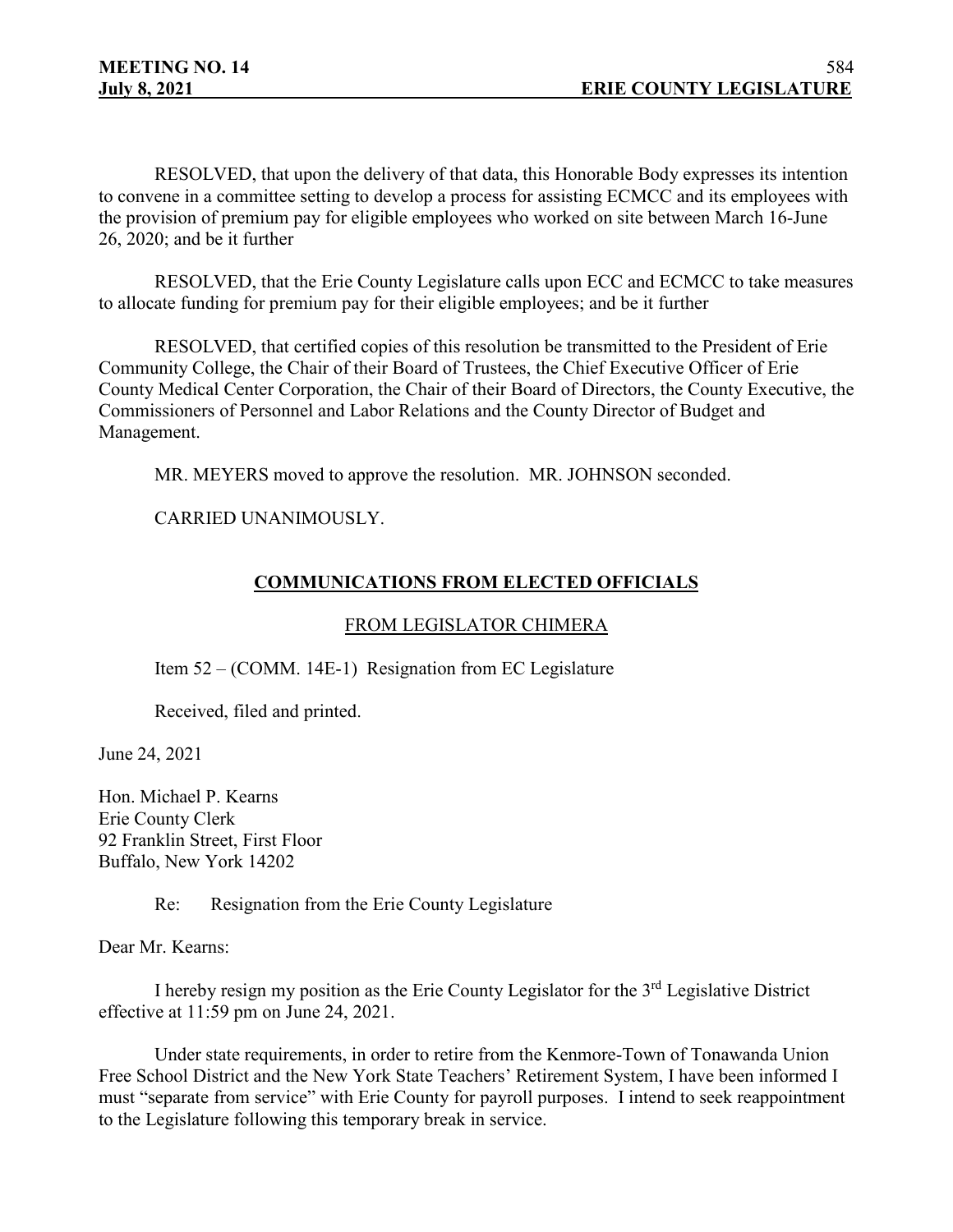Thank you in advance for your assistance and courtesies.

Sincerely,

Lisa M. Chimera Erie County Legislator, Third District

Cc: Robert Graber, Clerk of the Legislature

## FROM THE COMPTROLLER

Item 53 – (COMM. 14E-2) Requesting Authority to Contract - External Quality Review of EC Audit Division

Received and referred to the FINANCE & MANAGEMENT COMMITTEE.

## FROM THE COUNTY EXECUTIVE

Item 54 – (COMM. 14E-3) Appointments to the EC Fisheries Advisory Board

Received and referred to the ENERGY & ENVIRONMENT COMMITTEE.

Item 55 – (COMM. 14E-4) Reappointments to the EC Emergency Medical Services Advisory Board

Item 56 – (COMM. 14E-5) Appointments to the EC Mental Hygiene Community Services Board

The above two items were received and referred to the HEALTH & HUMAN SERVICES COMMITTEE.

## FROM THE DISTRICT ATTORNEY

Item 57 – (COMM. 14E-7) Personnel Adjustment - District Attorney's Office

Received and referred to the PUBLIC SAFETY COMMITTEE.

## FROM THE COUNTY EXECUTIVE

Item 58 – (COMM. 14E-8) Authorization to Accept Funding from & Contract w/NYSDoH & Create New Positions

Received and referred to the HEALTH & HUMAN SERVICES COMMITTEE.

Item 59 – MR. MEYERS presented the following resolution and moved for immediate consideration and approval. MR. JOHNSON seconded.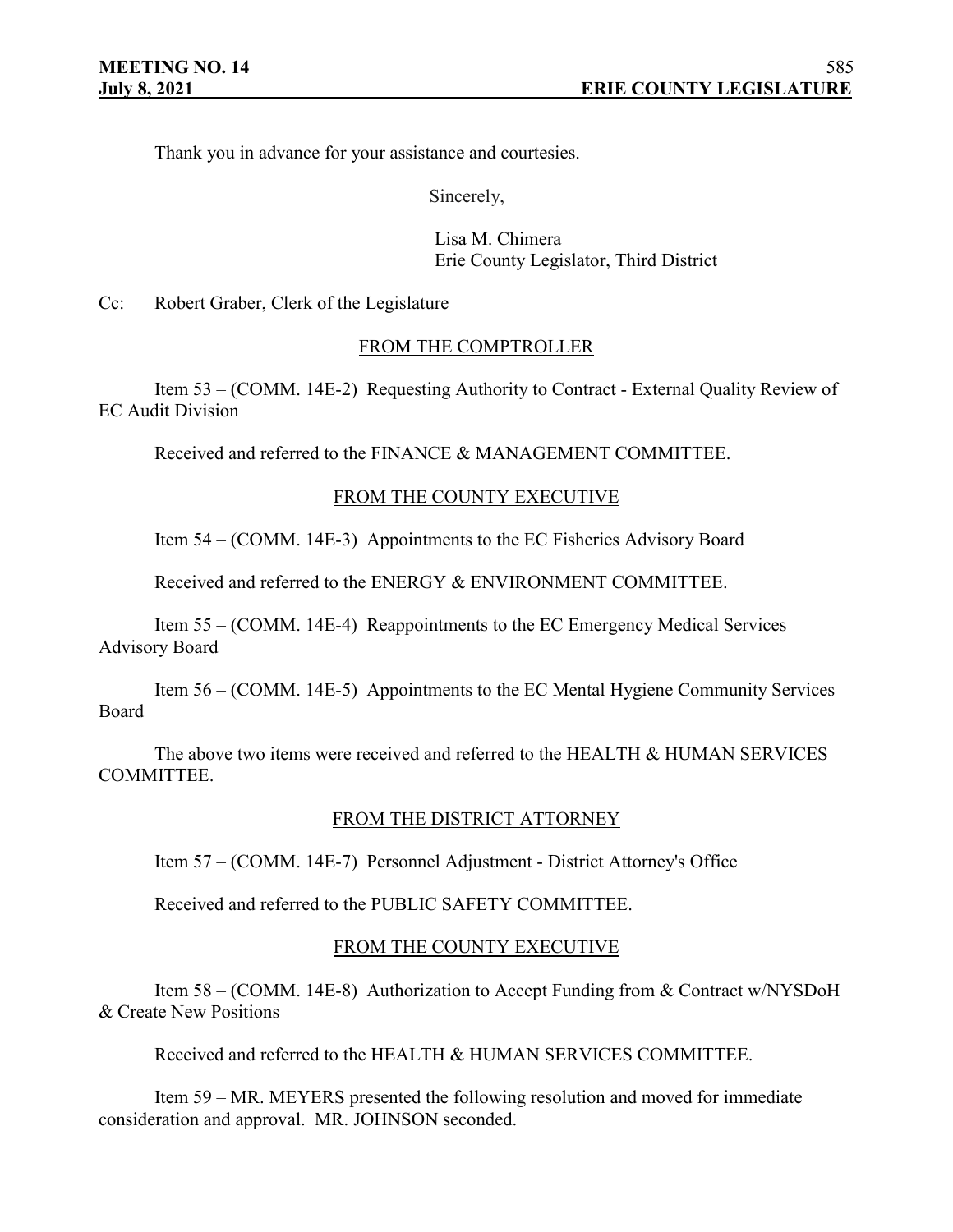CARRIED UNANIMOUSLY.

RESOLUTION NO. 132 RE: Authorization to Establish Construction Contingency - Shoreline Trail Enhancement Project (COMM. 14E-9)

WHEREAS, the County of Erie is interested in the improvement of the Shoreline Trail system; and

WHEREAS, Erie County owns or is responsible for capital maintenance of the Shoreline Trail in Town of Tonawanda and a portion in the City of Tonawanda; and

WHEREAS, periodically capital improvements are needed to provide for a safe trail surface and provide amenities which are desired by trail users on this heavily utilized trail section; and

WHEREAS, Erie County applied and was awarded a total of \$1,414,785 in grant funding for the purposes of undertaking capital improvements on the Shoreline Trail in the Town and City of Tonawanda; and

WHEREAS, the Erie County Legislature previously authorized construction in the amount of \$1,214,785 to the lowest responsible bidder through resolution Comm. 14e-15 (2020) and design and construction inspection and construction engineering in the amount of \$215,023 to Nussbaumer and Clarke, Inc. through resolution Comm. 8E-17 (2019); and

WHEREAS, the Project is currently in construction; and

WHEREAS, within the nearly 6 miles of trails conditions below grade were found to vary significantly requiring varying forms of interventions and increased quantities of materials to establish a safe asphalt surface which meets recreational trail standards; and

WHEREAS, Erie County is desirous of constructing the Shoreline Trail Enhancement Project as scoped in the Town and City of Tonawanda.

NOW, THEREFORE, BE IT

RESOLVED, that authorization is hereby provided for the County Executive to enter into all agreements necessary to implement the construction of the Shoreline Trail Project; and be it further

RESOLVED, that the County Executive be authorized to execute change orders with Anastasi Trucking and Paving Co. and Nussbaumer and Clarke, Inc. for construction, construction inspection, engineering services which in total contract shall not exceed \$1,879,808; and be it further

RESOLVED, that the source of additional funds shall be A.21114.2 in the amount of \$450,000; and be it further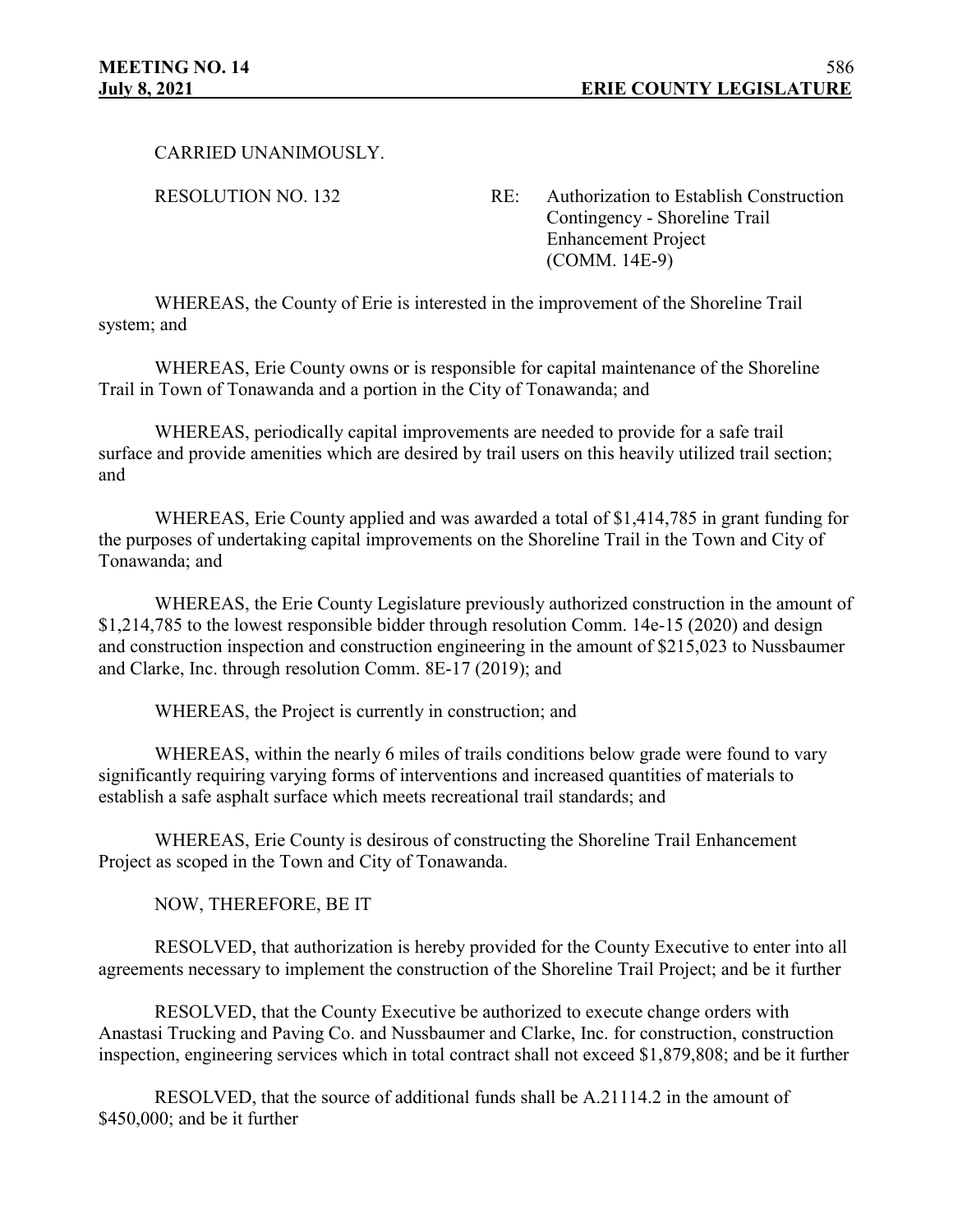RESOLVED, that the Director of the Division of Budget and Management is hereby authorized to implement any budget adjustments as required to comply with State and local funding requirements; and be it further

RESOLVED, that certified copies of this resolution be sent to the County Executive's Office; the Comptroller's Office; the Director of the Division of Budget and Management; the County Attorney; the Commissioner of the Department of Environment and Planning, the Commissioner of the Department of Public Works and the Commissioner of Department of Parks, Recreation and Forestry.

Item 60 – (COMM. 14E-10) Authorization to Accept Funding & Enter Contracts Providing Outreach & Application Assistance for COVID Emergency Rental Assistance Program

Received and referred to the HEALTH & HUMAN SERVICES COMMITTEE.

Item 61 – (COMM. 14E-11) Authorization to Accept STSFP Funding & Enter Contract for Restorative Justice Training

Received and referred to the PUBLIC SAFETY COMMITTEE.

Item 62 – (COMM. 14E-12) Authorization to Accept Grant Award - Supplemental Opioid Mortality Review Board Funding

Item 63 – (COMM. 14E-13) Reimbursement to Training Center for COVID Related Sanitation Expenses

The above two items were received and referred to the HEALTH & HUMAN SERVICES COMMITTEE.

Item 64 – (COMM. 14E-14) NYSDOT Agreement & Contract for Engineering Design Services, Town of Tonawanda & Village of Kenmore

Item 65 – (COMM. 14E-15) Contract Amendments for Reconstruction of Alden Crittenden Rd., Village of Alden & Town of Marilla

The above two items were received and referred to the ECONOMIC DEVELOPMENT COMMITTEE.

Item 66 – (COMM. 14E-16) Renewal of EC Soil & Water Conservation District Agreement - Stream Bank Maintenance, Road, Bridge & Culvert Scour Maintenance Program

Item 67 – (COMM. 14E-17) ECSD No. 3 - Engineer Term Contract Agreement

The above two items were received and referred to the ENERGY & ENVIRONMENT COMMITTEE.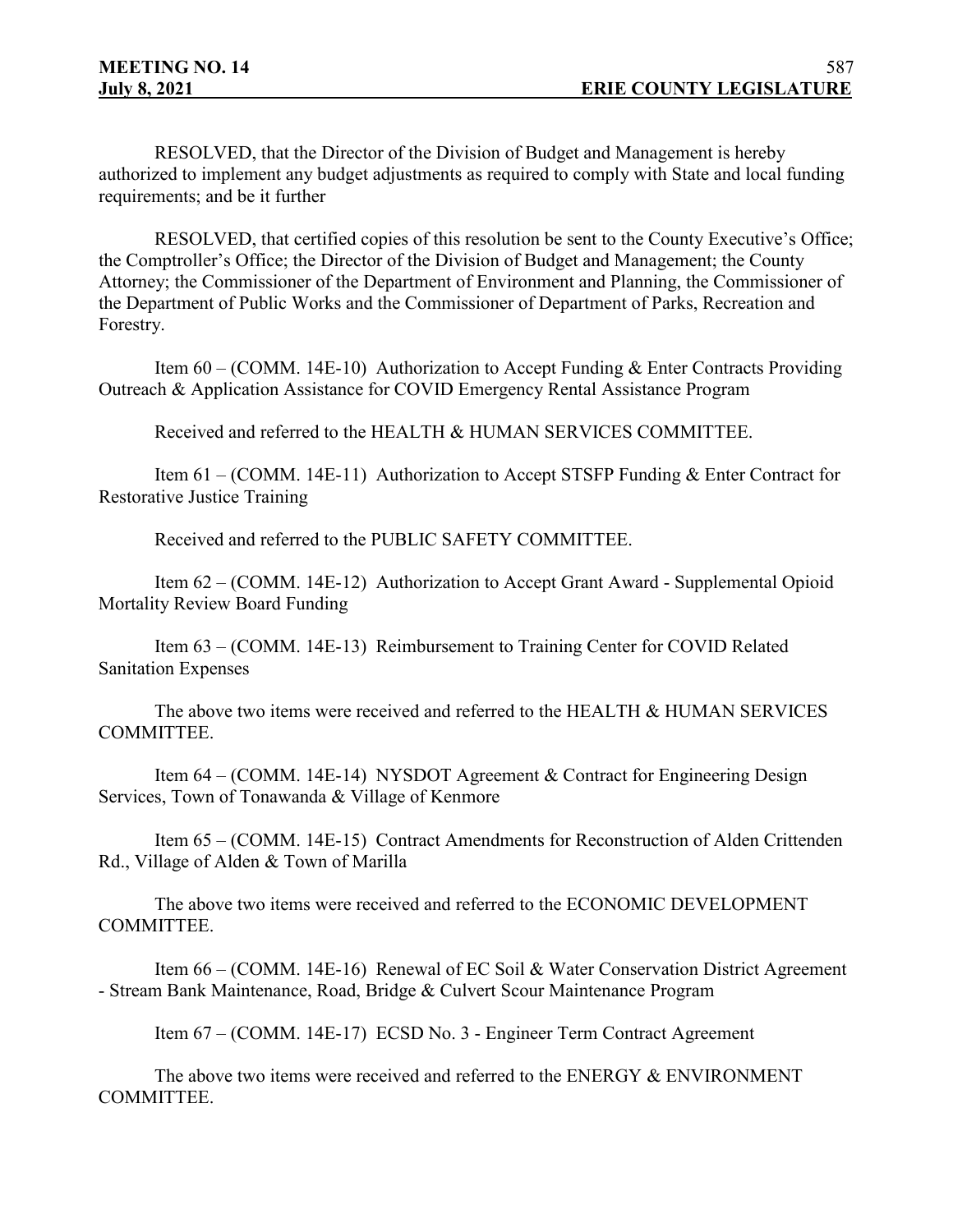Item 68 – (COMM. 14E-18) No Cost Contract Time Extension - Evans Shoreline Trail Phase 2

Received and referred to the ECONOMIC DEVELOPMENT COMMITTEE.

Item 69 – (COMM. 14E-19) ECSD Nos. 1-6 & No. 8 - Board of Managers Resolutions

Item 70 – (COMM. 14E-20) ECSD Nos. 1-6 & No. 8 - Professional Engineering Services Term Agreements

The above two items were received and referred to the ENERGY & ENVIRONMENT COMMITTEE.

Item 71 – (COMM. 14E-21) Award of Construction Contract & Contract for Construction Phase - Two Mile Creek Greenway Trail, City of Tonawanda

Received and referred to the ECONOMIC DEVELOPMENT COMMITTEE.

Item 72 – (COMM. 14E-22) ECSD No. 1 - Slate Bottom Creek Sanitary Sewer Replacement Project

Item 73 – (COMM. 14E-23) Authorization to Apply - NYSDEC Climate-Smart Communities Funding

Item 74 – (COMM. 14E-24) Authorization to Apply - NYSDEC Organics Management & Food Waste Drop-off Program Funding

Item 75 – (COMM. 14E-25) Authorization to Apply - NYSDEC Funding to Develop an EC Heat Emergency Plan

The above four items were received and referred to the ENERGY & ENVIRONMENT COMMITTEE.

Item 76 – (COMM. 14E-26) Acceptance of Grant Funding - Supporting the Experience of Upstate Region Elders (SECURE)

Item 77 – (COMM. 14E-27) Reappointments to the Youth Services Board

The above two items were received and referred to the HEALTH & HUMAN SERVICES COMMITTEE.

## **COMMUNICATIONS FROM THE DEPARTMENTS**

#### FROM THE COMPTROLLER'S OFFICE

Item 78– (COMM. 14D-1) Report on Capital Funds Available for SUNY Erie Roofing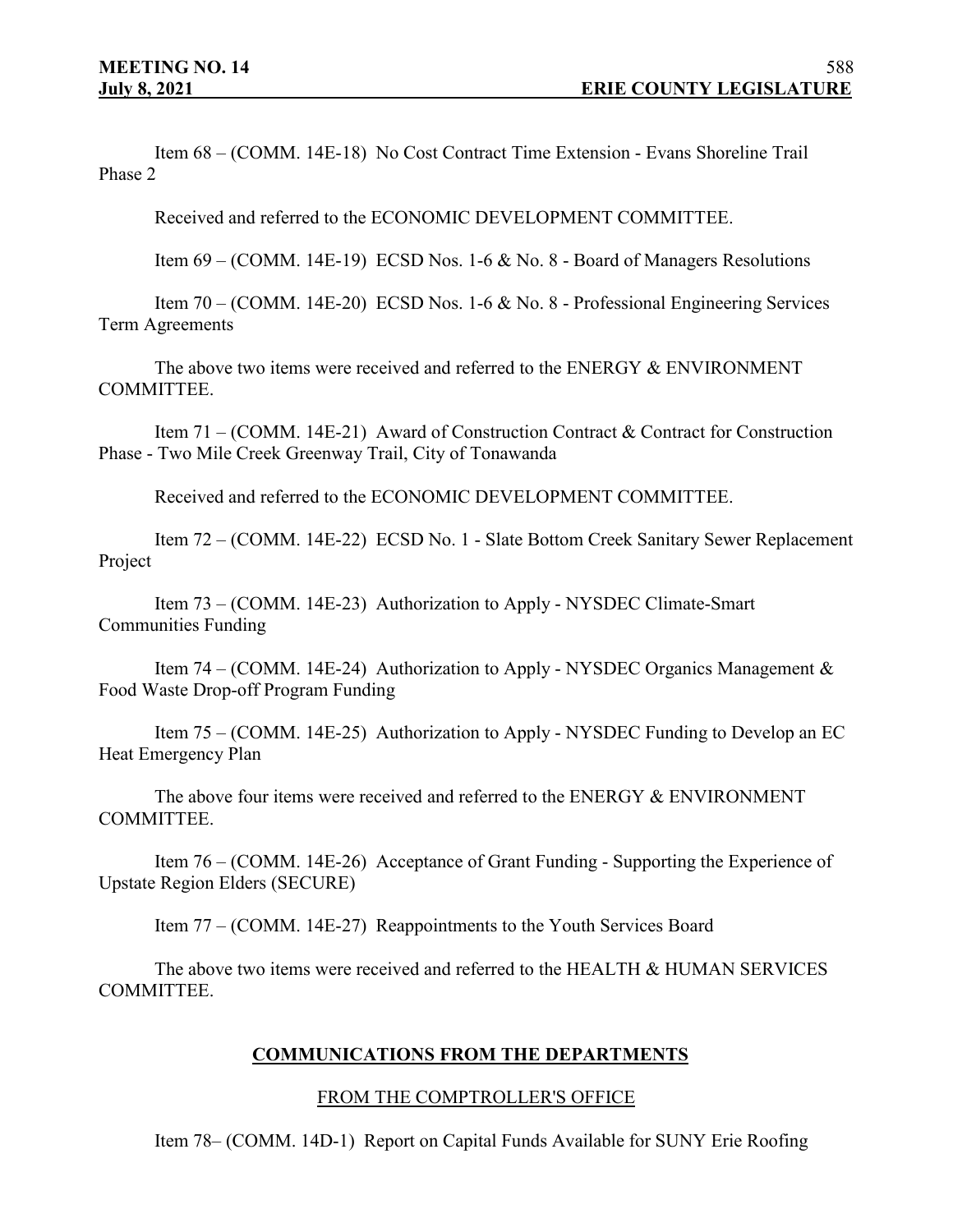Received and referred to the ECONOMIC DEVELOPMENT COMMITTEE.

## FROM THE DIRECTOR OF BUDGET & MANAGEMENT

Item 79 – (COMM. 14D-2) Budget Monitoring Report for Period Ending 05/2021

Received and referred to the FINANCE & MANAGEMENT COMMITTEE.

# FROM THE DEPARTMENT OF LAW

Item 80 – (COMM. 14D-3) Transmittal of New Claim Against Erie County

Received and referred to the GOVERNMENT AFFAIRS COMMITTEE.

Item 81 – (COMM. 14D-4) Local Emergency Order Extensions

Received and referred to the HEALTH & HUMAN SERVICES COMMITTEE.

# **COMMUNICATIONS FROM THE PEOPLE AND OTHER AGENCIES**

## FROM THE EC DEMOCRATIC COMMITTEE

Item 82 – (COMM. 14M-1) Letter to Clerk of Legislature Concerning Endorsement to Fill Vacancy in 3rd Legislative District

Received, filed and printed.

June 30, 2021

Robert M. Graber, Clerk Erie County Legislature 92 Franklin Street, Fourth Floor Buffalo, New York 14202

Re: Recommendation of Third Legislative District Committee Members to Fill Vacancy

Dear Mr. Graber:

Please be advised that pursuant to the Rules of the Erie County Democratic Committee, a meeting of the Committee Members of the Third Erie County Legislative District was held at 7:00 pm on Tuesday, June 29, 2021 via Zoom videoconferencing for the purpose of endorsing a candidate to fill the vacancy in the Third Erie County Legislative District.

At the meeting, Third District Committee Members endorsed Lisa M. Chimera, 12 Deerhurst Park Boulevard, Buffalo, NY 14217 to fill the vacancy in the Third Erie County Legislative District.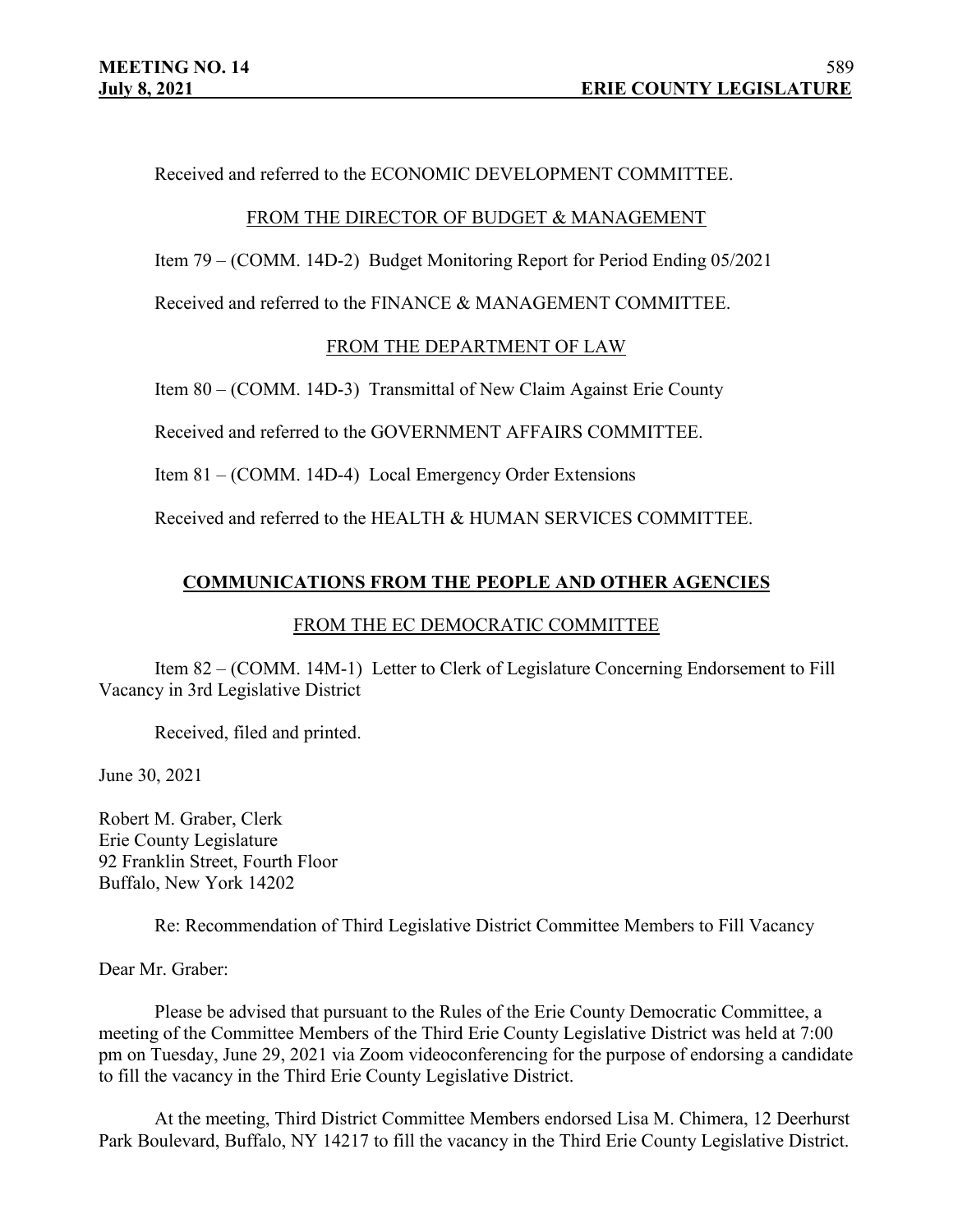Thank you for your assistance and courtesies.

Sincerely,

Jeremy J. Zellner Chair

#### FROM THE EC AGRICULTURAL & FARMLAND PROTECTION BOARD

Item 83 – (COMM. 14M-2) 2021 AFPB Report Regarding Modification & Consolidation of Marilla, Wales & Elma Agricultural Districts

Received and referred to the ENERGY & ENVIRONMENT COMMITTEE.

## FROM THE NYSDEC

Item 84 – (COMM. 14M-3) Public Notice - Program Application for Baseline Rd. & Grand Island Blvd., Grand Island

Item 85 – (COMM. 14M-4) Invitation for Public Comment - Program Application for 703 E. Delavan Ave., Buffalo

Item 86 – (COMM. 14M-5) Invitation for Public Comment - Program Application for Baseline Rd. & Grand Island Blvd., Grand Island

Item 87 – (COMM. 14M-6) Public Notice - Program Application for 703 E. Delavan Ave., Buffalo

The above four items were received and referred to the ENERGY & ENVIRONMENT COMMITTEE.

## FROM GUN SENSE NEW YORK

Item 88 – (COMM. 14M-7) Letter Concerning LL Intro. 1-1 (2021)

Received and referred to the ENERGY & ENVIRONMENT COMMITTEE.

## **ANNOUNCEMENTS**

Item 89 – Chair Baskin announced that committee meetings will be held Thursday, July 15, 2021. Chair Baskin further announced that the schedule for committee meetings to be held on Thursday, July 15, 2021, will be distributed. Chair Baskin further announced that mid-year budget hearing will continue on July 13, 2021 and July 14, 2021.